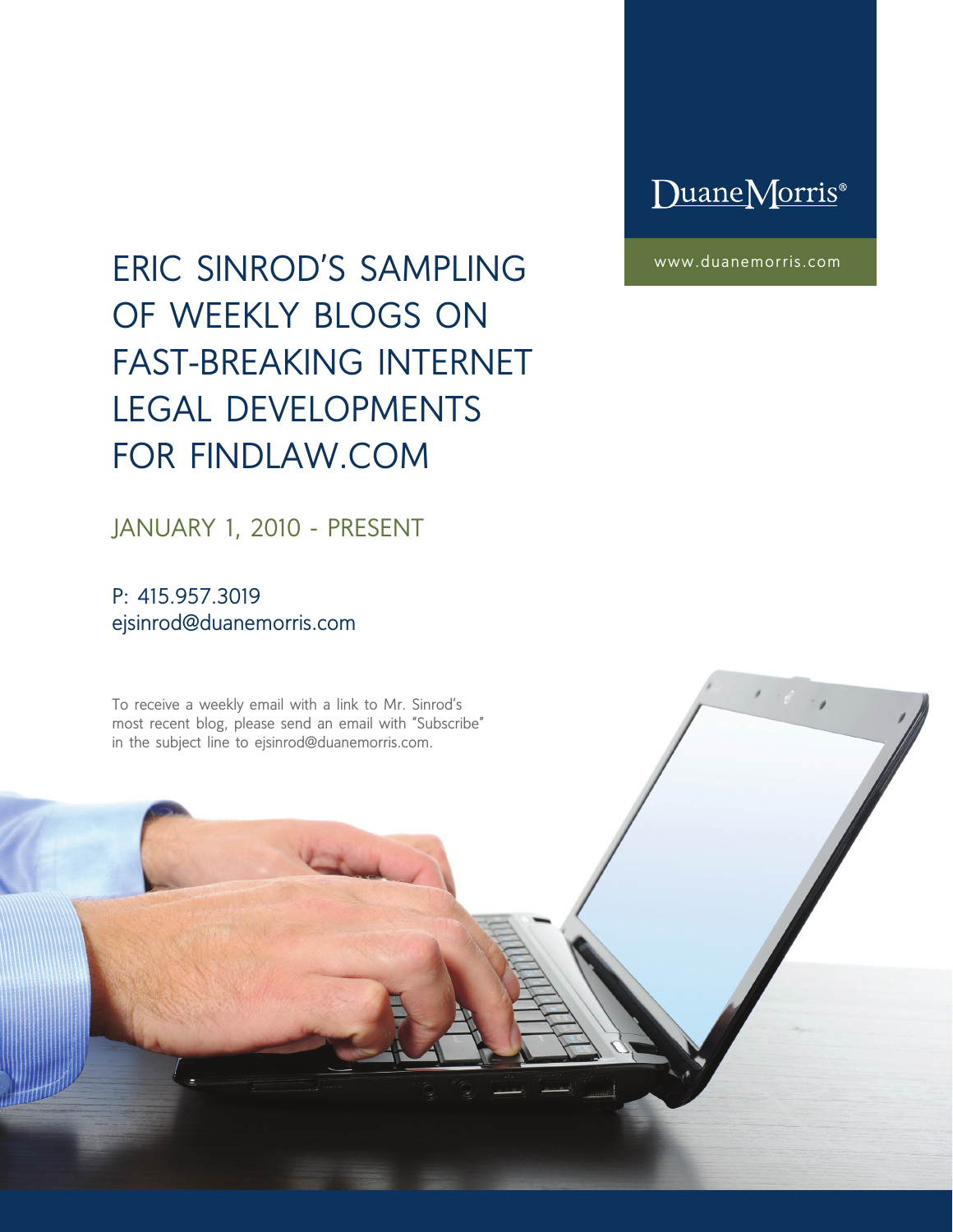#### **Table of Contents**

| Valuable Corporate Data Walking Out The Door With Departing Employees13          |  |
|----------------------------------------------------------------------------------|--|
|                                                                                  |  |
|                                                                                  |  |
|                                                                                  |  |
|                                                                                  |  |
|                                                                                  |  |
| Potential Jail Time For Electronic Discovery Abuse and Spoliation of Evidence 20 |  |
|                                                                                  |  |
|                                                                                  |  |
|                                                                                  |  |
|                                                                                  |  |
|                                                                                  |  |
| LimeWire Lawsuit: The Day That Free Music and Music File Sharing Died?31         |  |
|                                                                                  |  |
|                                                                                  |  |
|                                                                                  |  |
|                                                                                  |  |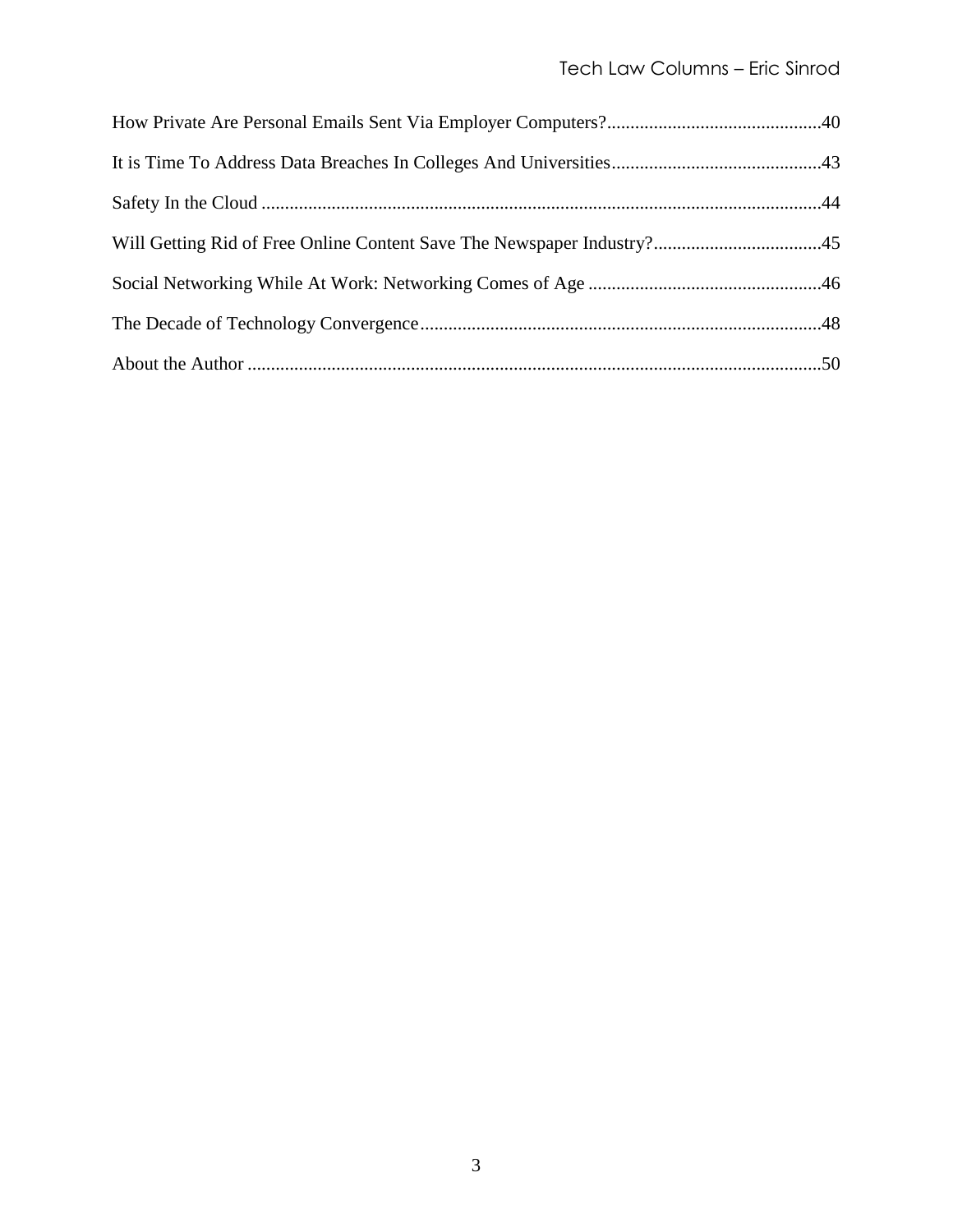# <span id="page-3-0"></span>Google Buzz Settlement: Privacy Audits For 20 Years

April 5, 2011

Google has entered into a settlement with the Federal Trade Commission (FTC) to address perceived privacy violations relating to the social network, Google Buzz.

The Google Buzz settlement requires Google to implement a comprehensive privacy program and to be subject to independent privacy audits for the next 20 years.

Why could this end up being a big deal?

Google found itself in the cross-hairs of the FTC with respect to alleged deceptive tactics and violations of Google's privacy practices having to do with Google Buzz.

According to the FTC, Google had given its Gmail email users the impression that they could choose if they wanted to join the network, while the options for declining Buzz actually were ineffective.

In addition, the FTC asserted that Google's controls for limiting the sharing of personal information were confusing and difficult to implement. For example, Buzz contained a feature that allowed it to publicly list a user's frequent email contacts; while this feature could be turned off, the default setting was to leave it on.

The Google Buzz settlement does serve notice to other companies that the FTC is watching and checking to ascertain whether privacy promises in policies actually are adhered to in practice.

However, the penalty as to Google is not too severe. Yes. Google needs to develop a comprehensive privacy policy, and it will be subject to independent privacy auditing for 20 years. But it is in Google's best interests anyway to have sound privacy policies and practices.

Creating an atmosphere of security and safety for the personal information of customers equates to good business. Users will tend to gravitate over time to places on the Internet where they know that their private information will not be compromised.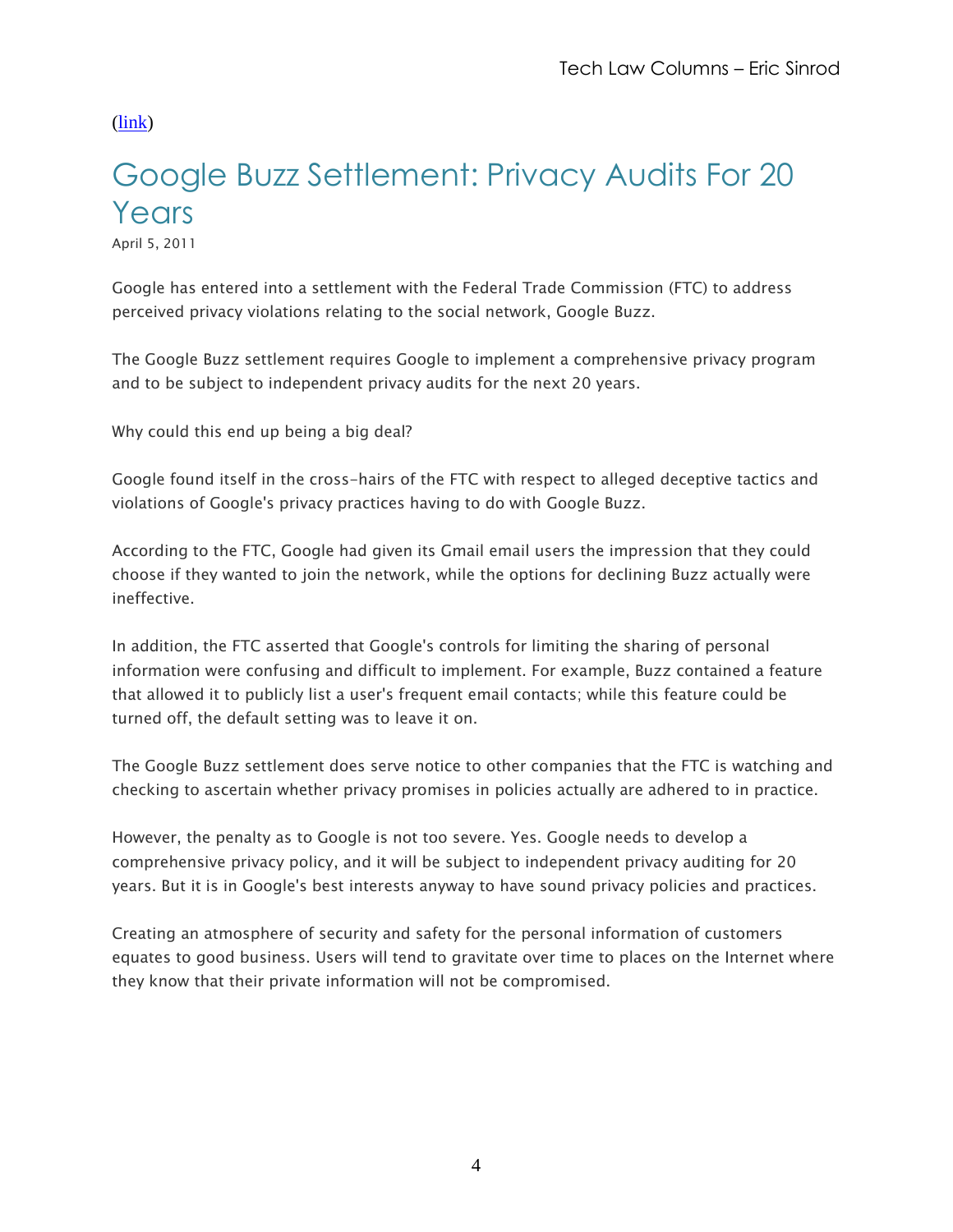### <span id="page-4-0"></span>Porn Websites Get Go Ahead for .xxx Domain Suffix

March 29, 2011

Pornography web sites have finally been given the green light to establish the .xxx suffix for their domain names, according to the Internet Corporation for Assigned Names and Names (ICAAN) .

Thumbs up? Thumbs down?

Well, not surprisingly, the reception has been mixed.

While, on the one hand, one might think that the pornography industry would be in favor of the .xxx suffix as an easy way to categorize and find their sites, there actually has been some backlash. Indeed, industry members have expressed concern in the media that by being grouped within the .xxx domain suffix, those sites potentially could be on the receiving end of censorship from certain governments and other types of regulation.

They also have voiced that they now may have to register .xxx domains to protect their names and trademarks contained within their current .com domain names so as not to allow others to register their names and marks using the .xxx suffix.

Some opponents of pornography also have expressed discontent. They worry that the .xxx suffix makes it even easier for people to seek out and find "smut" on the Internet.

But, of course, there are people in favor of the .xxx suffix. Their argument is that it is good to provide an easy to understand suffix that makes plain that a site with the .xxx suffix contains adult content. While that naturally makes it easy for people who want that content to find it, the opposite also is true - people who do not want to view pornography can avoid and even filter out .xxx Web sites.

And, of course, there is money to be made.

Over 200,000 .xxx domain names reportedly have been registered already, with each such registration costing \$60 annually. ICM Registry will oversee the .xxx domain process, and certainly is not complaining about recent developments.

It will be interesting to see whether sites that truly are not related to adult content will also seek to register .xxx domains, perhaps to try to spice up their image or gain greater traffic or attention.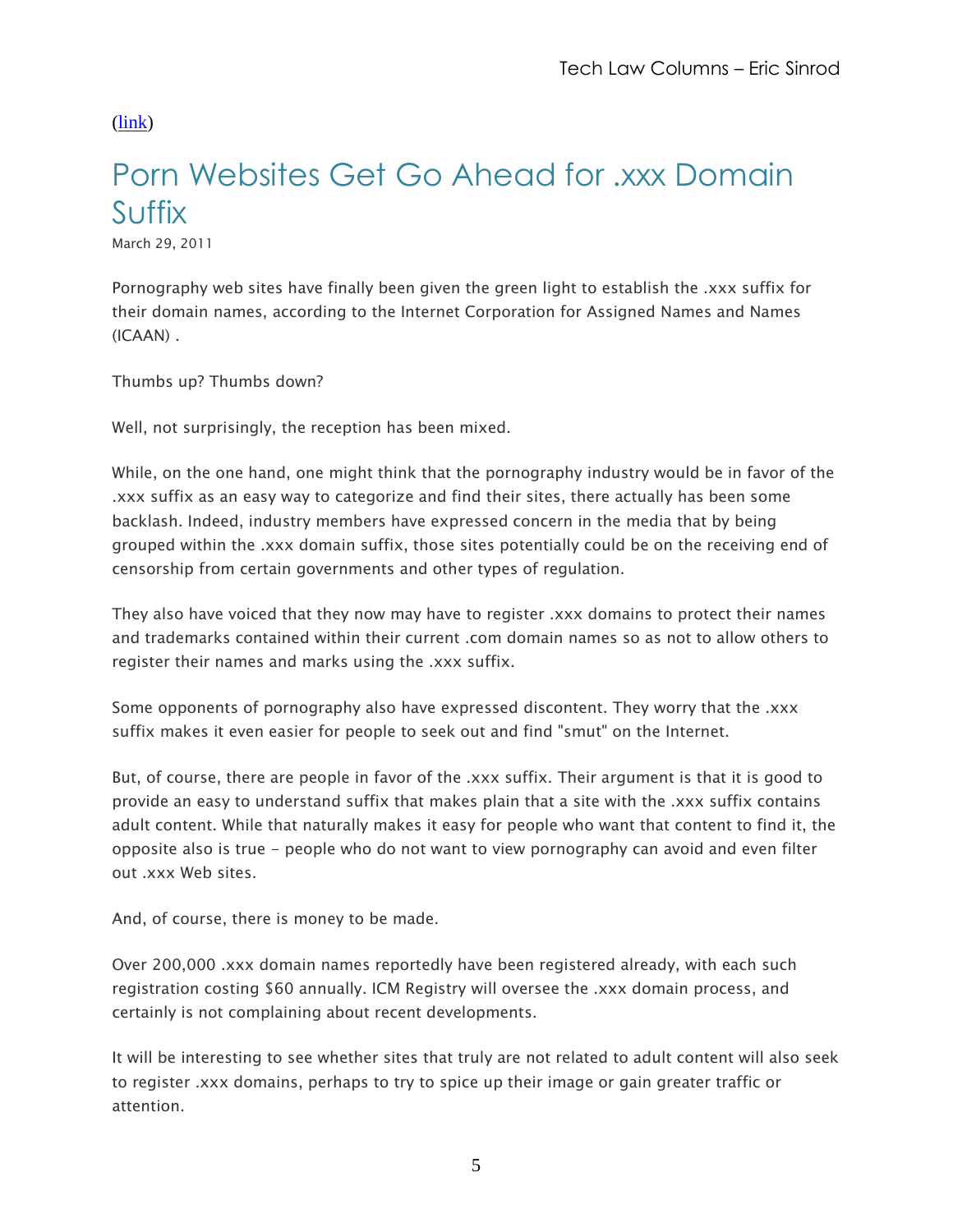# <span id="page-5-0"></span>Distributed Denial Of Service Attacks Are Still Cause For Concern

March 8, 2011

Distributed denial of service (DDOS) attacks are not creatures of the past. Indeed, they still are with us, as exemplified by the recent DDOS attack on WordPress, a blogging site.

According to recent press reports, this attack impacted connectivity for a large number of the 25 million WordPress bloggers.

The press reports indicate that the magnitude of this distributed denial of service attack was multiple gigabits and tens of millions of packets of information per second, impacting data centers in Chicago, San Antonio and Dallas. While WordPress reportedly is seeking to grapple with the attack, it is having some difficulty based on the sheer size of the attack.

A DDOS attack, in essence, and for the sake of simplicity, is the bombardment of so much data to a Web site that the site is overloaded and shuts down. Obviously, when a commercial Web site is not operational, there is an interruption in business and operational revenue. Thus, DDOS attacks can represent a real threat to the commercial viability of a site.

Naturally, to the extent possible, defensive technical measures should be taken to prevent the intrusion of DDOS attacks. And, where such measures are not successful, legal remedies are available.

However, the perpetrators of the attacks may not be sufficiently solvent to make a legal recovery meaningful. Moreover, at times it is difficult to track down and ascertain who actually launched a given DDOS attack. This is because at times as such an attack can be routed through various "zombies" sites, making it difficult to track the attack back to its original source.

So, why are DDOS attacks with us? It is not always easy to peer into the minds of those who are bent on destruction. The motivation in a given instance could have to do with simple mischief, or it could relate to efforts to harm a commercial competitor, or it could be politically inspired.

Whatever the case, DDOS attacks remain on the Cyber scene and must be addressed.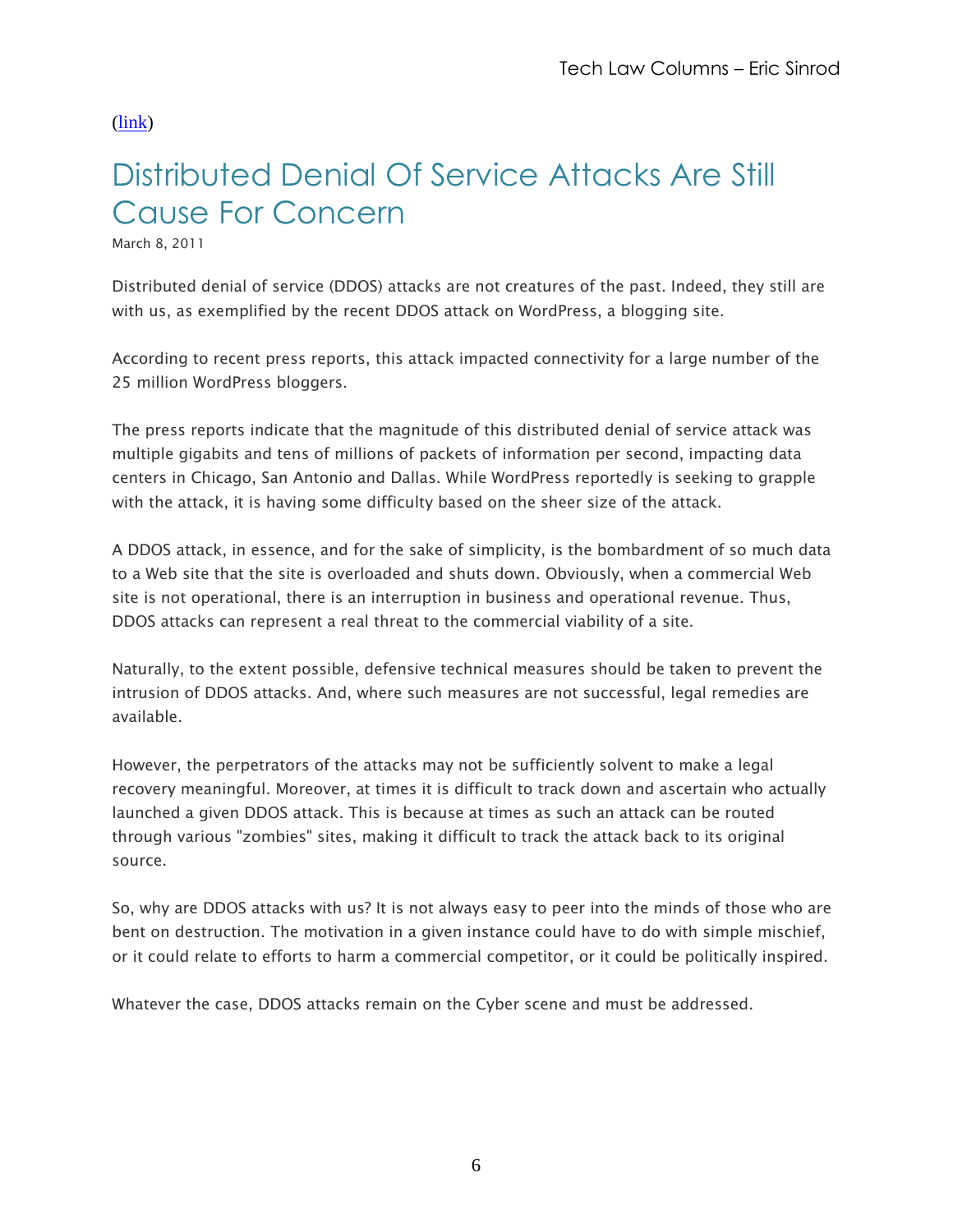# <span id="page-6-0"></span>On The Internet, People Can Find Out If You Are A Dog

February 15, 2011

Long ago and far away, back when the Internet first started gaining traction as a public communications medium, a cartoon depicted a dog logging onto a computer with a caption that read: "On the Internet, nobody knows you are a dog." The clear implication was that the Internet was a new playground where communications could be free and anonymous. But is that really the case as the Internet has matured? Not necessarily.

It is true that people have a constitutional right of free speech. Indeed, that right has been interpreted by courts to allow for free online anonymous speech - but to a point. While people can say what they want on the Internet without providing their true identities, perhaps operating under pseudonyms, their identities can be unmasked under certain circumstances.

The right to free online anonymous speech potentially ends when that speech is defamatory. If what is posted online and is false, and causes harm the true identity of the online communicator can be unmasked.

For example, let's say hypothetically that a person with the true name John Smith sets up a Web site and on that site under the pseudonym "Consumer Crusader" he proclaims that a wellknown fast-food chain serves rat instead of chicken as represented in its fried food offerings. Continuing with the hypothetical, let's assume that as a result of the hysteria whipped by this site, there is a large drop off in the number of customers that go eat at the chain's restaurants and that the share price of the chain plummets. Can John Smith's anonymous free speech rights protect him from being unmasked as the person behind the Consumer Crusader and associated Web site?

Well, first the fast-food chain likely would file a defamation lawsuit against a "john Doe" defendant - the person behind the Consumer Crusader whose identity is not yet known. The idea would be to substitute in the true name of this defendant (John Smith) in the lawsuit once his identity is ascertained.

Next, the fast-food chain would subpoena the ISP that hosts the Consumer Crusader's Web site for his identity. The ISP then would give John Smith notice that his identity will be revealed pursuant to the legal process of the subpoena unless John Smith timely files a motion to quash.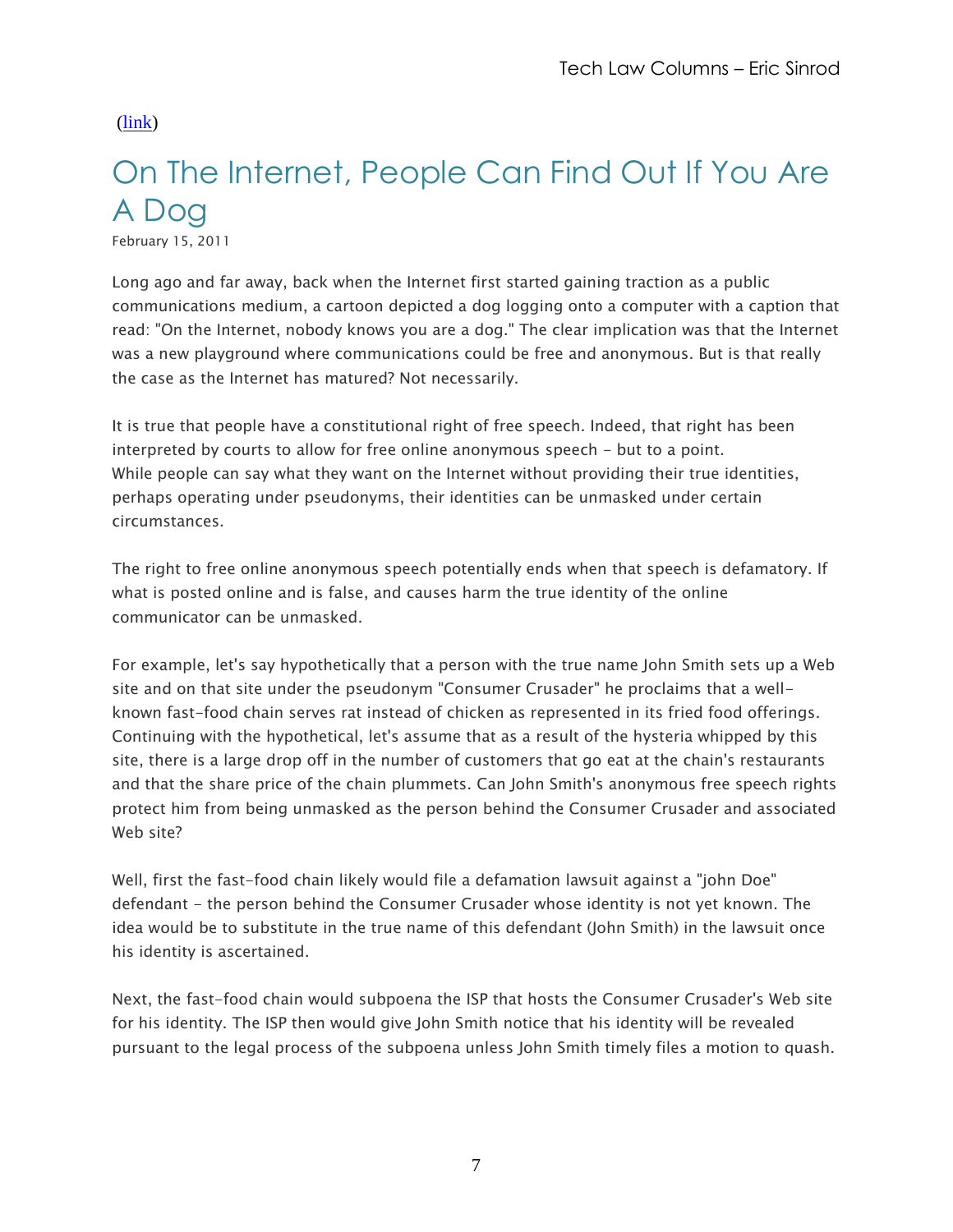If John Smith files such a motion, he would argue that his online anonymous free speech rights trump any interest in obtaining his true identity. Obviously, while making this motion to the court, he still would be operating under a fictitious name. The fast-food chain would counter this argument by setting forth the falsity of the online statements made and the harm suffered.

Ultimately, if the court finds that the fast-food chain has made out a prima facie case of falsity and harm, John Smith's identity would be unmasked and his name would be added as the true defendant in the defamation lawsuit, and he then would have to defend the case. Of course, if his identity is not unmasked, the lawsuit essentially would end, as there would be no true defendant to go after.

In this particular hypothetical, it is highly likely that John Smith's identity would be unmasked, and if he were a dog, that would come out, contrary to what was suggested in the cartoon.

The lesson learned is that people should not take comfort that they can say whatever they want without implication on the Internet, even if they do have some rights of anonymous online speech.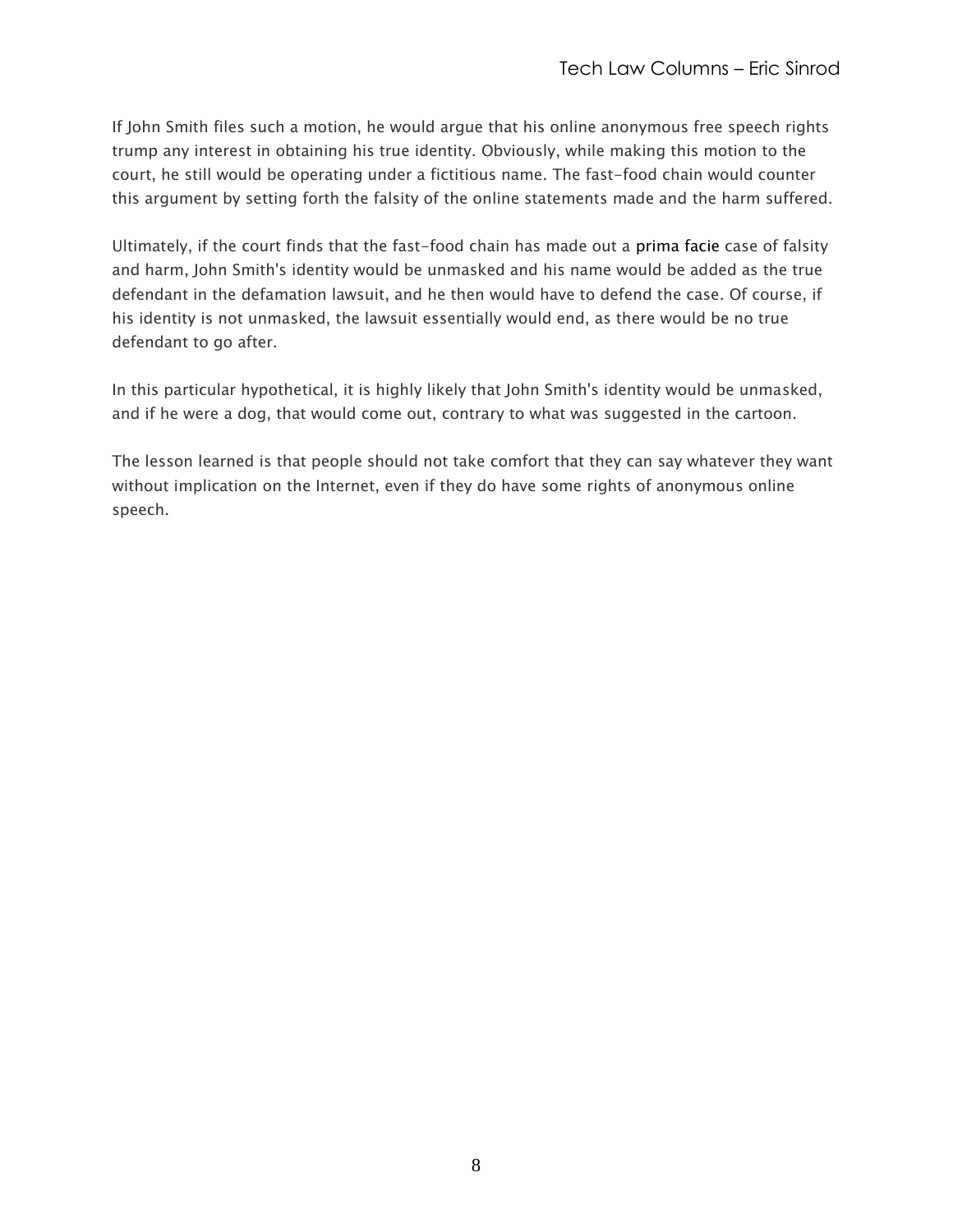## <span id="page-8-0"></span>Harvesting Electronic Discovery

February 1, 2011

Since the Federal Rules of Civil Procedure were amended at the end of 2006 to specifically embrace electronic discovery, parties to litigation and their counsel have been scrambling to figure out the best and most economical ways to comply with their obligations in this area. And while the rules were amended with the goal of reducing litigation expense, ironically electronic discovery costs actually may have increased as a consequence.

For example, while the amended rules are supposed to provide early structure, uniformity and predictability, parties now within the first 120 days of a case must evaluate whether their counsel and their IT teams where they stand in terms of the electronic discovery. And this undertaking can be fairly enormous. The scope of potential electronic discovery is practically limitless. Relevant data may be located on live on networks or on various servers. It also can be found on hard drives, laptops, PDAs, backup tapes and even voicemail messages, and instant messages.

And ascertaining the logistics of eDiscovery a party may intend to produce in a case may help determine the electronic discovery to demand from the opposing party. Clearly, a party should not expect to demand a category of electronic discovery that it is not willing to produce.

Recent history in cases is showing that electronic discovery can be very burdensome and expensive. At times, and perhaps as a result, cases are resolved before the parties, counsel and IT vendors have invested time, effort and expense of carrying out electronic discovery search retrieval and production procedures. By telescoping these processes early in cases by way of the federal amendments, opposing sides in a case have no choice but to move forward with electronic discovery unless a settlement can be achieved relatively immediately.

There have been battles in cases over the appropriate reach of electronic discovery. Courts are called upon to weigh the potential probative value of the information requested versus the burden and expense of production. At times, where appropriate, there can be cost-shifting, such that the party demanding production has to pay the freight of electronic discovery.

Given the broad scope of electronic discovery in some cases, the amended federal rules do allow parties to retrieve inadvertently produced privileged information. The vast amount of data produced in some instances does not allow for perfection in screening out all privileged information in advance of production. Parties need to be very careful not to allow for the deletion or destruction of relevant data once they know of the actuality or potentiality of litigation.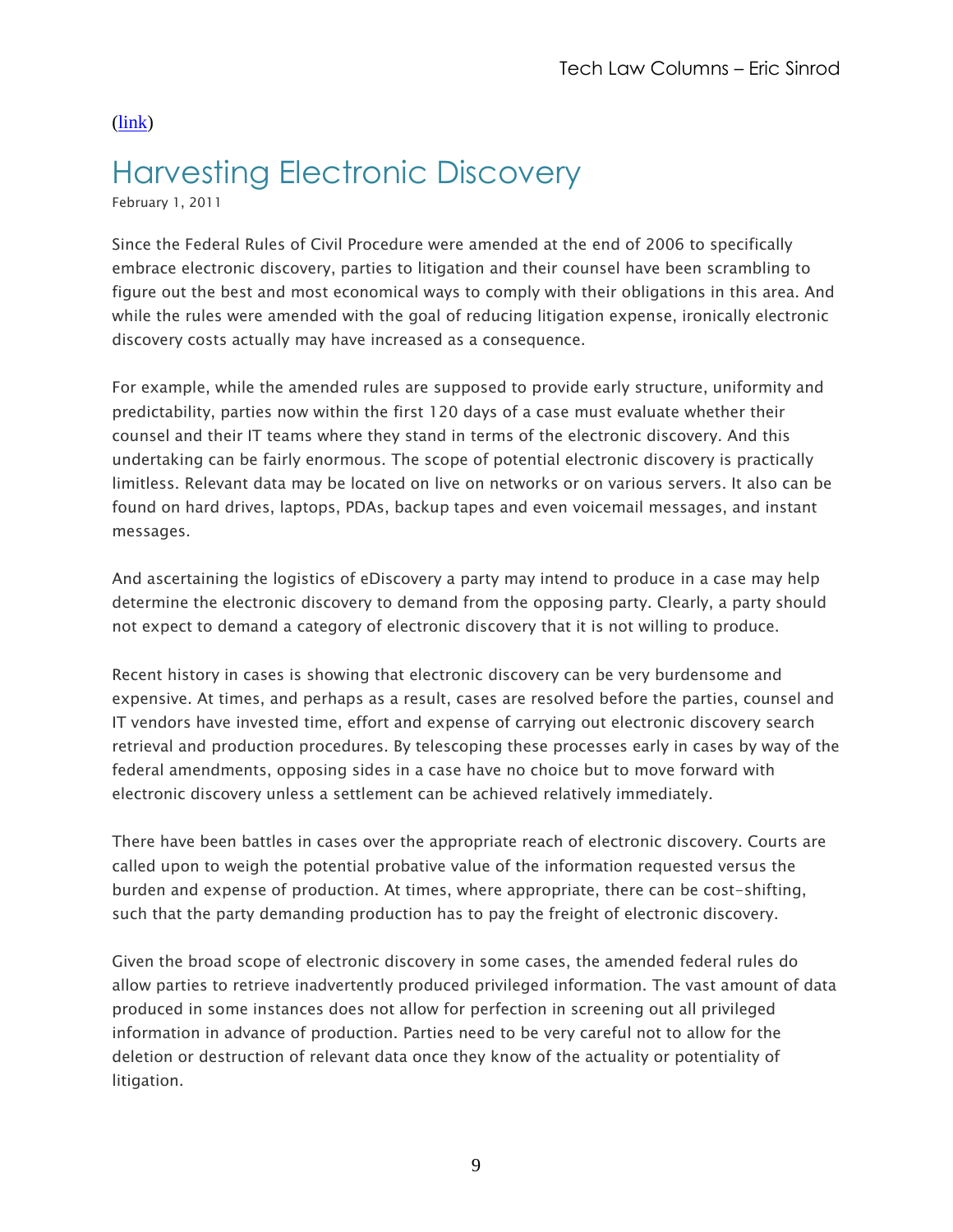While parties may not be sanctioned when electronic information has been deleted as a result of the good faith, normal data retention policies, once a lawsuit is on the horizon, a litigation hold must be put in place to preserve relevant data. Not surprisingly, electronic discovery has become a growth industry in its own right. Electronic discovery vendors constantly are coming out of the woodwork offering all sorts of "solutions."

Parties need to work actively with their counsel in selecting the best electronic discovery vendors and technology for their cases. Counsel also need to try to reach across the table to establish protocols and agreements with opposing counsel that will help define electronic discovery parameters that are mutually acceptable. For example, counsel can agree on search terms, custodians as to whose records will be searched, and locations to be searched. With proper thought and planning, electronic discovery can become more manageable.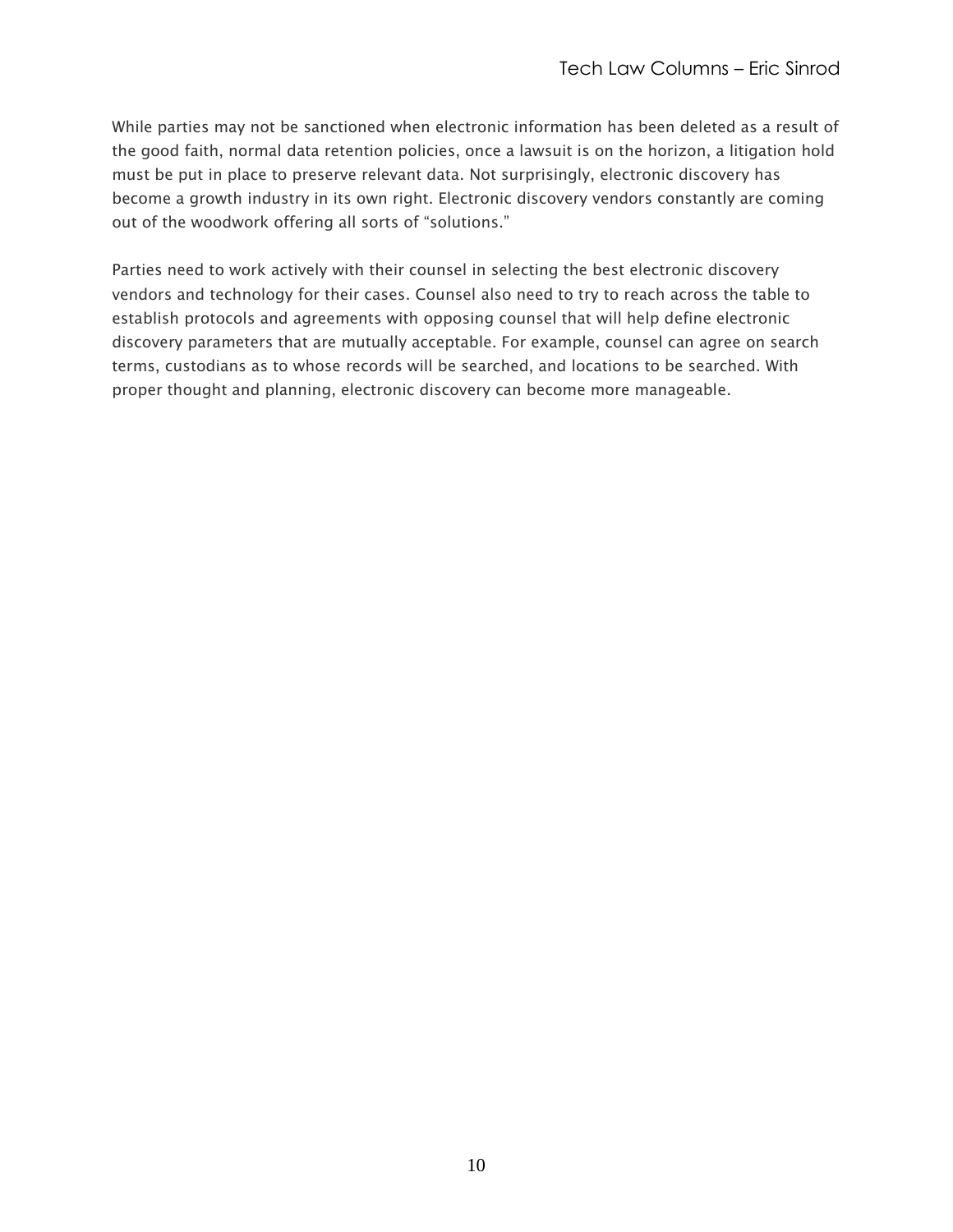# <span id="page-10-0"></span>Transparency When It Comes To Online Security **Breaches**

January 25, 2011

The hacking of commercial websites can have real world consequences. Case in point: [http://www.lush.co.uk](https://webmail.west.thomson.com/exchweb/bin/redir.asp?URL=http://www.lush.co.uk)

The United Kingdom website for Lush, a cosmetics retailer, voluntarily was shut down after having been hacked recently. According to an announcement posted on the website, ongoing monitoring demonstrated that the site continues to be targeted for further hacking entry attempts.

Thus, in order not to put its customers "at risk," the website will remain closed. Meanwhile, Lush plans to set up an independent website soon that will be able to take orders for Lush products and will accepts payments via PayPal.

Notwithstanding the hacking and subsequent site shut down, Lush has emphasized that orders can be placed in its stores and over the telephone. That is well and good, but of course, Lush would prefer not to have lost the revenue stream from its UK website. Plainly, hacking causes business interruption and decreased revenue flow for companies that are victims of such activities. And one of the reasons for such interruption and decreased revenues is the potential responsibilities owed by companies to their customers.

Companies will be looked to by their customers and possibly by regulators to be transparent in terms of online security breaches and to protect the private data of customers. Indeed, according to Internet legal expert Jonathan Armstrong, the UK has adopted new rules on online advertising and the Office of Fair Trading there recently instituted a campaign on online fairness.

In a best case scenario, hackers will not be successful in penetrating and disrupting websites. But when they do succeed, remedial actions and openness make abundant sense.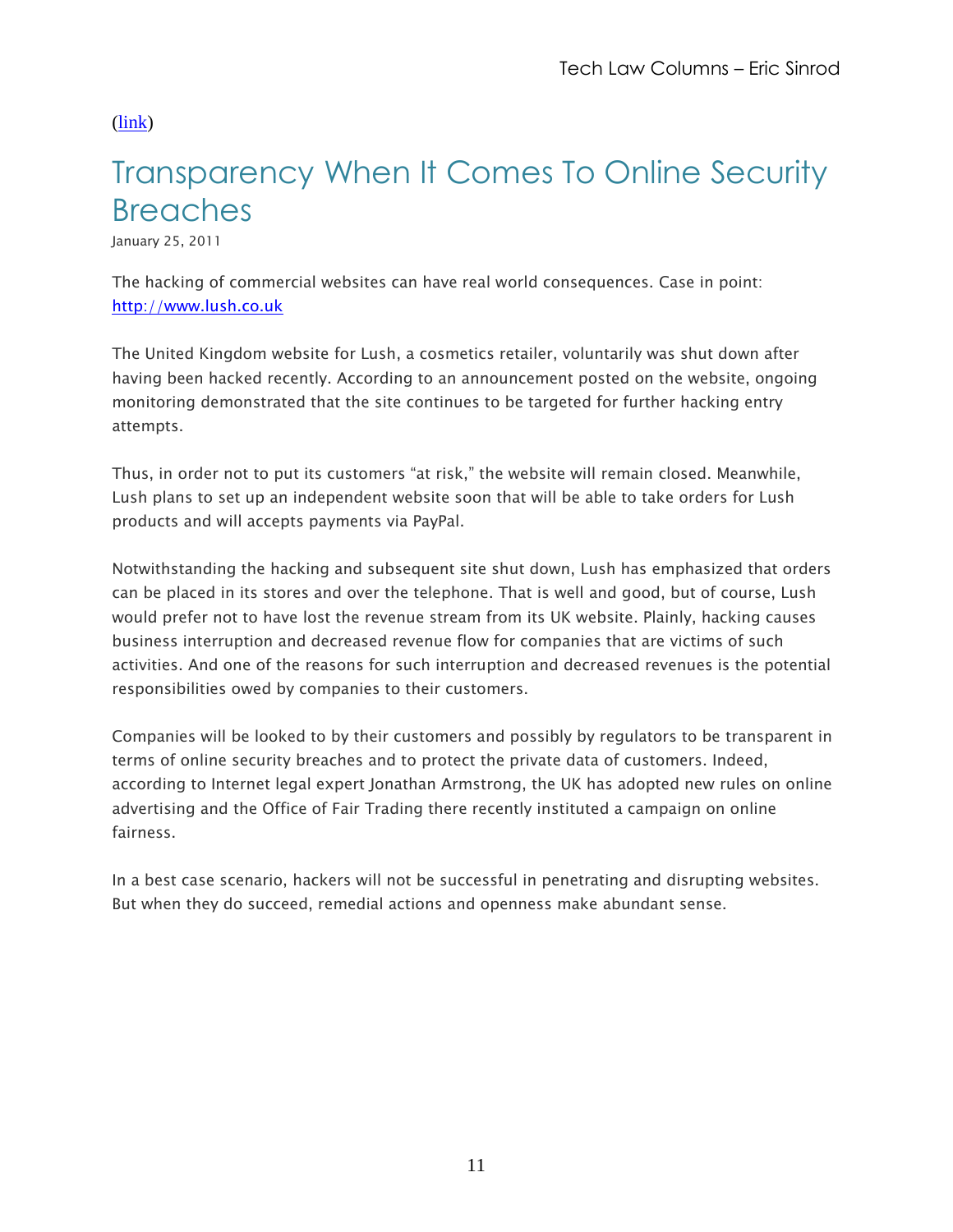### <span id="page-11-0"></span>YouPorn Sued For "History-Sniffing"

December 14, 2010

The Internet certainly serves up interesting legal cases. A recent one involves a lawsuit filed against an adult Web site called YouPorn for allegedly running afoul of computer crime and consumer protection laws by virtue of a data collection practice referred to as "history sniffing." Two California residents, in their Los Angeles federal lawsuit, claim that YouPorn, via history sniffing, improperly has been harvesting information about Web sites that the residents and others have visited.

History sniffing, according to published reports, depends on Internet browsers that show Web links in different colors if users have visited the links previously or not. And by implementing certain code within users' Web browsers, a company such as YouPorn can determine if certain sites have been visited. As a result, a profile of sites visited by a particular user can be created without the user's knowledge.

The plaintiffs in the YouPorn case seek class action status on behalf of others similarly situated, damages and injunctive relief.

David Vladeck, the Director of the Federal Trade Commission's bureau of consumer protection, reportedly took issue with the practice of history sniffing in a recent speech, stating that it deliberately bypasses the technique of deleting cookies - the most common technique used by Internet users to thwart tracking of them. Mr. Vladeck reportedly has strongly suggested to Web browser providers that they should come up with technical remedies in this area. Apparently, certain browsers are more vulnerable than others.

As much as people may want to roam free and unwatched on the Internet, the YouPorn case and history sniffing show that we leave our footprints in the digital sand as we move from site to site. If technical measures cannot solve the problem of tracking without consent, greater regulation and increasing lawsuits could follow.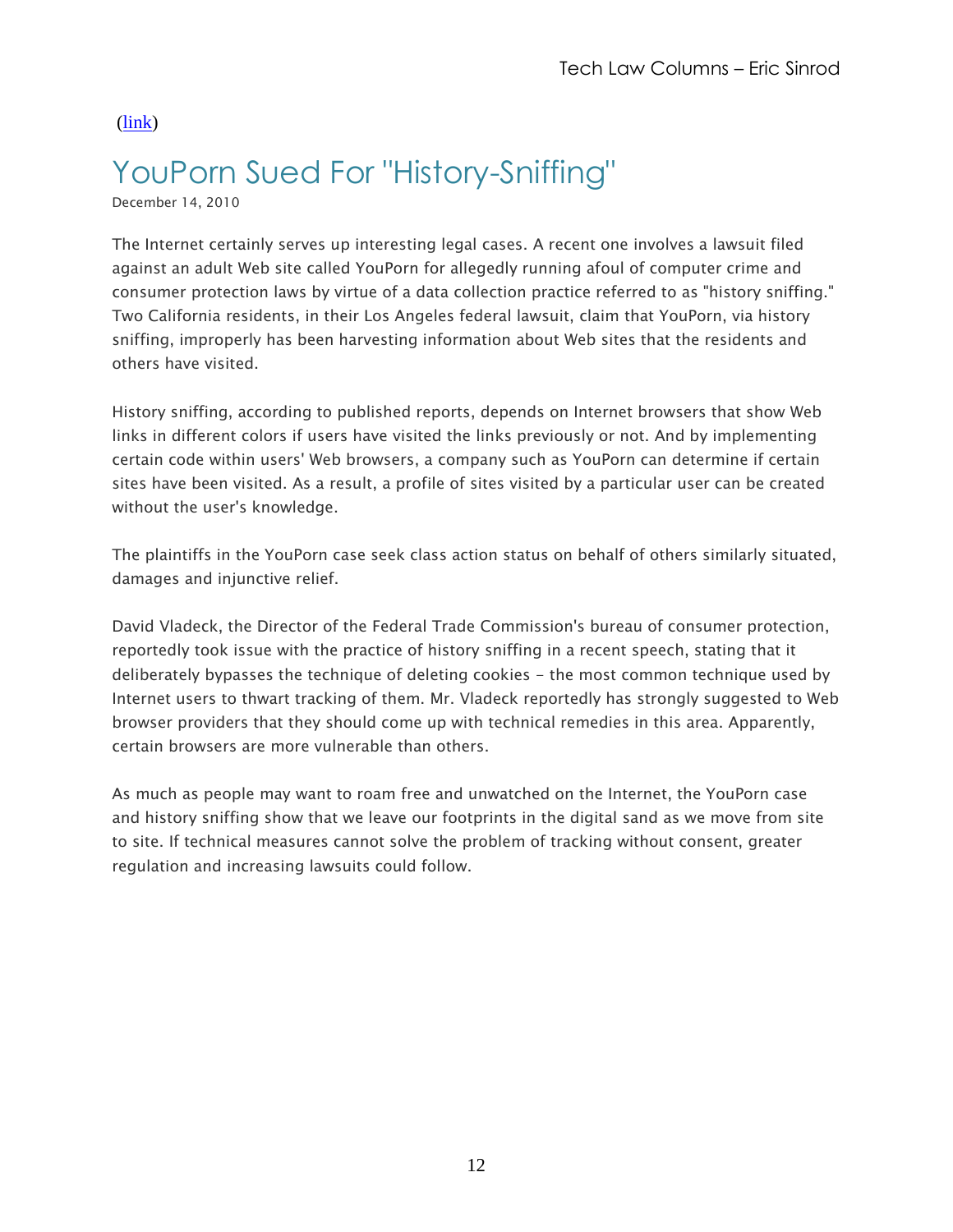# <span id="page-12-0"></span>Valuable Corporate Data Walking Out The Door With Departing Employees

November 30, 2010

Do companies have legitimate concerns that departing employees may take critical corporate information with them when they leave? You bet, according to recent survey statistics. Indeed, as many of 70% of workers revealed that they would have "clear plans to take something with them upon actually leaving," according to a survey of London company employees by Imperva, a data security company.

The survey results demonstrated that 72% of the respondents confessed to having taken corporate information from prior companies. In that context, the most frequent types of materials taken were human resource materials, marketing information, and customer records. Looking forward, as many as 27% intend to take materials containing intellectual property and 17% plan to take customer information. Interestingly, many respondents believe that they "own" the information they have access to, and thus think that they may not be doing anything wrong when they take company data with them.

The survey results also confirm the obvious. Namely, that easy access to information makes walking away with it all the more possible. Of the respondents, 85% maintain corporate information on their mobile devices or home computers, much of which includes customer records and intellectual property.

Very troubling is the survey indication that more than half of the respondents gained access to information that was supposed to be off-limits to them. In fact, 73% reported that access controls are "very easy" to skirt.

Bottom line: companies need to be very proactive to ensure that valuable corporate data - often times the corporate crown jewel - does not leave with departing employees. Protecting corporate data may be easier said than done. Employees need to be educated in terms of what they can and cannot do upon departure, and they need to execute agreements that spell out proper steps to be taken when it comes to protected company data. Companies also need to have appropriate technical measures in place to help ensure that devices and computers of departing employees are wiped clean of corporate information and that the departing employees no longer have access to company networks and systems.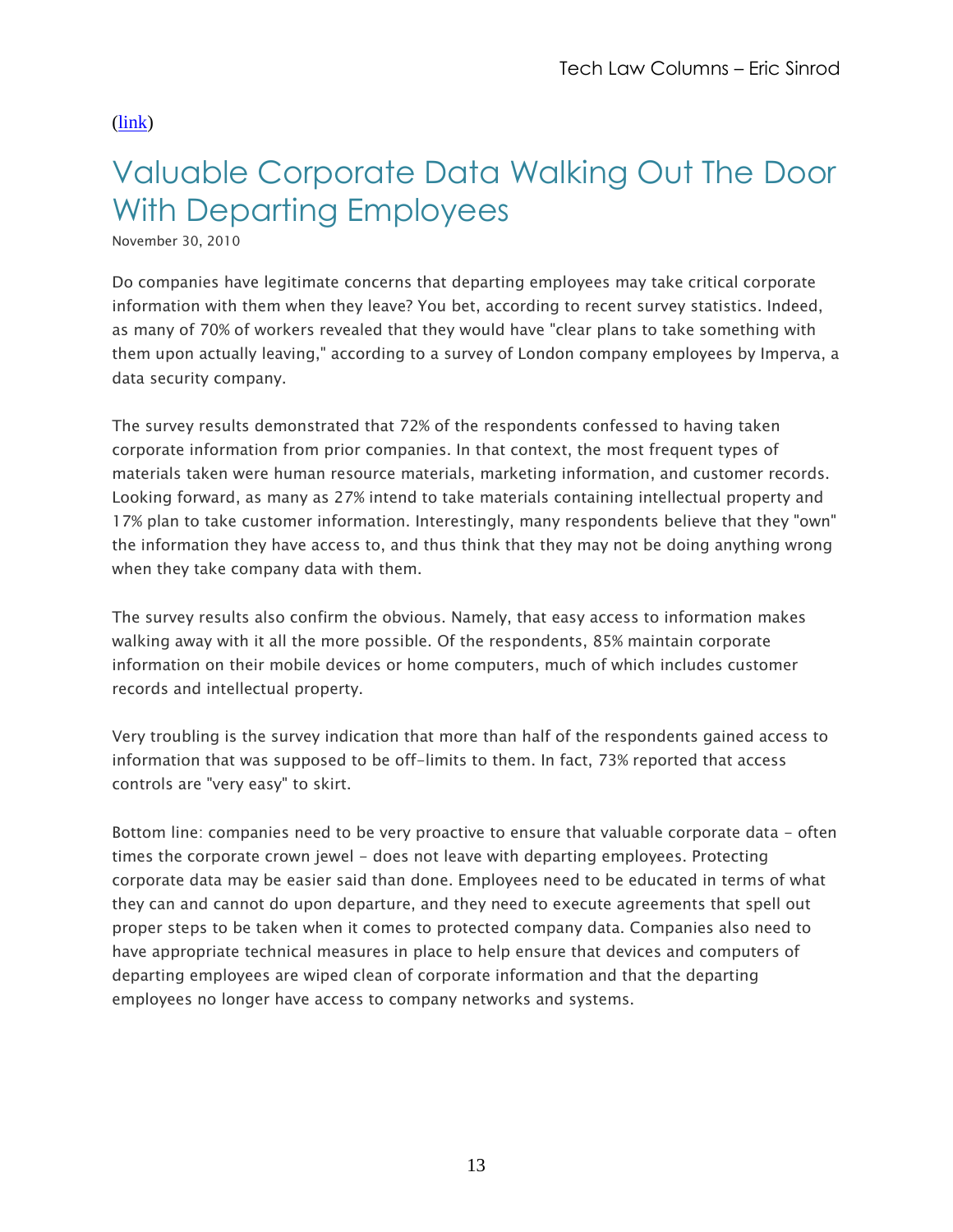### <span id="page-13-0"></span>Down With Spam!

November 23, 2010

Levels of unsolicited commercial email, aka spam, have dropped by a staggering 47% in the past several months, according to statistics assembled by Symantec. This certainly is welcome news, as spam still accounts for 81% of all email traffic on the Internet.

Once upon a time at the dawn of the Internet age, spam frankly was a bigger problem than it is now, as filtering technology was not terribly advanced. Thus, email in boxes were flooded with unwelcome messages.

It was in that context that a number of states enacted their own laws to grapple with the spam problem. Indeed, more than half of the states stepped in to fill the void left by Congress failing to act. Of course, state regulation of spam had its own limitations, given that the Internet does not know state boundaries. When messages are sent to email addresses, it is not known in advance in which states the recipients are located.

Ultimately, Congress did pass the Can-Spam Act of 2003 in an effort to regulate unsolicited commercial email on a national basis and to help achieve some uniformity. But did that stop spam? No! Even with a legal framework in place, offshore and hard to track spammers continued to send their messages with abandon.

So, while the legal solution was not terribly effective in a big picture sense, spam filters were developed and improved to help save the day. As a result of such filters, email in boxes now are not nearly as flooded with spam as they once were. However, filters are not perfect. They can filter out legitimate and desired emails, and they also can fail to trap some spam message. As a result, filtered emails do need to be checked.

So, why have spam levels dropped off significantly in the past several months? It appears that intelligence work has led to the shutting down of major spam-sending botnets. Hopefully, such work will continue and spam levels will continue to decrease.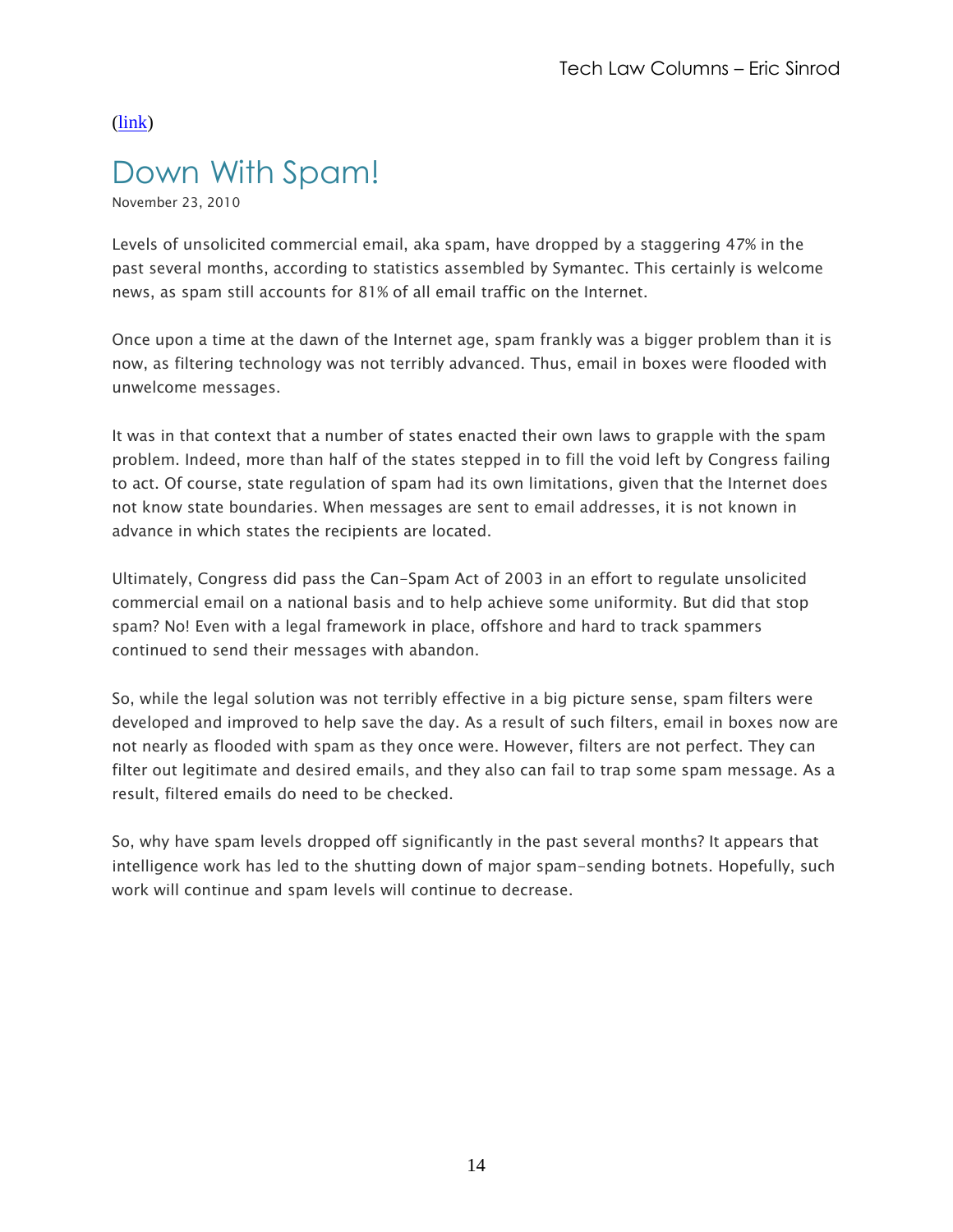# <span id="page-14-0"></span>Keeping Jurors From Straying Electronically

November 16, 2010

Jurors routinely are admonished by judges only to consider the evidence presented to them at trial and not to consider outside information. How is that working in this electronic age? Not so well. There have been a number of reports of jurors going online to learn about and communicate regarding the cases on which they are serving.

Once upon a time, when jurors were given this admonition, perhaps it was much easier to follow. They readily could understand that they were not to visit the scene of an accident, for example. And even going to visit that location may have been too much trouble anyway. However, these days all types of information is immediately available to jurors fingertips electronically. A simple Google search on a Blackberry can provide all sorts of information about the parties and circumstances of a case within seconds.

We now live in a culture of instant information access and influencing a jury becomes much easier. People are use to electronically searching for and sharing information constantly. Thus, when a judge tells jurors not to consider outside information, while they may not visit the scene of a particular incident, some of them still may have a reflexive instinct to find out more. And their internal motivation may not seem devious to them; they may simply feel that they are given incomplete information at trial, and they want the full context. Of course, what they do not appreciate in that scenario is that the rules of evidence are in place for a reason - to make sure that only reliable and competent evidence is considered.

One option is for judges not only to provide a general admonition against considering outside information; judges also could be more specific in terms of prohibited activities and they could warn of potential sanctions for jurors who engage in these activities. Of course, younger jurors have grown up being told by authority figures how to behave on the Internet, and some of them are accustomed to do what they want anyway. Still, more specificity and the threat of sanctions could get the attention of at least some jurors.

Another option is to have a more active conversation with jurors during voir dire. Rather than simply being told how to behave, and it might be prudent to have jurors respond and actually state in their own words their understanding of what they are and are not to consider as part of their role as the finders of fact in a case. This could help solidify how they should act, and it might be reinforcing to other jurors who hear the words of their juror peers.

And, jurors could have more freedom to submit their questions to the judge at trial. This would allow them to voice any confusion they may have in terms of their conduct along the way, and the judge then could provide ongoing guidance. Also, the jurors" questions might elucidate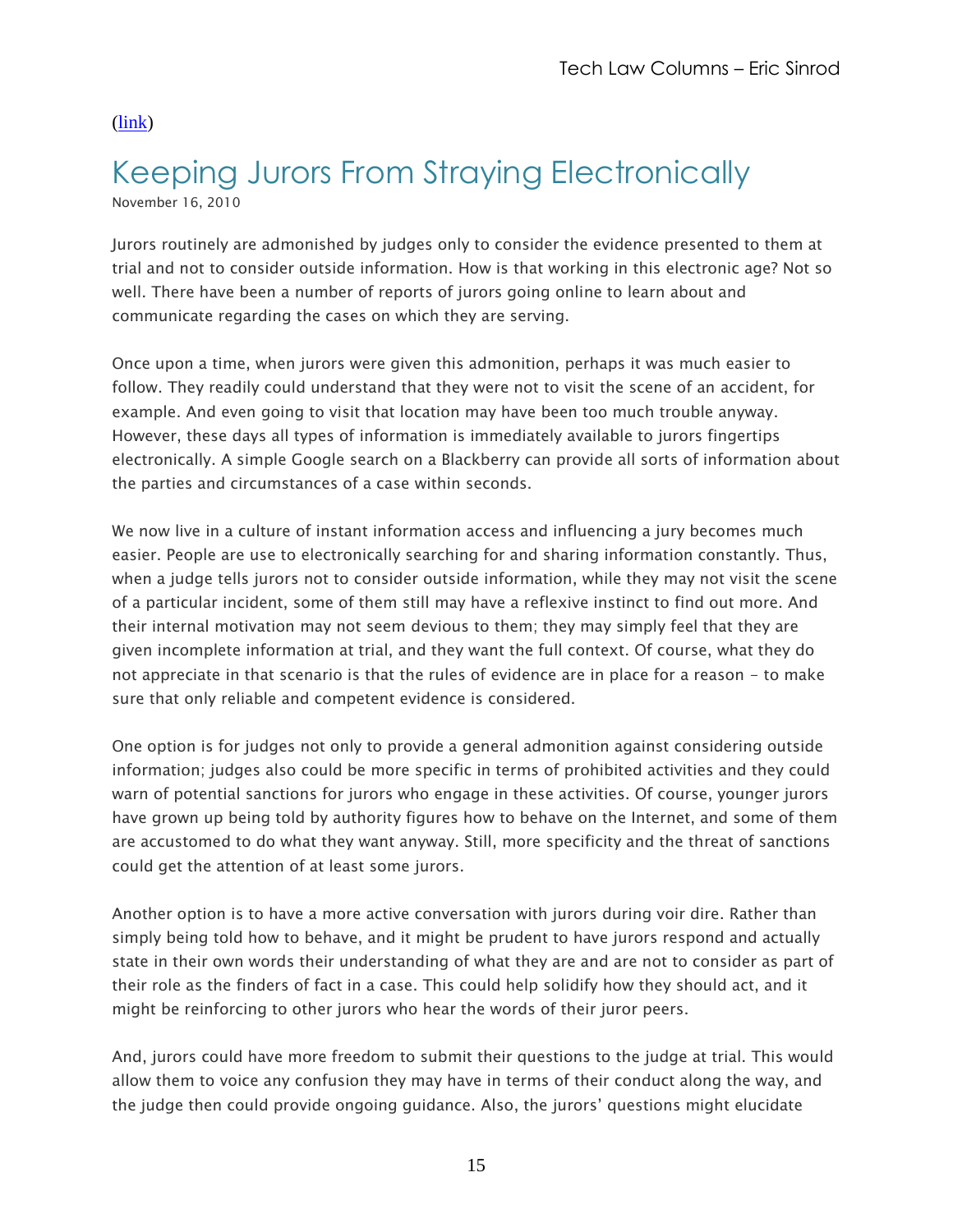areas of the case that truly do need to be covered. The judge then could steer the case in that direction as a matter of proper evidence, and this might prevent jurors from going outside the case to learn more.

These solutions will not prevent all jurors in all cases from conducting their own electronic research. However, these measures could reduce the frequency of such conduct.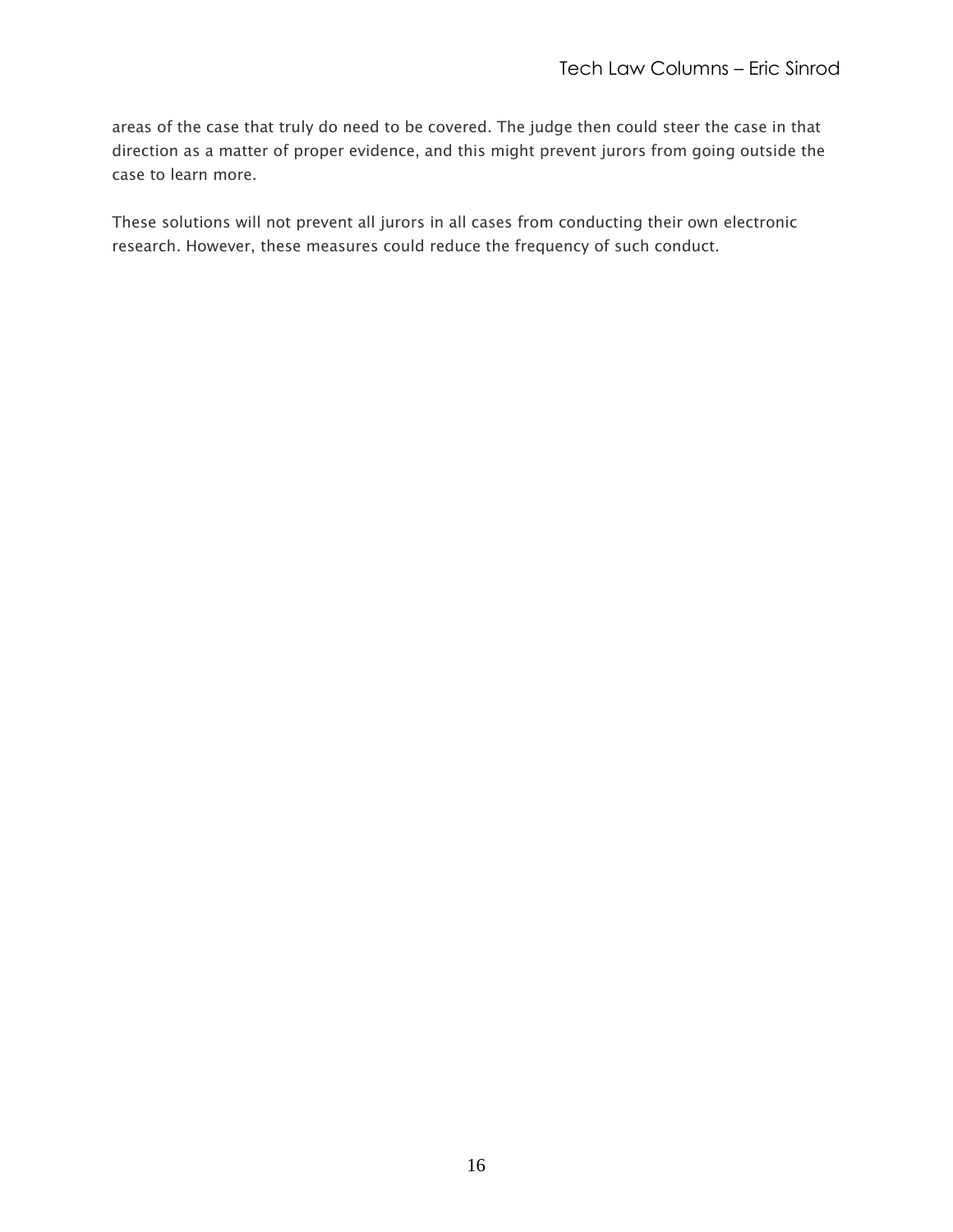# <span id="page-16-0"></span>Sex.com - The Value of A Domain Name

October 27, 2010

Sex sells, right? And that is true when it comes to domain names, and in particular the domain name sex.com, which reportedly just sold for \$13 million.

Adult content always has been at the monetary forefront of technological advances. Still photography long ago, video recordings later, and online images/action more recently all began with people willing to pay for sexually oriented material.

Domain names obviously are important, in that they draw Internet traffic from search engines to particular Web sites. Domain names that include trademarks are valuable to the trademark holders who hope to benefit from their brand and the goodwill associated with their trademarks. And the Anti-Cyber Squatting Consumer Protection Act allows trademark holders to seek relief from others who improperly include the trademarks of the trademark holders in specific domain names.

And domain names that contain generic terms like "bank" or "loan" also can have tremendous value, if those common terms are frequently used in search engines and bring Internet traffic to domain names that incorporate those terms.

Thus, not surprisingly, the generic and valuable domain name sex.com has had a very interesting history, which has included various legal and financial proceedings. And now the most recent owner of sex.com, Escom LLC, has sold the domain name to Clover Holdings Ltd. for the aforementioned tidy sum of \$13 million, according to The Register.

It remains to be seen (if you want to see) what becomes of sex.com and the content that will be posted on the site. The term "sex" reportedly is the most searched term on the Internet, so undoubtedly the domain name will generate tremendous Internet traffic going forward.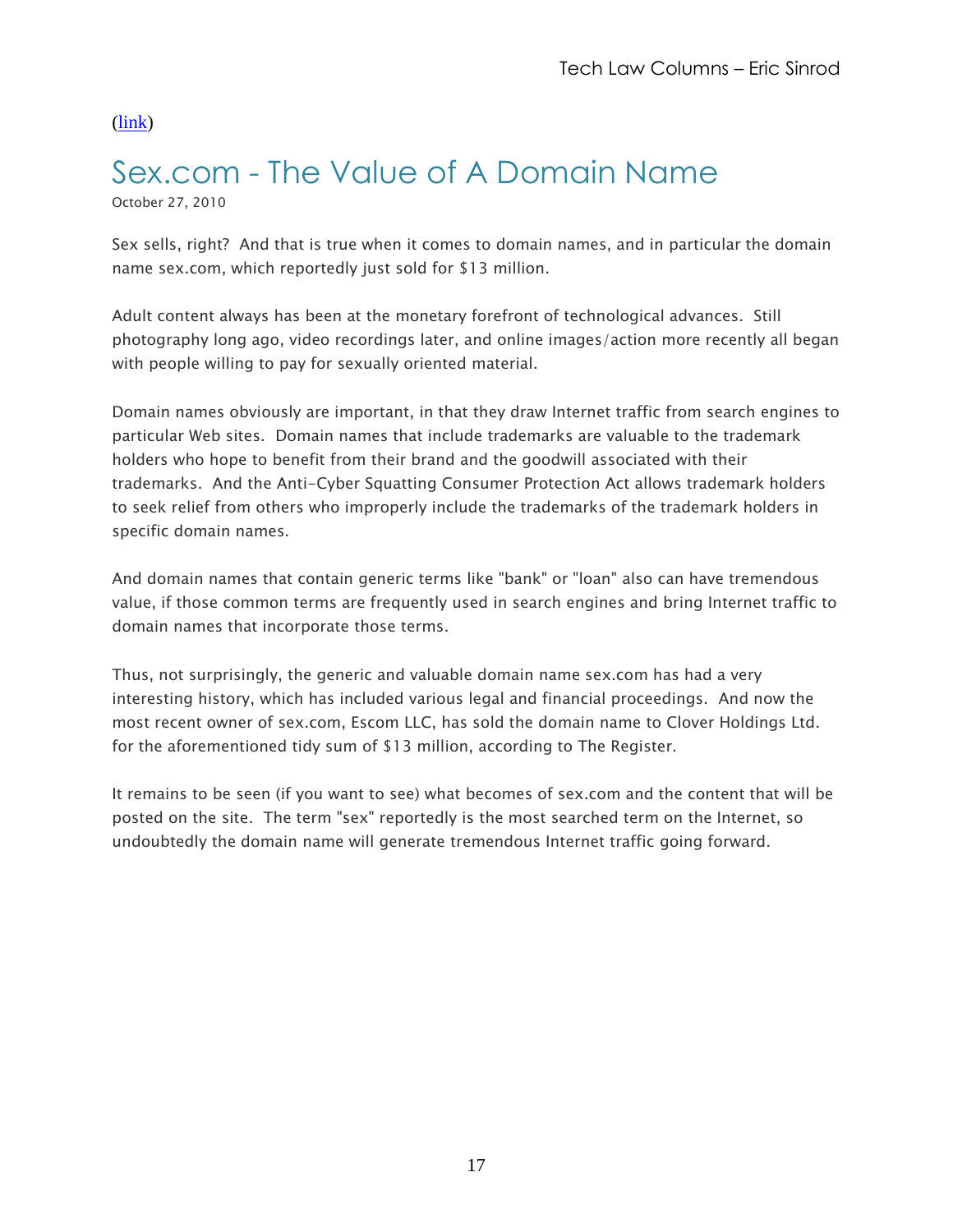# <span id="page-17-0"></span>Data Retention And The Ability To Start Over

October 19, 2010

In this electronic age, we leave our digital footprints practically everywhere we go on computers and online. What are the limits to data retention and when should our footprints be wiped clean? This question perhaps raises even more questions instead of a firm answer.

Once upon a time, what we said and how we acted was not recorded in any real way. If we spoke to someone, those words disappeared into the atmosphere after having been uttered. Now, of course, so much speech is conducted electronically, leaving a retrievable record of what was said. Perhaps in certain contexts we might like to know that our previously electronically recorded words might not live on forever, only potentially to haunt us later in life.

For example, teenagers frolicking about on Facebook might prefer to think that later when adults their earlier online exploits and comments will not surface and come back to bite them. Individuals evolve over time, and earlier electronically recorded conduct and statements may no longer truly define who they are later in life.

So, when should electronic information be purged and when should it be retained? In certain regulated industries, there are legal requirements in terms of minimum times for preserving information and online privacy. And when there is the potential or actuality of litigation, relevant information pertaining to the issues in the case must be maintained.

But what about data retention outside of those spheres or beyond required timeframes within those spheres? Some companies err on the side of retaining information, for fear of being accused of destroying relevant case evidence or information required to be maintained as a matter of law. Other companies prefer, when possible, to dispense with information, so that they are not maintaining more information than needed as a matter of burden and expense. Plus, they may not want their entire information history and communications to be searchable later on.

And then there is the issue of whether individual consumers and users should have a choice can they tell the companies who maintain their information how long they prefer it to be preserved? On top of all of this is the issue that even when there is the intention to dispense with electronic information, often times, as a matter of technological sleuthing, there are ways to recover previously deleted information.

The dialog in this area is only just beginning.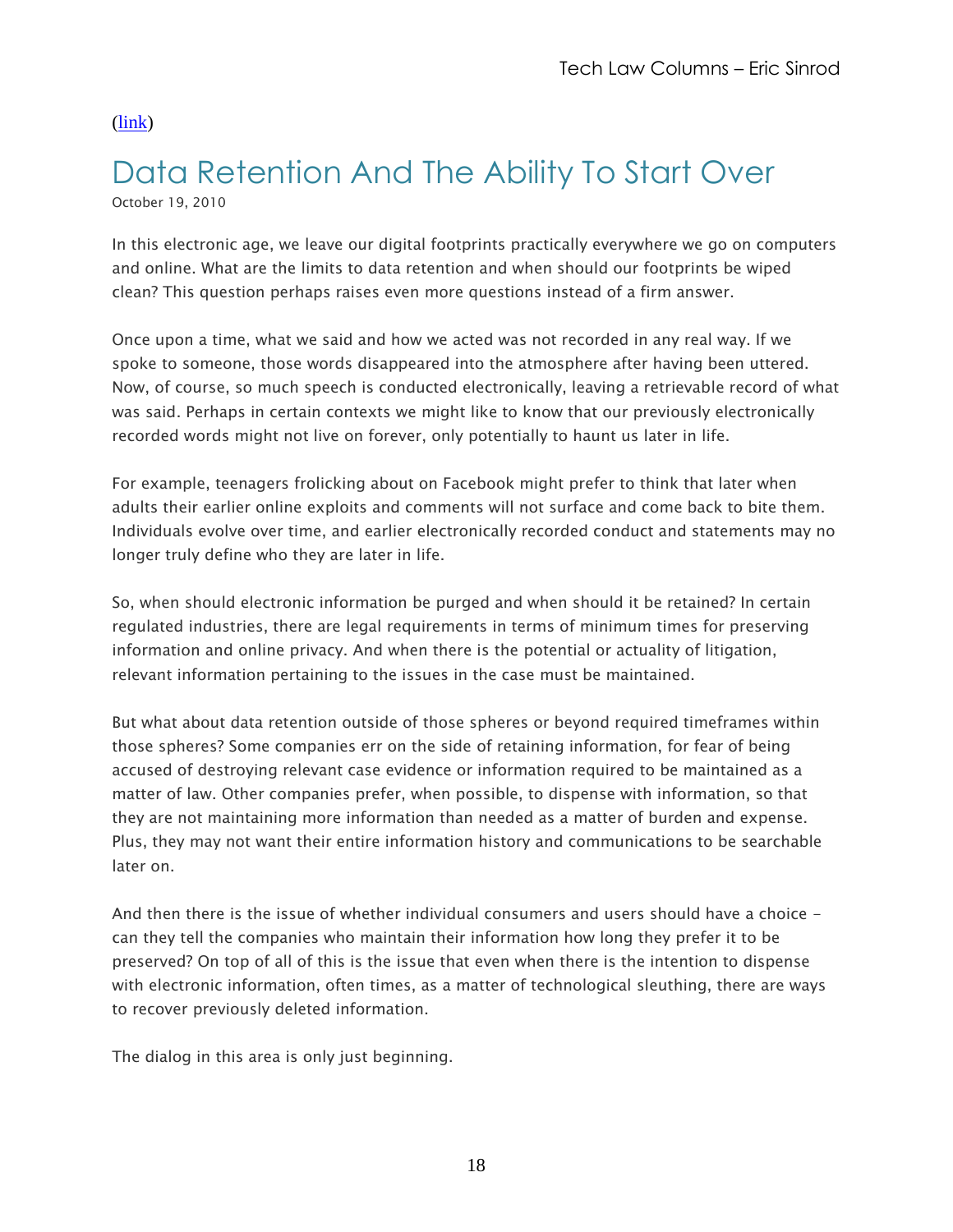# <span id="page-18-0"></span>Social Networks Subject To Discovery

September 28, 2010

As you post communications, photos and videos on Facebook and MySpace, do you ever wonder if social networks are subject to discovery in litigation? Well, you should, as one recent court decision indicates.

In the case of Romano v. Steelcase, a New York judge ruled that defendant Steelcase was entitled in discovery to access the plaintiff"s current and historical Facebook and MySpace pages and accounts, including previously deleted information, on the basis that information to be found there could prove to be inconsistent with her claims of injuries and loss of enjoyment of life. The plaintiff alleged in her lawsuit that she fell off a defective Steelcase chair, which led to permanent injuries, pain, loss of enjoyment of life, and multiple surgeries. Steelcase contended that public portions of her Facebook and MySpace pages revealed that she had an active lifestyle, including travel, and it wanted further access to her social networking information, which the plaintiff refused.

The judge agreed with Steelcase. He noted that the plaintiff"s public profile page on Facebook showed her smiling happily outside of her home, which was inconsistent with her claim that she was largely confined inside her house in bed. He thus concluded that other parts of her social networking pages might contradict her claims. This may seem a bit harsh. Even someone who is bed-ridden in pain could have a photo taken of him or her outside of the home. On the other hand, that may not be a basis to refuse discovery. It could go more to the weight of the evidence, which could be explained at trial.

The judge also ruled in favor of Steelcase"s discovery requests because "the primary purpose" of social networking sites "is to enable people to share information about how they lead their social lives," notwithstanding how they "self-set privacy controls" on such sites. This conclusion was buttressed for the judge by the fact that both Facebook and MySpace state explicitly on their sites that they cannot guarantee the privacy of users' posted content.

So, let there be no mistake, it certainly is possible that communications and materials posted on social networking sites can be fair game for discovery in litigation. Of course, that does not mean that judges always will grant discovery requests in this area. If the relevance of the information sought is too attenuated, then the burden, intrusion, and privacy interests involved might outweigh the probative value of the information. Nevertheless, word to the wise - think twice about what you do or say on social networking sites. Living life out loud can have consequences.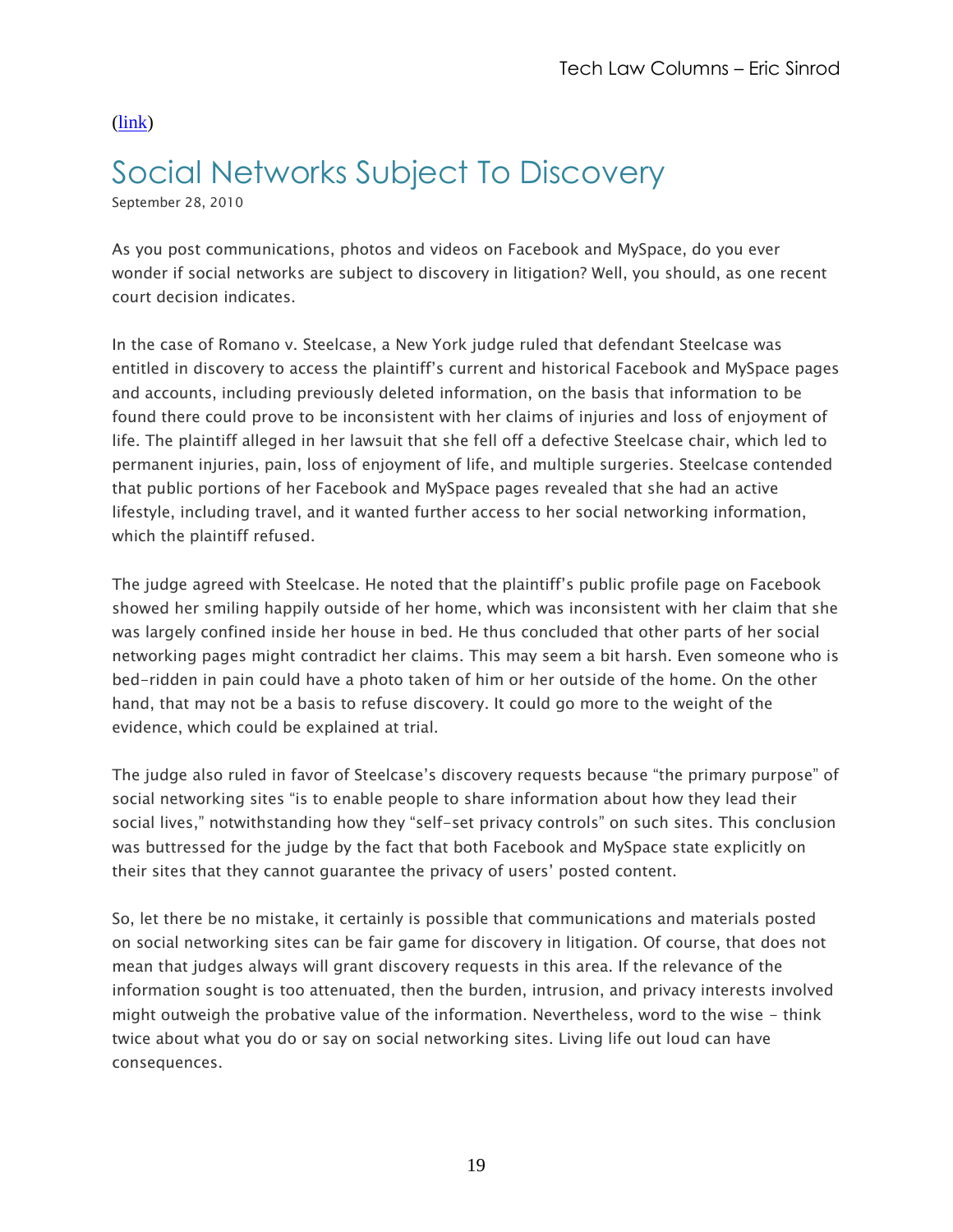# <span id="page-19-0"></span>Potential Jail Time For Electronic Discovery Abuse and Spoliation of Evidence

September 21, 2010

Most of us are aware that electronic discovery abuse and spoliation of evidence can lead to monetary sanctions. But one recent case shows that such failures also can lead to adverse judgments and even potential imprisonment. In *Victor Stanley, Inc. v. Creative Pipe, Inc.*, Chief Magistrate Judge Paul Grimm, of the United States District Court for the District of Maryland, was called upon to resolve the plaintiff"s motion for terminating and other sanctions arising out of the defendants" alleged intentional destruction of evidence and other litigation misconduct.

In his memorandum, order, and recommendation to the Court, Magistrate Grimm noted that during four years of discovery, during which time the President of the defendant company actually was aware of the duty to preserve relevant information, the defendants nevertheless "delayed their electronically stored information ("ESI") production; deleted, destroyed, and otherwise failed to preserve evidence; and repeatedly misrepresented the completeness of their discovery production to opposing counsel and the Court." As a result, "substantial amounts of the lost evidence cannot be reconstructed." Indeed, the plaintiff identified "eight discreet preservation failures." The plaintiff contended that the defendants did not provide certain categories of discovery notwithstanding numerous prior court orders to do so.

The defendants did not disagree with, and actually agreed that the majority of the plaintiff"s assertions were true. They also stated their willingness to abide by the entry of a default judgment against them on the primary cause of action against them for copyright infringement. Magistrate Grimm remarked that the fact that the defendants would willingly accept a default judgment for failure to preserve ESI in the primary claim filed against them speaks volumes about their own expectations with respect to what the unrebutted record shows of the magnitude of their misconduct, and the state of mind that must accompany it in order to sustain sanctions of that severity.

In addition to his recommendation to the court to grant this default judgment, Magistrate Grimm concluded that the defendant President"s pervasive and willful violation of serial Court orders to preserve and produce ESI evidence be treated as contempt of court, and that he be imprisoned for a period of not to exceed two years, unless and until he pays to Plaintiff the attorney"s fees and costs that will be awarded to the Plaintiff as the prevailing party. Magistrate Grimm reflected that imposing contempt sanctions particularly including a sentence of imprisonment, is an extreme sanction, but this is an extreme case. He went on to say that for such clearly contemptuous behavior, a very serious sanction is required.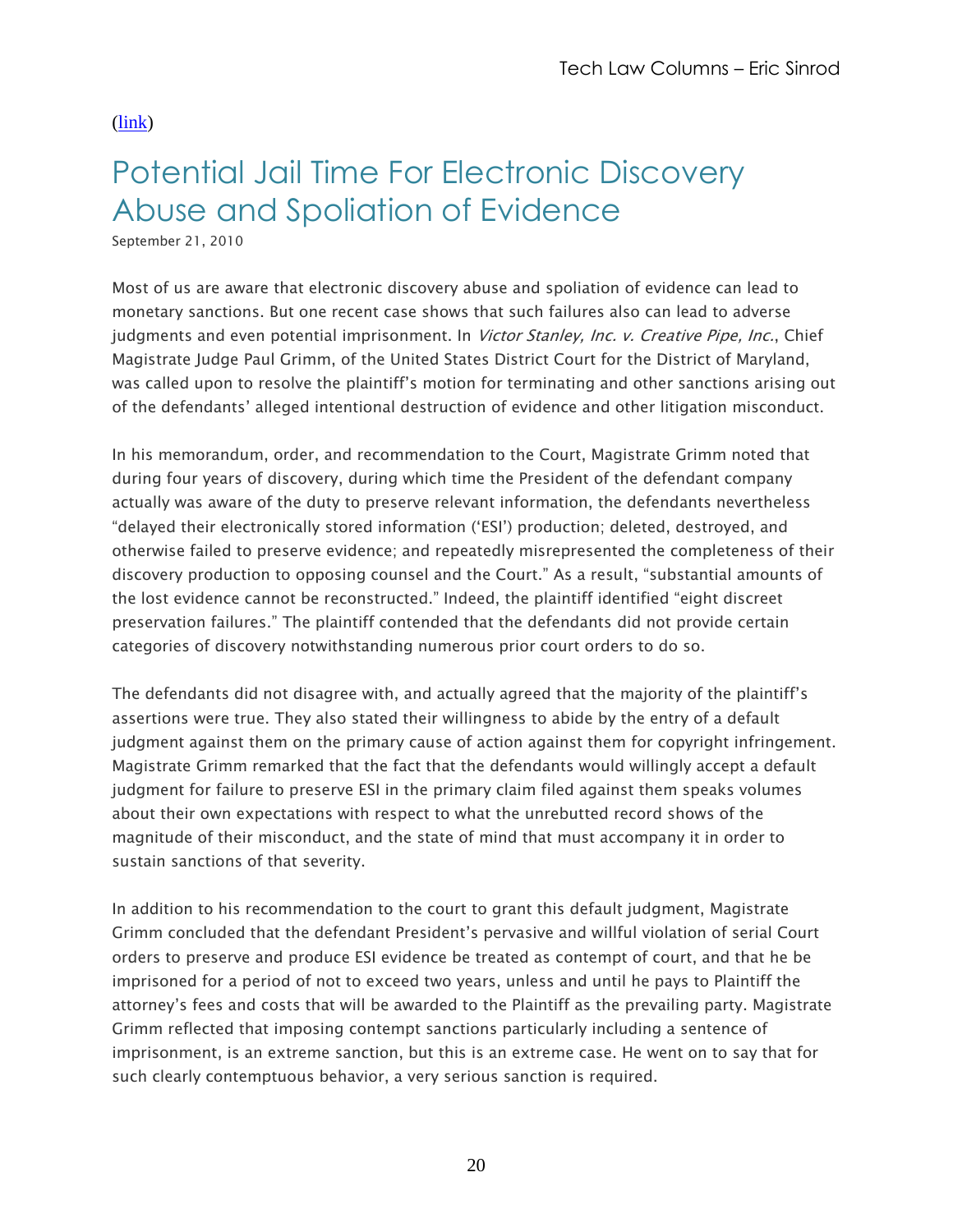Magistrate Grimm pointed out that there would be further proceedings to determine that amount of attorney"s fees and costs owing to the plaintiff and that this should total a significant figure. Notwithstanding the foregoing ruling of civil contempt, Magistrate Grimm was clear that the defendant President can avoid imprisonment by promptly paying the fees and costs that are determined, and that the commencement of any confinement will be set when the amount of attorney fees and costs are determined.

Magistrate Grimm stressed that the potential for imprisonment is absolutely essential as a civil contempt sanction because, without it, I am convinced that [the defendant President] will do all that he can to avoid paying any money judgment or award of attorney"s fees that is in the form of a civil judgment alone. He went on, without the threat of jail time, [the defendant Presidents] future conduct would be predicated by his past, and Plaintiff will receive a paper judgment that does not enable it to recover its considerable out-of-pocket losses caused by [the defendant President] spoliation.

This case, while involving repeated and egregious failures to comply with discovery and evidence preservation obligations (in addition to spoilation of evidence), makes universally plain that getting it right up-front in the discovery process is essential. Anything less causes greater expense in the long-run, and can lead to monetary sanctions, issue preclusion and adverse judgments, and even the potential for imprisonment in very extreme cases. Companies should work pro-actively internally, with their outside counsel who are skilled in this area, and appropriate vendors to do the right thing!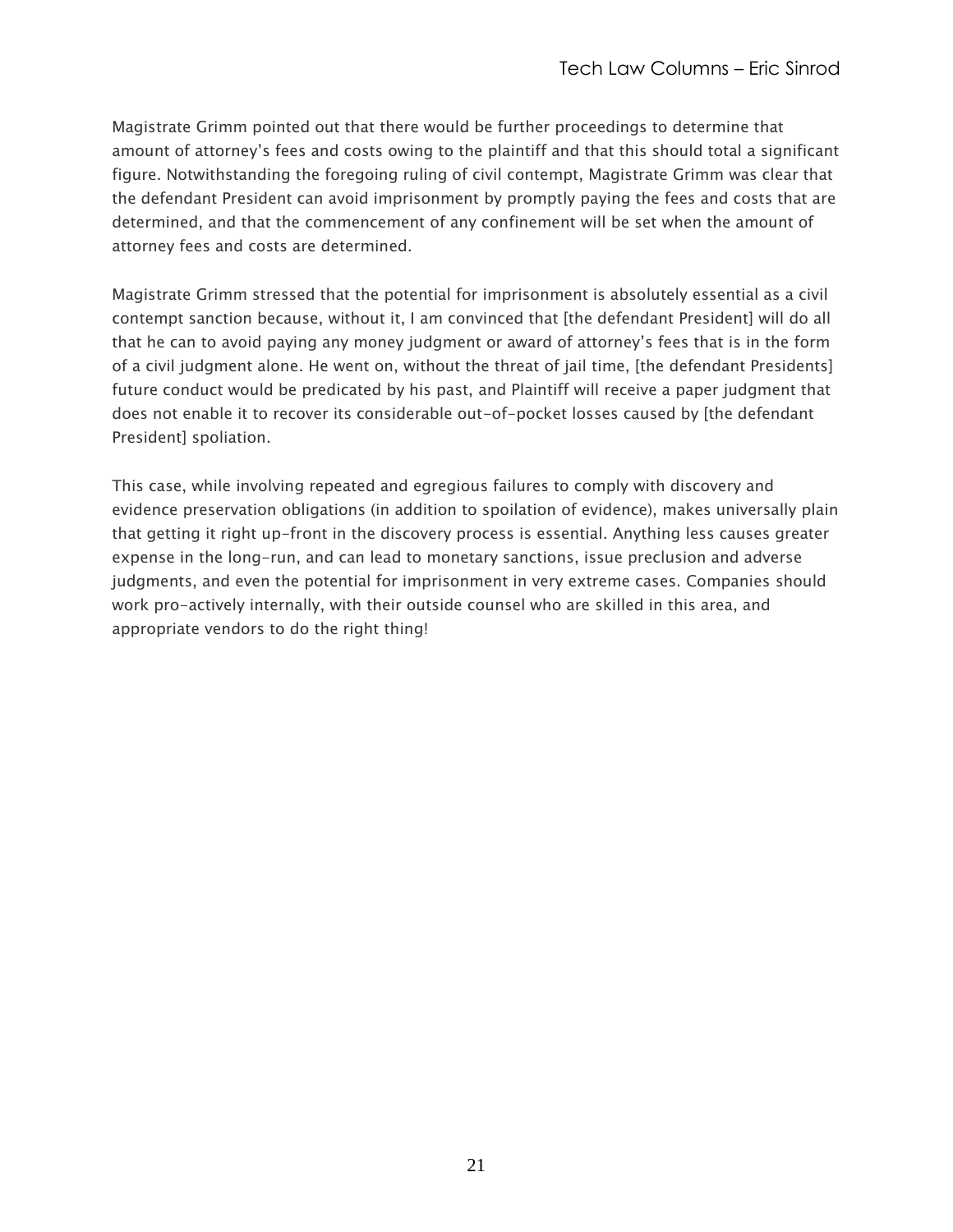#### <span id="page-21-0"></span>Facebook Places: Where You Want To Be? August 24, 2010

Facebook has just brought to the fore its new service called Facebook Places that allows users to alert others to their physical location and that ultimately seeks to enable Facebook to draw upon local business advertisers. And as Facebook moves forward with Places, it has been confronted with concerns expressed by privacy advocates.

Facebook Places, in some ways similar to other location-based social networks, enables Facebook members to check in via mobile devices and announce their physical location to friends. Using Places, they will be able to ascertain if any of their friends are in the same geographic vicinity. They further will be able to discern whether others, who have broadcast their location, also have checked in at the same place.

And there is more. Friends who are physically with users can be tagged. Plus, Places will provide ideas as to other close by locations that might interest users. Places will broadcast check-ins via periodic status updates.

While Places may provide yet one more feature of interest to users, plainly Facebook hopes that Places will help the company gain advertising revenue from local businesses in specific locations.

Of course, as things seemingly go with Facebook, with each step forward comes a new round of criticism from privacy advocates. Indeed, swiftly on the heels of Facebook's announcement of Places, the ACLU has leveled some specific privacy concerns.

The first primary concern expressed by the ACLU is that "no" is not a true option when it comes to Places. While Places permits friends to tag someone when they check in from a location, and while Facebook makes it simple to say "yes" to allow friends to check in for someone else, when dealing with potentially declining that feature, the only option provided is "not now" (a deferral) instead of "no," according to the ACLU.

The next major concern raised by the ACLU has to do with the "Here Now" feature of Places that provides a list of people who for a given location have checked in recently. According to the ACLU, while Facebook makes it simple to inform others of someone's location, there is limited power to control who actually knows of an individual's location.

Of course, dialogue is helpful. To the extent legitimate privacy concerns are raised as Places becomes more fully understood, hopefully Facebook will listen and implement measures best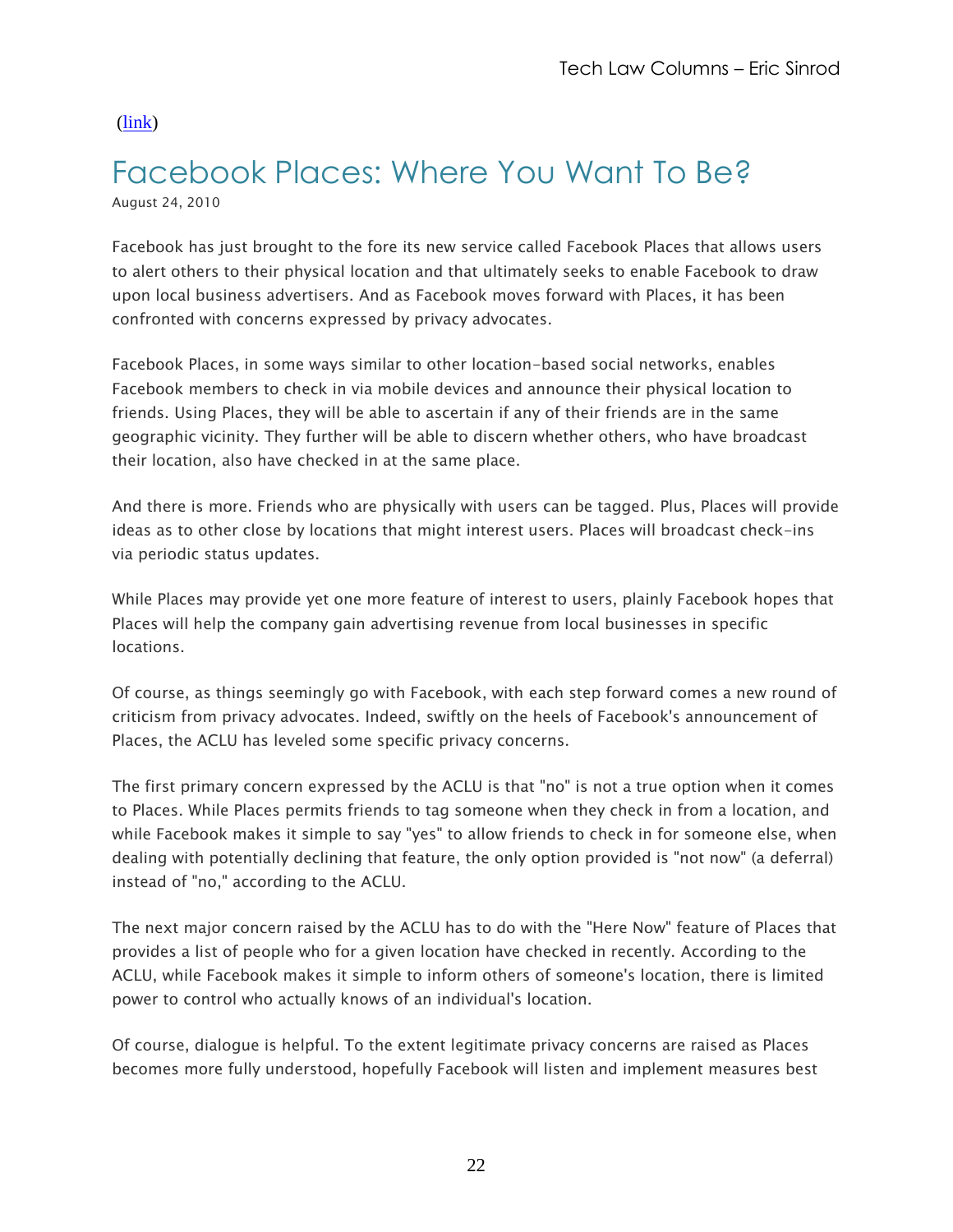designed to alleviate privacy concerns while still maintaining the potential benefits to users of Places.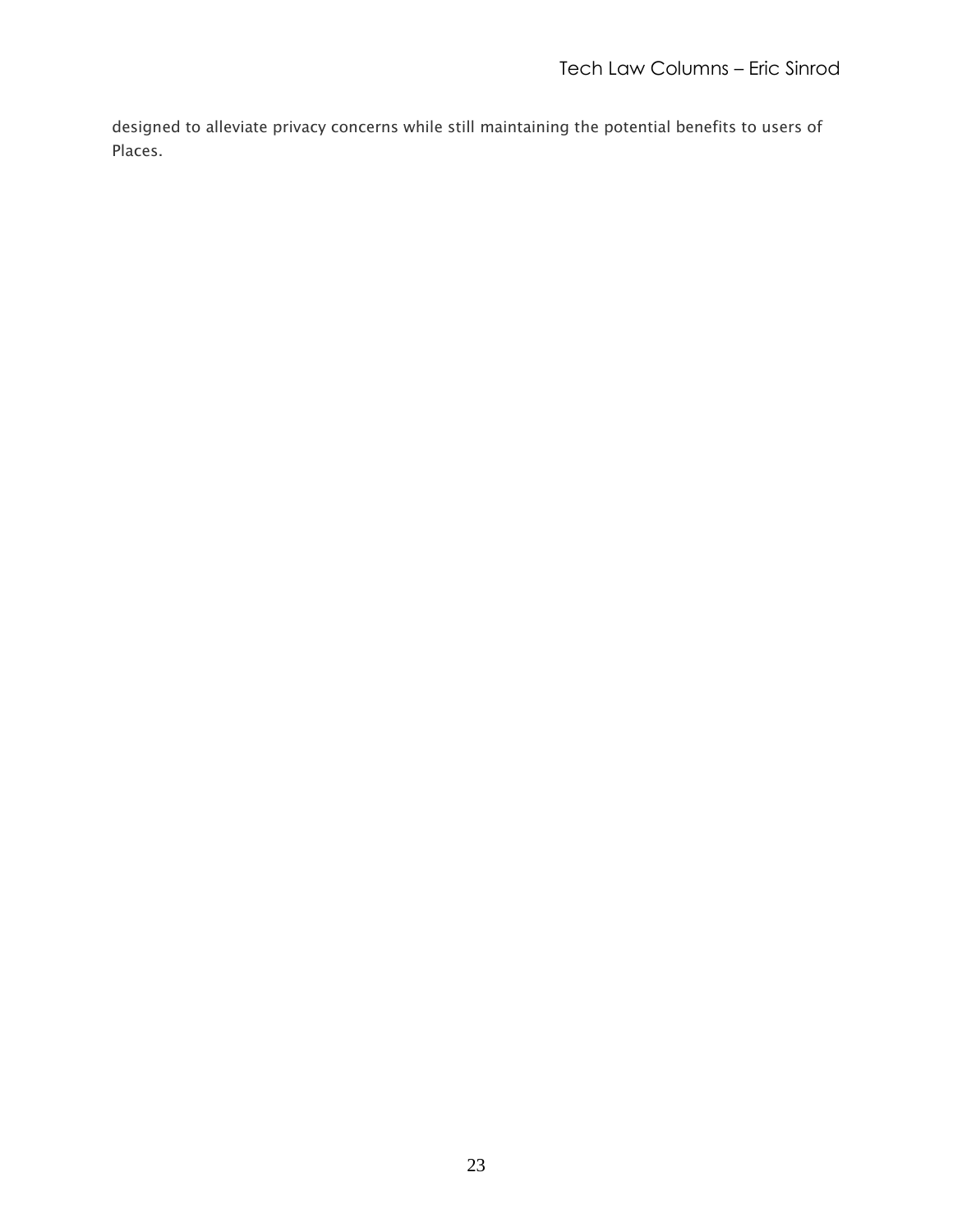#### <span id="page-23-0"></span>Major Software Systems: Heaven or Hell? August 3, 2010

These days, major software systems make the world go around. Software is used to assist every day mundane functions. Software also is the backbone behind mission critical systems that ensure the health and safety of our society. But does that mean that software always is procured and supplied without controversy and disputes? Absolutely not.

Unfortunately, fights and litigation between major software providers and recipients is all too common. Why does this happen? There are a variety of reasons, and there are ways to avoid such problems on the front-end of software relationships, if due care is taken.

One problem that can occur on the software provider side is that of over-promising. There are instances when providers desperately want to get into a particular software niche or they mightily want to land a specific engagement. In this context, they may over-hype their expertise, prior experience and ability to deliver under the given software scope. Indeed, they may even start to believe their own over-hyping. While that may land the engagement on the front-end, once problems emerge, the software buyer will complain about unfulfilled promises. In fact, the buyer may even argue that the provider engaged in deception and fraud.

On the procuring side, at times software buyers are not sufficiently specific in terms of their precise needs, they keep making change requests to the scope of the software project along the way, and they may not provide sufficient information and assistance to the software provider to enable the provider to do its best on the project.

And, perhaps not surprisingly, there can be a number of disputes and issues that arise from contractual documentation. Software buyers may find that they are limited by contractual terms as far as their potential remedies in the event they encounter software problems. When that happens, they may need to prove fraud to get out from under the contractual limitations. Software providers, on the other hand, may find that contractual representations they make in terms of software capabilities may come back to bite them if those representations are not achieved.

While both sides may be well motivated when a major software project is coming together at the outset, they should not jump into bed together in haste before truly vetting out relevant details relating to the project. Both sides should be careful and frank in terms of what they want and what they can do realistically as part of the project. And then the contractual documentation should be worked out to truly capture the accurate nature of the envisioned relationship on the software project. Plainly, appropriate technical and legal support should be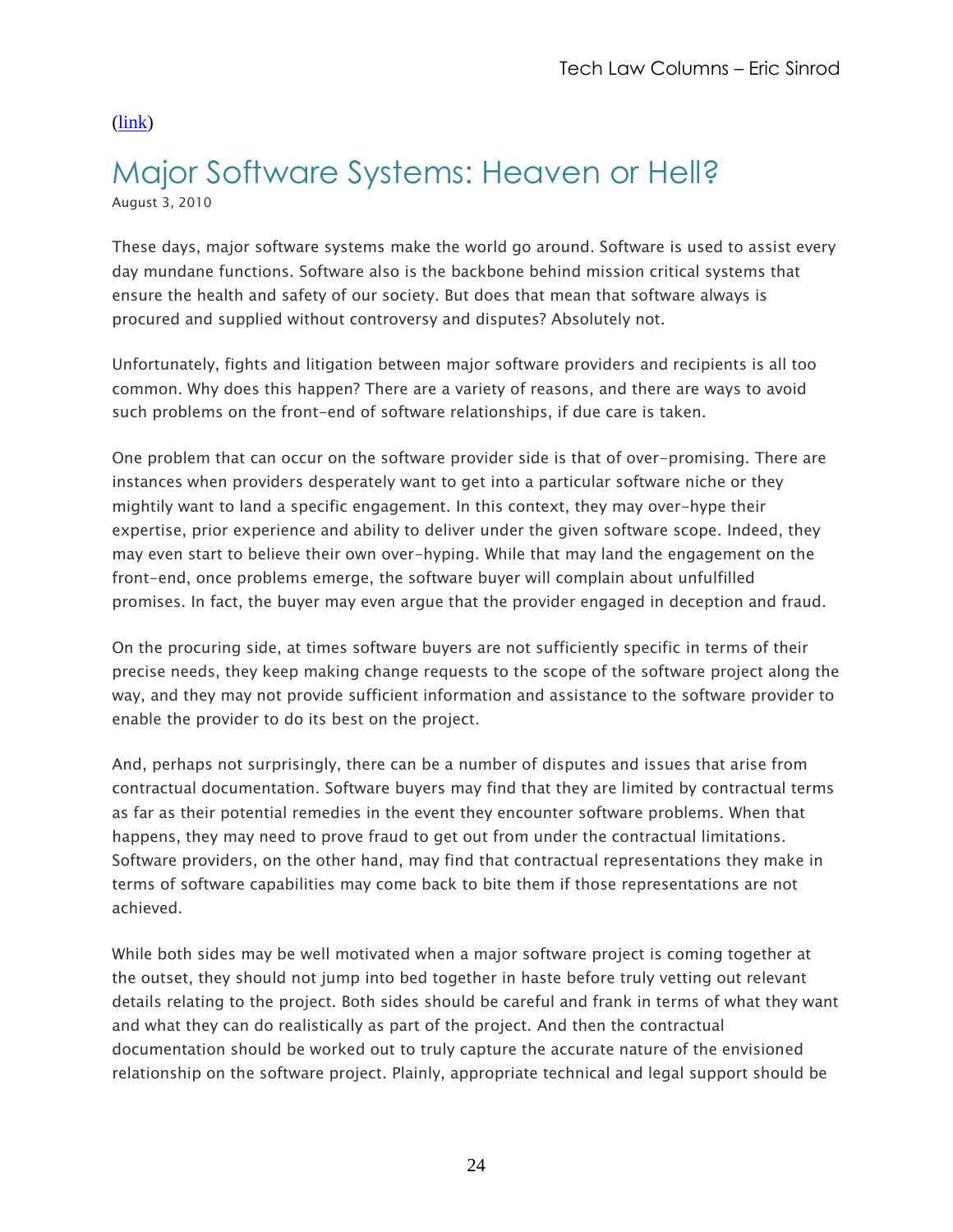brought to bear in properly formulating the relationship. It is not a good idea to be penny-wise and pound-foolish when crystallizing the parameters of a major software project.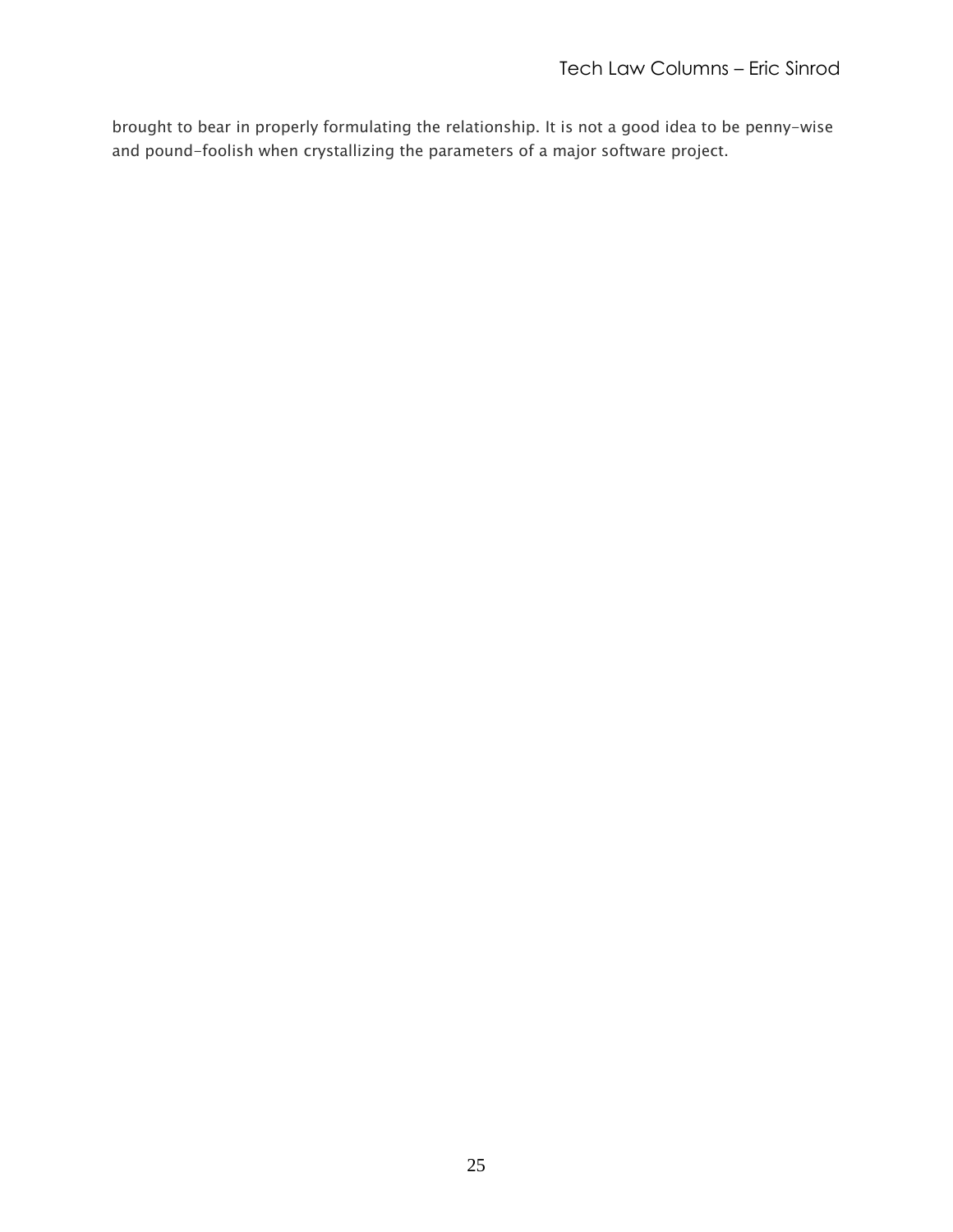# <span id="page-25-0"></span>State Sales Taxes For Online Sales?

July 13, 2010

A new effort is being made in Congress to impose state sales taxes on online sales. H.R. 5660, aka the Main Street Fairness Act, was introduced earlier this month by Rep. Bill Delahunt (D. MA.). The bill, if it were to become law, would authorize the collection of state taxes on Internet sales, even if a given Internet seller does not have a physical presence with a specific taxing state.

The bill says that "as a matter of economic policy and basic fairness, similar sales transactions should be treated equally, without regard to the manner in which sales are transacted, whether in person, through the mail, over the telephone, on the Internet, or by other means."

This bill goes on to provide that "States that voluntarily and adequately simplify their tax systems should be authorized to correct the present inequities in taxation through requiring sellers to collect taxes on sales of goods or services delivered in-state, without regard to the location of the seller."

The bill would allow those states that sign onto the Streamlined Sales and Use Tax Agreement to impose sales taxes on Internet sellers. This agreement already has been endorsed by a number of states.

While apparently some believe that online sellers currently have a commercial advantage when it comes to not having to pay state sales taxes when selling to customers where the online sellers do not have a physical presence, there has been a backlash to the Main Street Fairness Act, as occurred successfully to prior Congressional efforts to impose taxes on online sales.

Not surprisingly, the Computer and Communications Industry Association (CCIA) and some notable technology companies have expressed opposition to the bill. The argument is that in this poor economy, it would not be wise to saddle online sellers with sales taxes, especially, when the burden would be higher for such sellers than for traditional sellers, as the online sellers would need to obtain expensive professional help to sort through and comply with the rules of a number of different taxing authorities.

Of course, arguments on the other side include the need to raise revenue for taxing authorities for the benefit of the states they serve and the fairness notion set forth in the bill itself. The bill is supported by various retail and government associations.

Time will tell whether this taxing effort will gain traction when prior attempts did not succeed.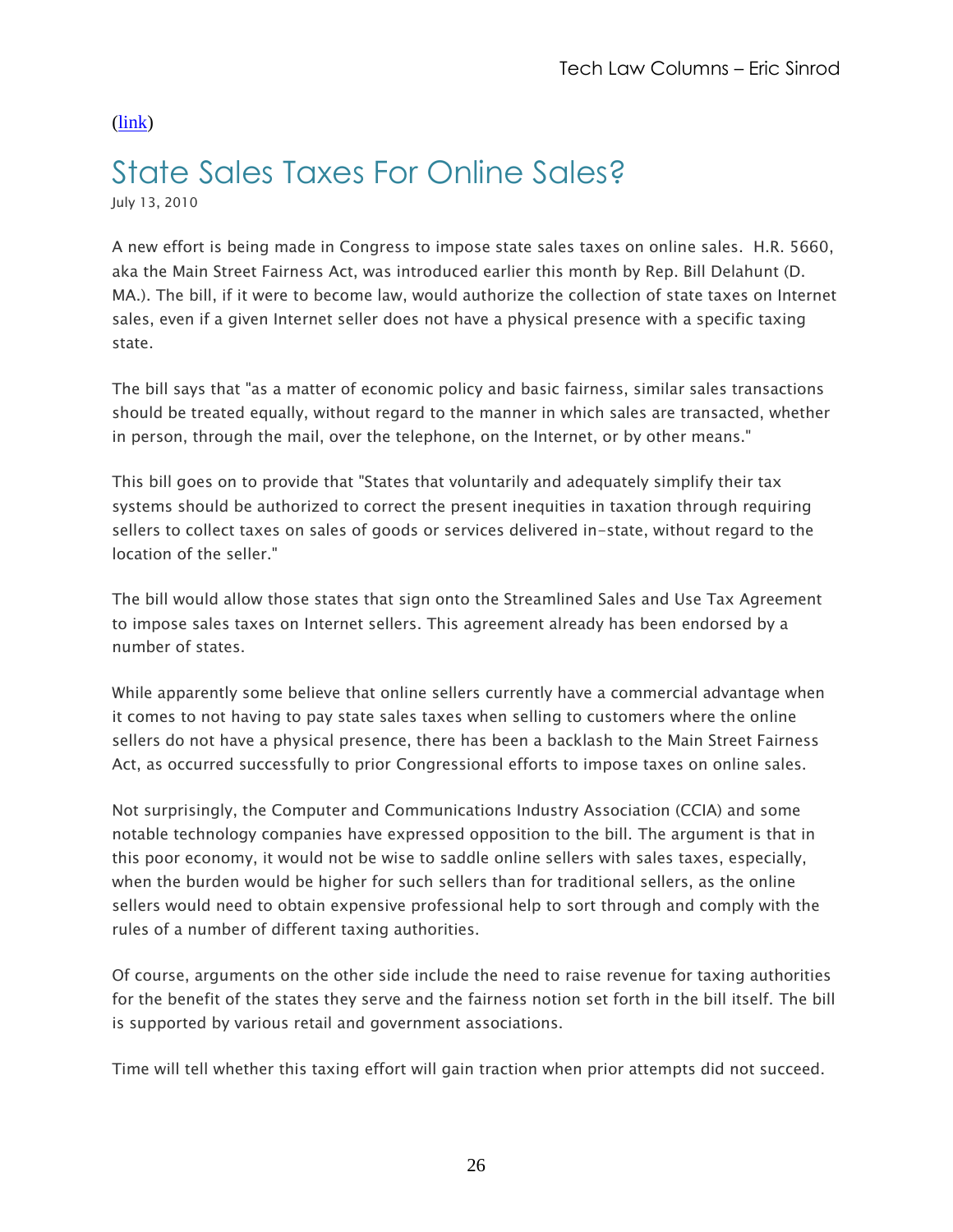# <span id="page-26-0"></span>Requesting Greater Facebook Privacy **Protection**

June 22, 2010

Facebook has been in the press recently in terms of perceived privacy problems and apparent attempts by Facebook to try do better in terms of privacy protection. While Facebook may be trying to improve, various public interest groups do not believe that Facebook has done enough, as evidenced by a recent open letter by the groups to Facebook CEO Mark Zuckerberg.

The letter, sent on behalf of the ACLU Northern California, the Center for Democracy and Technology, the Center for Digital Democracy, Consumer Action, Consumer Watchdog, the Electronic Frontier Foundation, the Electronic Privacy Information Center, PrivacyActivism, Privacy Lives and Privacy Rights Clearinghouse, while conciliatory in tone, demands certain improvements.

The letter begins by stating while the groups are "glad" that Facebook has "taken steps in the past weeks to address some of its outstanding privacy problems," they nevertheless "urge" Facebook "to continue to demonstrate [its] commitment to the principle of giving users control over how and with whom they share" by taking certain additional steps.

Specifically, the groups ask Facebook to: a) fix the "app gap" by enabling users to decide precisely which applications can access their personal information; b) make "instant personalization" opt-in by default; c) not retain data about specific visitors to third-party sites that incorporate "social plugins" or the "like" button unless the site visitors decide to interact with those tools; d) give users control over every piece of information they share through Facebook, specifically including their names, genders, profile pictures, and networks; e) safeguard users from other threats by using an HTTPS connection for all interactions by default; and f) provide users with simple tools for exporting their uploaded content and details of their social network such that users who are not content with Facebook's policies and desire to leave for another social network do not have to decide between protecting their privacy and staying connected with their friends.

The groups state that "'privacy' and 'social' go hand in hand." Namely, "users are much more social with people they know and choose and much less social when their actions and beliefs and connections are disclosed without their control or consent."

The groups express an interest in continuing the privacy dialogue with Facebook so that users can be both social and private on Facebook. Indeed, the open letter to Mr. Zuckerberg ends with the request to make the default on Facebook "social-and private."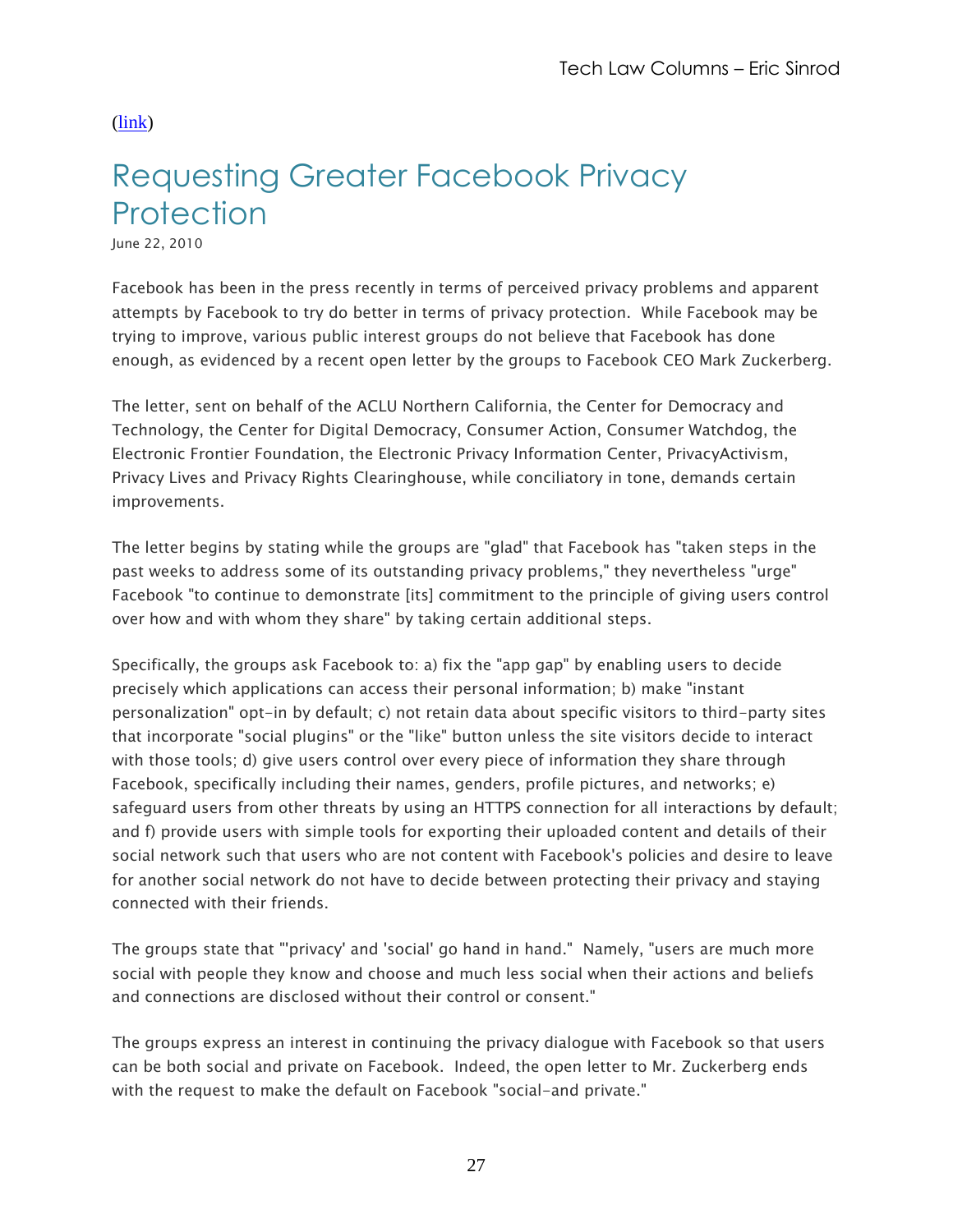It will be interesting to see how this unfolds. While the tone of the open letter is conciliatory, if Facebook does not provide further privacy protection comfort, the next step could be sharp accusations by the groups, and ultimately privacy litigation could follow.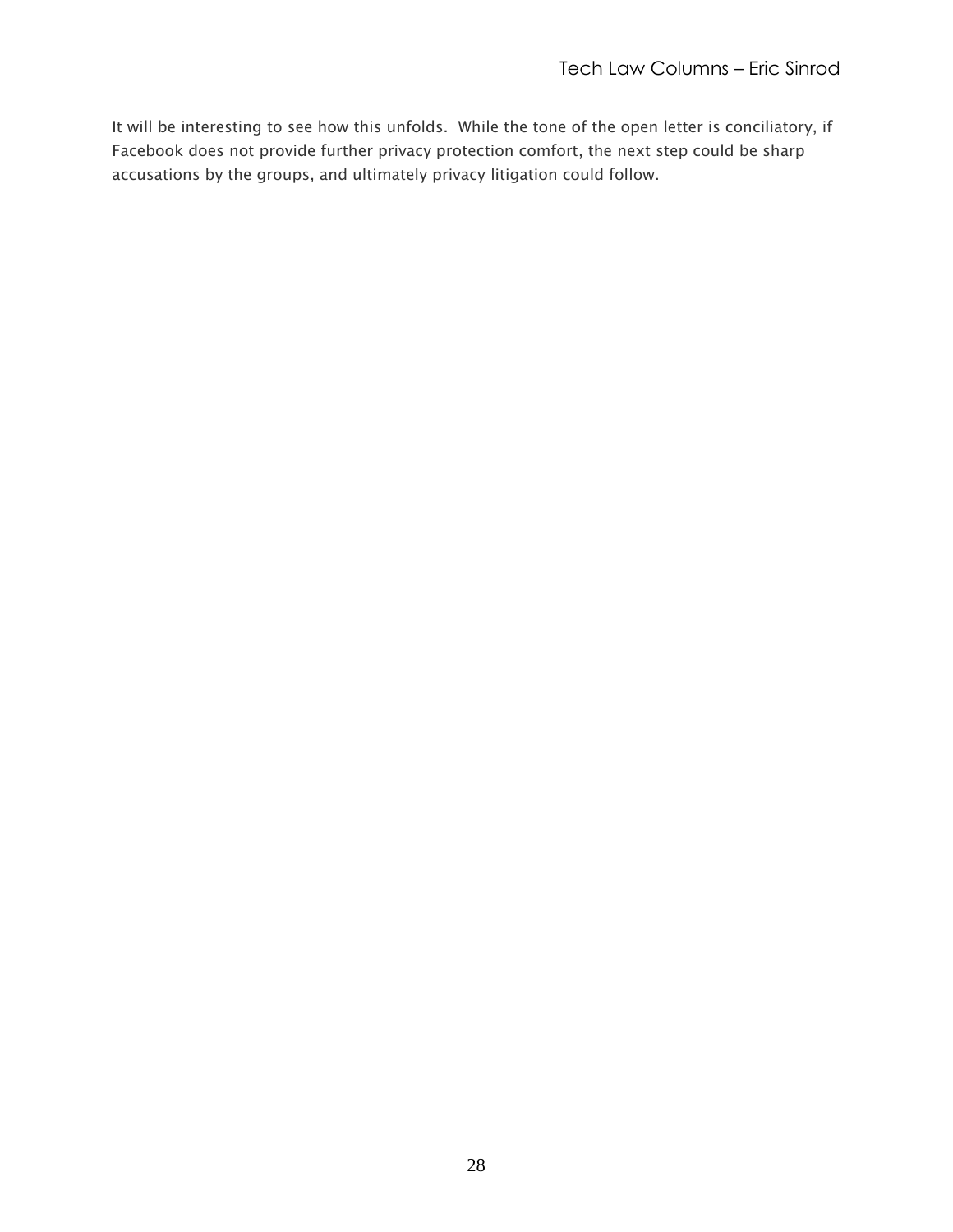# <span id="page-28-0"></span>Watch Out - The Digital Universe Is Huge And Growing Fast

June 8, 2010

If you are thinking that the digital universe that comprises all electronically stored data already is gargantuan, well, fasten your seat belt, because this universe is expanding rapidly.

According to IDC, a research and consulting firm, last year, notwithstanding the global recession, the digital universe expanded 62% to 800,000 petabytes. What is a petabyte? A petabyte constitutes a million gigabytes, and is represented by a tower of DVDs going from earth to the moon and back, according to IDC.

And IDC says that this year the digital universe will expand almost as rapidly to 1.2 million petabytes, aka 1.2 zettabytes. With continued expansion, IDC forecasts that the digital universe in 2020 will be 44 times as large as it was in 2009.

With the tremendous growth in the digital universe come practical concerns and considerations. For example, there could be challenges in terms of searching for and retrieving needed data. Because most of the digital universe is unstructured data like images and voice packets, IDC suggests that new methods to add structure to unstructured data, to analyze the inside of information containers and to recognize content (like a person's face shown in a security video) will need to be developed and implemented.

In addition, there will be issues relating to how to manage, store and delete vast quantities of information. This, of course, is an issue we are dealing with already.

Furthermore, the challenges relating to compliance with governmental regulations and industry rules as respects maintaining privacy, tracking transactions and retaining records could increase along with the size of the digital universe. IDC notes that regulation compliance was a \$46 billion industry last year alone.

On top of all of this, as the digital universe grows, so does the portion of that universe that requires secure protection. Indeed, according to IDC, the amount of sensitive data that is not protected but that needs protection is growing at even faster rate than the entire digital universe.

Perhaps the most sobering statistic of all is that while the digital universe is projected to grow by a factor of 44 by the year 2020, the number of IT professionals in the world is expected to grow by only a factor of 1.4 during the same time period, according to IDC.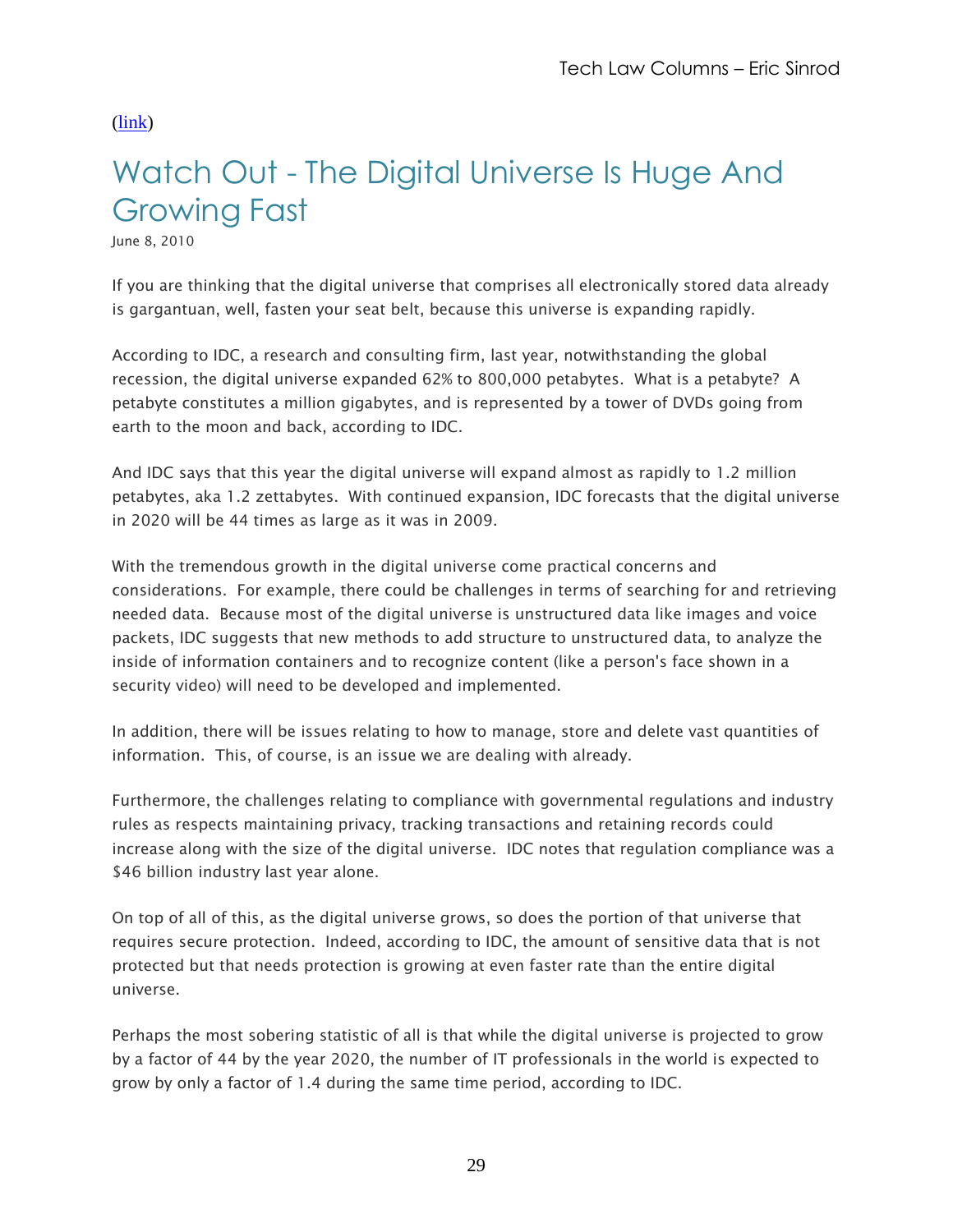So, to meet the coming challenges, those dedicated to the tasks will have to be smart, creative and ahead of the tsunami of information to enter the digital universe (to mix metaphors).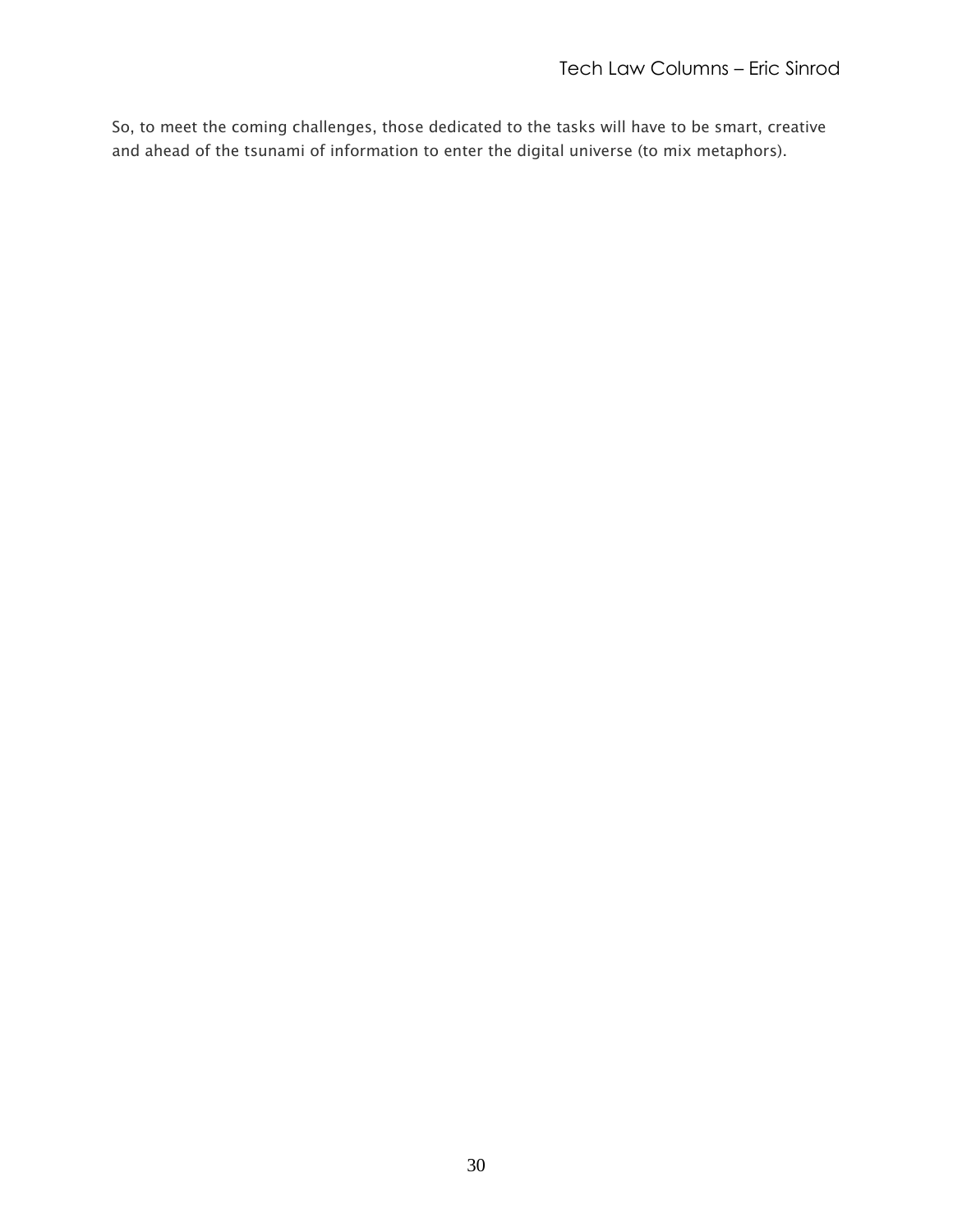## <span id="page-30-0"></span>LimeWire Lawsuit: The Day That Free Music and Music File Sharing Died?

June 1, 2010

LimeWire, a software application that allows for free music and music file sharing over the Internet, has suffered a recent and significant judicial defeat in at the hands of 13 major record companies. The LimeWire lawsuit indicates that record companies will not back off from fighting against free music downloads.

Some years ago, the record companies filed a lawsuit in federal court in New York against certain companies and individuals while asserting a variety of federal and state law claims for their alleged role in the distribution of LimeWire. The complaint alleged that LimeWire users utilize LimeWire to obtain and share unauthorized copies of the record companies' sound recordings, and that the defendants facilitated this infringement by distributing and maintaining LimeWire. After several years of litigation, the parties filed motions for motions for summary judgment to adjudicate some claims prior to trial.

While the court denied some of the motions, holding the issues raised in those motions over to trial, the court did grant the record companies' motions on claims of inducement of copyright infringement, common law copyright infringement, and unfair competition. The granting of those motions, obviously, is not good news for LimeWire.

In reaching its decision, the court provided some background on LimeWire, first noting that LimeWire was founded in 2000 and that year released LimeWire as a file-sharing program that utilizes peer-to-peer (P2P) technology on the Gnutella network. The court recognized that LimeWire users can share practically all files stored on their computers with other LimeWire users, and that when a LimeWire user wishes to locate digital files on the network, he simply enters search information into the search function on the LimeWire user interface.

At that point, as the court understood, LimeWire scans the computers of other LimeWire users to find files that meet the search query. Then, as the court noted, the LimeWire user can download any files that LimeWire comes up with. Finally, when the user downloads a file, LimeWire transfers a digital copy of the file from the computer from where it is located to the LimeWire user's computer.

The problem is that of the millions of files transferred in this way by LimeWire, thirty are sound recordings as to which the record companies own copyrights or exclusive rights and that are at issue in the lawsuit. The record companies claim that LimeWire users share and download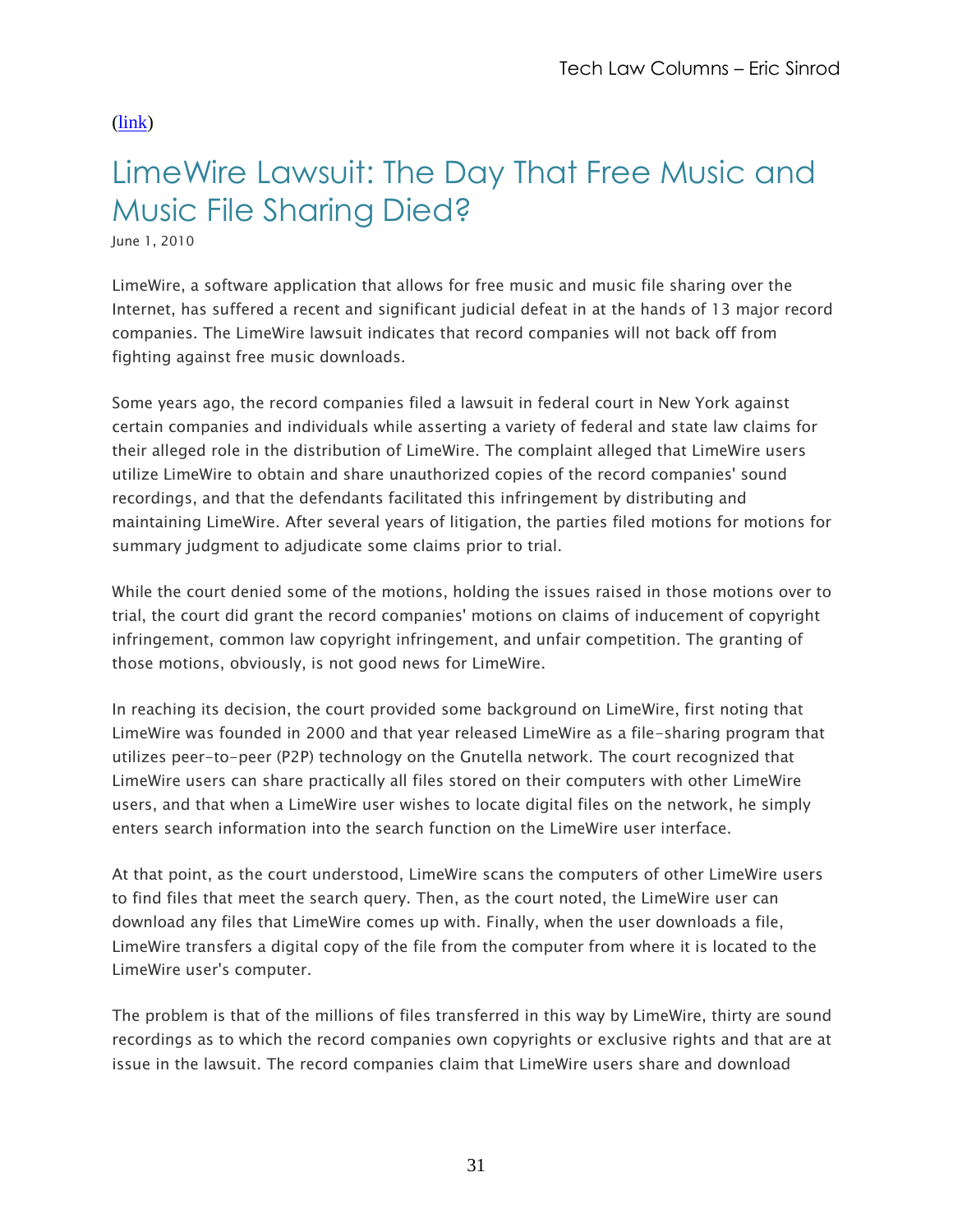unauthorized digital copies of these thirty recordings over LimeWire, and that the defendants are secondarily liable for this infringement because they maintain and distribute LimeWire.

In reaching the conclusion of inducement of copyright infringement, the court found evidence that LimeWire users do infringe on the copyrights of the record companies by sharing unauthorized digital copies of the subject recordings via LimeWire, and that the evidence established that defendant LimeWire LLC (LW) intentionally encouraged direct infringement by LimeWire users. Factors showing encouragement of infringement included: LW's awareness of substantial infringement by users, LW's efforts to attract infringing users, LW's efforts to enable and assist users to commit infringement, LW's dependence on infringing use for the success of its business, and LW's failure to mitigate infringing activities.

And because the court already found that LimeWire users infringe the copyrights of the record companies and that LW has engaged in purposeful conduct intended to foster that infringement, the court also granted summary judgment of the record companies on their claims for common law copyright infringement and unfair competition.

What's next? The remaining claims as to which summary judgment was not granted will still proceed in litigation toward trial. However, with the granting of certain summary judgment motions in their favor, the record companies possibly could seek injunctive relief to stop LimeWire from continuing as it has up until now. Also, the record companies invariably at the appropriate time in the litigation will seek their damages, which could be substantial.

LimeWire plainly does not like this judicial tune.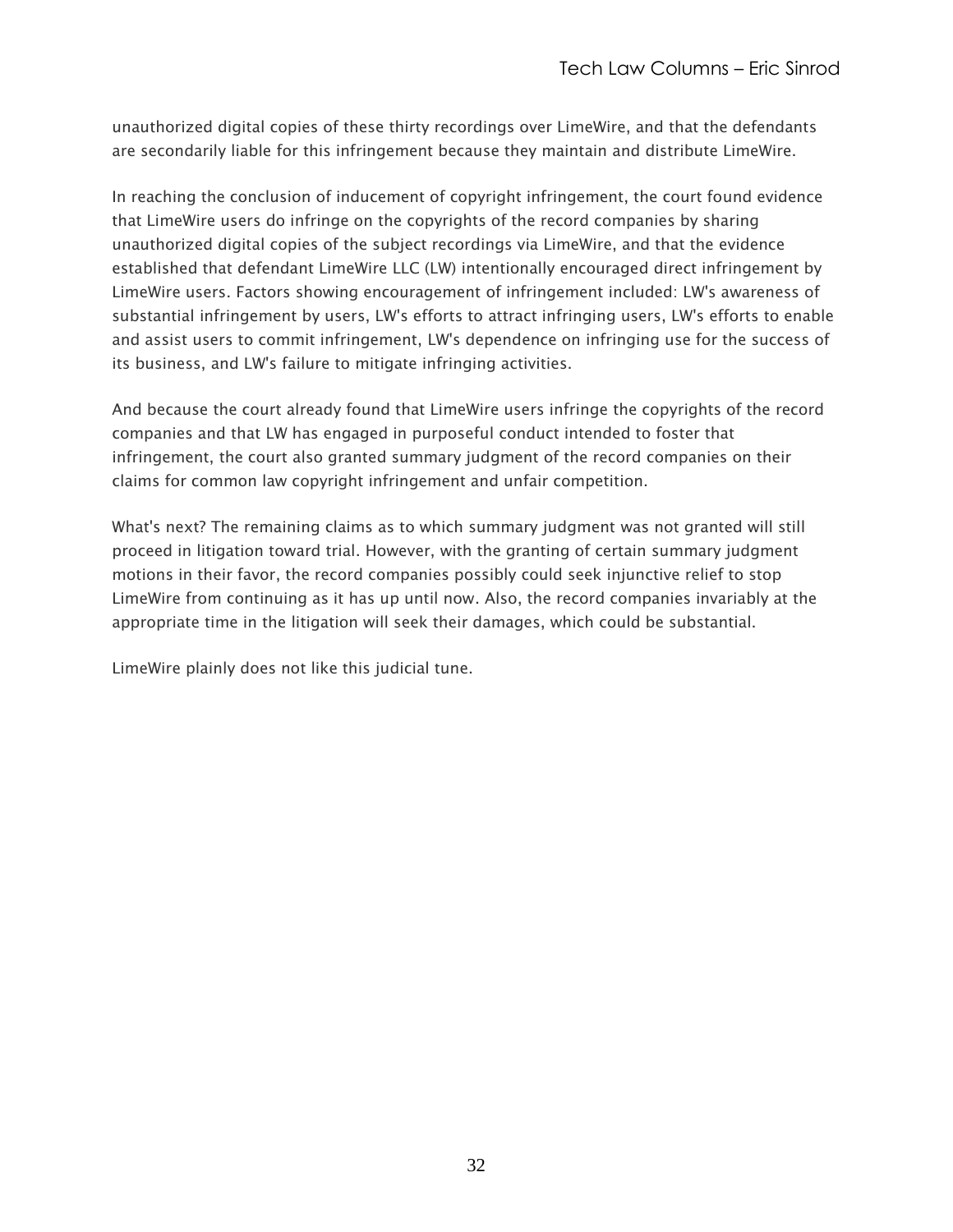# <span id="page-32-0"></span>Sexy Texts and Privacy

May 25, 2010

We now live in an online world where words like "tweeting" and "defriending" are the new coin of the vocabulary realm. How about sexy texts also known as "sexting"? What is the importance of personal sexy texts and privacy?

Indeed, sexting, the practice of people texting nude photos of themselves, has raised recent legal privacy concerns. The primary question at stake is whether high school students have a privacy right to nude images that have been sexted and are located on their cell phones.

The ACLU and a private law firm have been seeking to establish this privacy point in legal proceedings in Pennsylvania. They argue that while school officials under certain circumstances can confiscate the cell phones of students, they cannot invade privacy by looking at the content of what is contained on the cell phones. They emphasize that cell phones now are repositories of some of the most private data of individuals, including text messages, contact lists, photos and even videos. As a result, cell phones should not be searched absent "reasonable suspicion."

In terms of background, the lawsuit involves a female student who has launched a constitutional attack based on the taking of her cell phone by high school officials, the viewing of nude images of herself on the phone, and the provision of the phone to prosecutors. In a previous case, several students at the same school obtained injunctive relief preventing them from being prosecuted for child pornography based on nude photos contained in their cell phones.

In the current case, the female student argues that the nude photos on her phone were only intended for viewing by herself and possibly her boyfriend and that they should not have been looked at by school officials and prosecutors. As a result of their review, the student apparently was informed that she could avoid prosecution if she participated in a course on violence and victimization. The student did agree to take the course, but by her lawsuit, she obviously believes that her constitutional rights were violated.

It is true that very personal and even intimate information can be contained on hand held devices like cell phones. This may be particularly true for young people, as they seem to live their lives through their gadgets. Is it reasonable to expect that materials contained on cell phones are entitled to a reasonable expectation of privacy? Perhaps that depends on the person involved. One person may make best efforts to ensure that others do not view the content on her phone, including requiring a secret password to open usable access to the phone. Another person may leave her cell phone around without password protection for almost anyone to view its contents.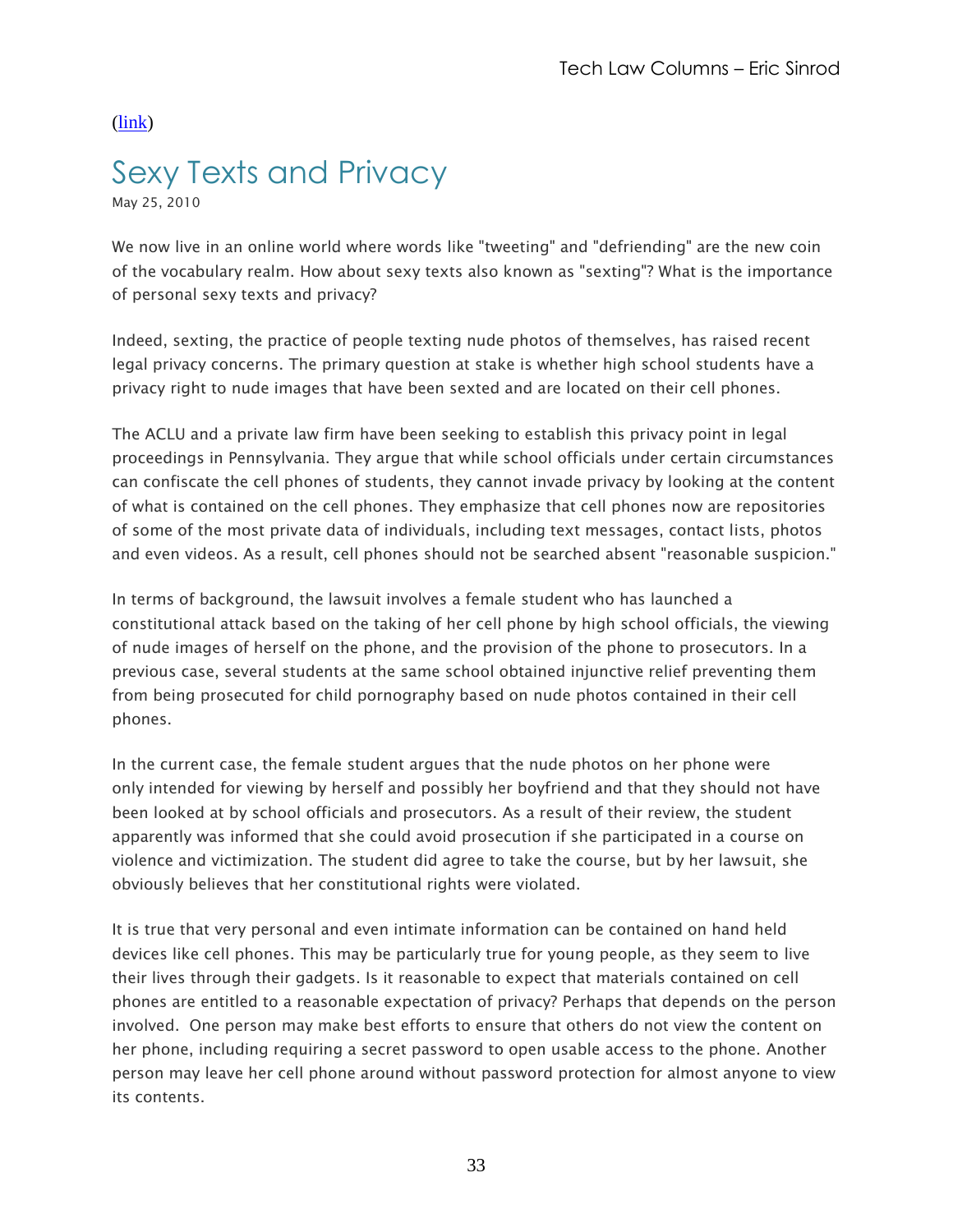Of course, at the end of the day, some care and education should be provided to the young in terms of how they use their electronic devices and what they store on those devices. If someone does not want to have nude images of their body viewed by others, it may be prudent not to have those images contained on a cell phone that could be potentially viewed by others. Still, there certainly is an argument that the contents of the cell phone of someone else should not be viewed by others absent some sort of compelling and substantial reason.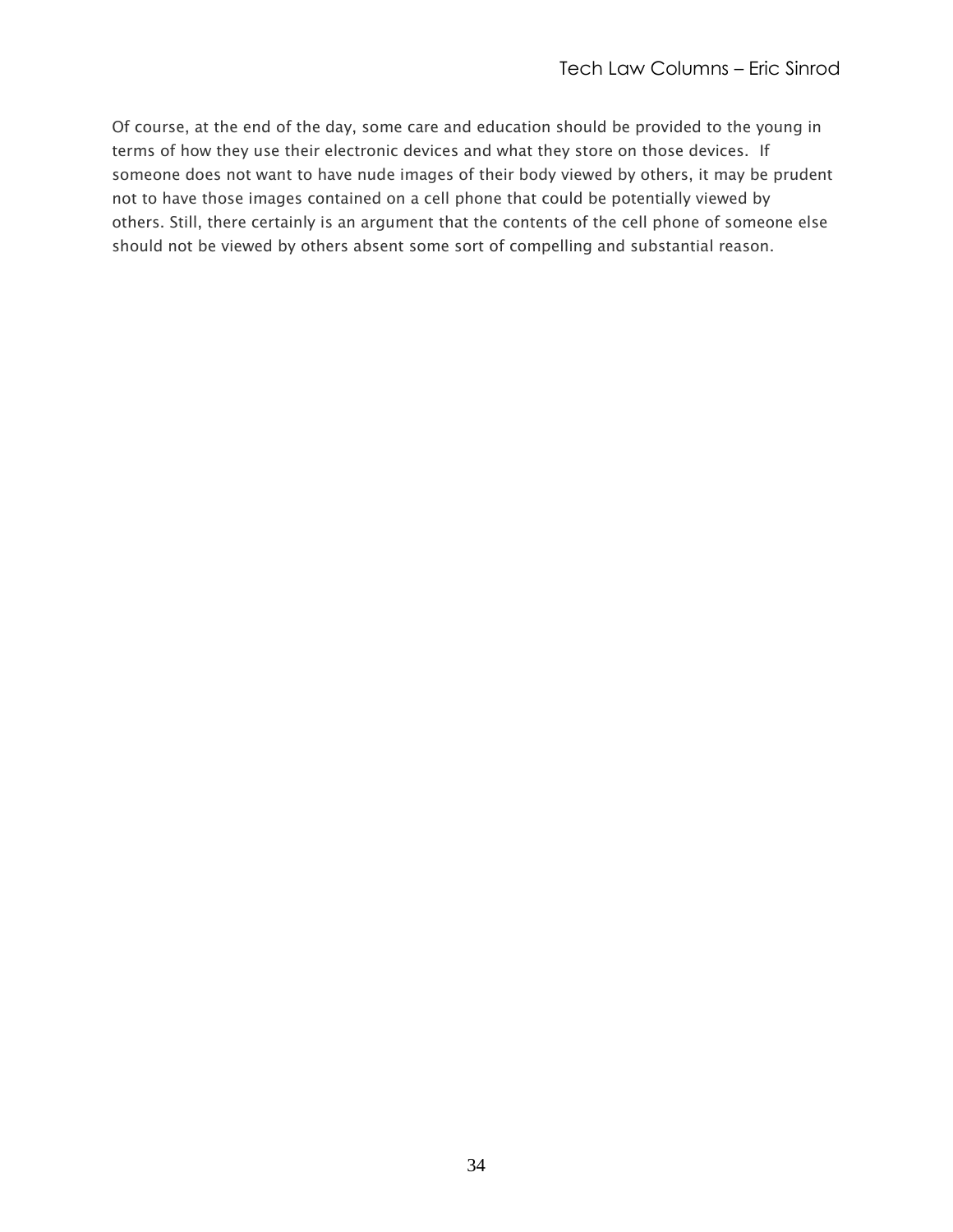# <span id="page-34-0"></span>Risky Online Places To Be

May 11, 2010

The Internet crosses geographic boundaries, right? Correct. So, online risks are the same no matter where you are located, right? Wrong! According to a recent study, Internet risks indeed vary depending on where you go online, and ten U.S. cities have been deemed the riskiest. They are, risky online places to be.

The survey, by Norton from Symantec, considered various risk factors in coming up with its results, including cybercrimes such malicious attacks, malware infections, spam zombies, and bot-infected computers, as well as additional factors like wireless hotspots, broadband connectivity and online purchases.

Interestingly, the top four risky cities to be online in the U.S., Seattle, Boston, Washington, D.C., and San Francisco, are some of the most advanced technological areas in our country.

Seattle was the most risky city by a wide margin, and it is the only city to score within the top ten of each risk category in the study. Seattle was second overall in terms of risky user behavior and WiFi hotspots.

Boston came in second for overall online risk principally because of its high levels of cybercrimes (fifth), risky behavior (fourth) and WiFi availability.

Washington, D.C., ranked third overall for online risk, with high risk scores across most categories, and was fourth in cybercrimes and fifth in WiFi hotspots. D.C. residents also are very active online purchasers.

San Francisco, a high-tech U.S. Mecca, ranks fourth overall for online risk, and came in first for risky behavior and WiFi hotspots. The relatively low number of cybercrimes is what has kept San Francisco from being the riskiest online U.S. city.

Rounding out the top ten U.S. cities for online risk are Raleigh, Atlanta, Minneapolis, Denver, Austin and Portland (OR).

Of the 50 cities considered as part of the study, the safest online cities overall, in order, are Detroit, El Paso, Memphis, Fresno, Fort Worth, Long Beach, Tucson, Cleveland, Milwaukee, and San Antonio.

While this survey and its findings are interesting in a macro sense, the risk to a particular Internet user depends very much on the specific practices of that person while online.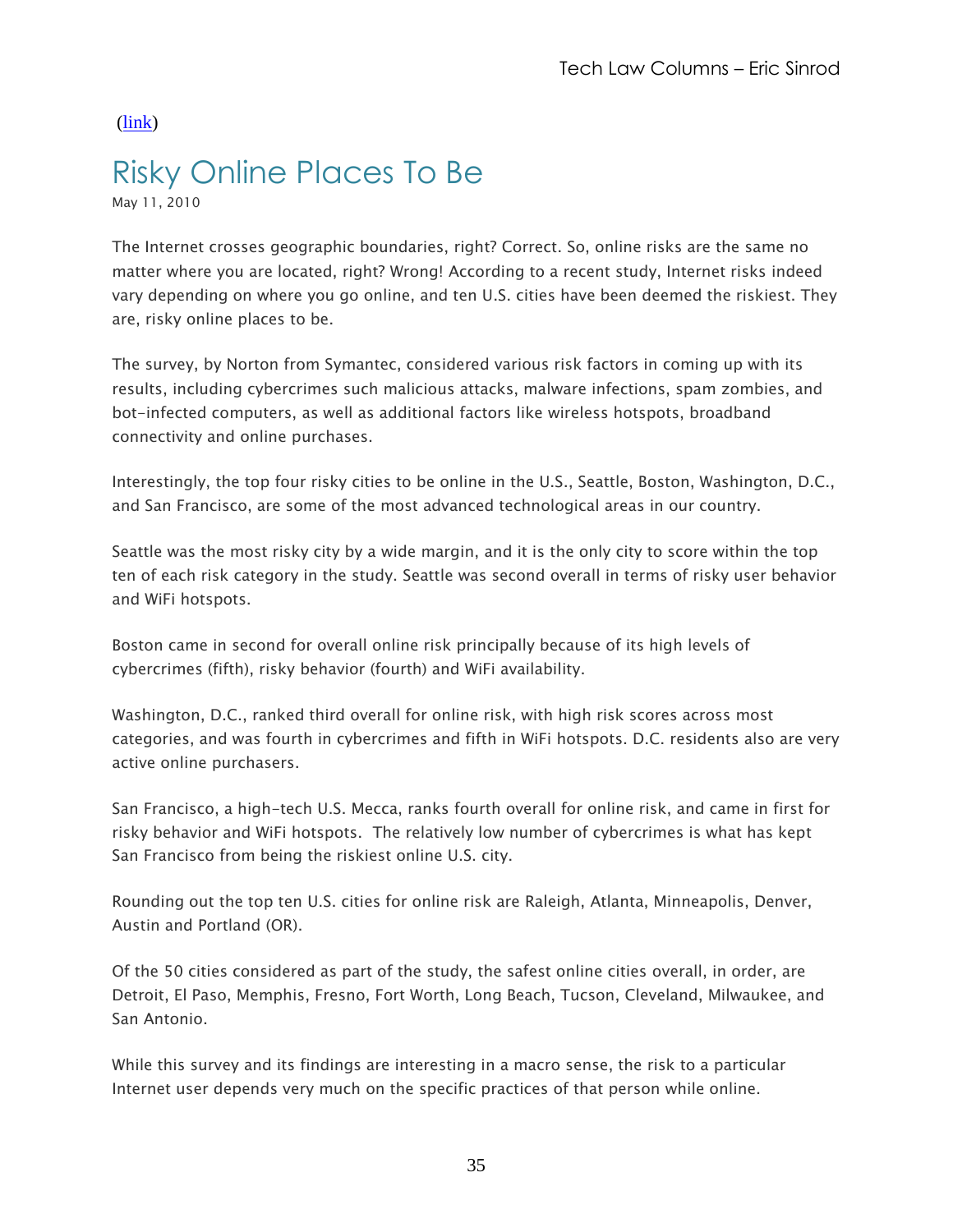## <span id="page-35-0"></span>The Cost of Data Breaches: It Ain't Cheap!

April 27, 2010

What has been suspected now has been confirmed - the cost of data breaches is substantial. Indeed, a report titled "2009 Annual Study: Global Cost of Data Breach" shines a very bright light on the actual cost of activities stemming from more than 100 breach incidents across multiple industry sectors, numerous organizations, and a handful of different countries. The average global total cost of each data breach in 2009 was \$3.43 million, with an average cost of \$142 per affected record. And here in the United States, the average total cost per breach was a staggering \$6.75 million, with an average cost of \$204 per affected record.

The report compiled by the Ponemon Institute and sponsored by PGP Corporation, analyzed average costs of data breaches in Australia, France, Germany, the United Kingdom and the United States. Perhaps not surprisingly, the costs were highest where data breach notification laws place requirements on organizations that experience a breach to disclose the details of breach incidents. Accordingly, the costs were the highest in the United States, where practically all states at this point have passed data breach legislation. And Germany, where similar laws were placed last year, experienced the second-highest costs. In terms of the average total costs per breach and the average cost per affected record, the numbers were as follows: Australia \$1.83 million/\$114; France \$2.53 million/\$119; Germany \$3.44 million/\$177; the United Kingdom \$2.57 million/\$98; and the United States \$6.75 million/\$204. As other countries pass data breach laws, associated costs likely will spike in those locations.

In a wake-up call to companies, on average 44% of incurred data loss expenses related to lost business. When customers learn of data breaches, they evidently take their business elsewhere. This should encourage companies to do their very best in preventing and addressing breaches. With respect to the percentage of data loss expenses relating to lost business, the numbers come in like this: Australia 33%; France 30%; Germany 34%; the United Kingdom 46%; and the United States a whopping 66%.

The report also demonstrates that when third-party and/or criminal attacks caused breaches, costs increased due to added forensics and investigations that were launched. The report further details that when there is a strong Chief Information Security Officer (CISO) who took active responsibility for managing a breach, costs were lower across the board in all five countries that were studied.

Data security breaches plainly can affect that bottom line for an organization, no matter the country, even if the costs are higher in some countries than others. It behooves organizations to get their data houses in order on the front-end, and when a breach happens notwithstanding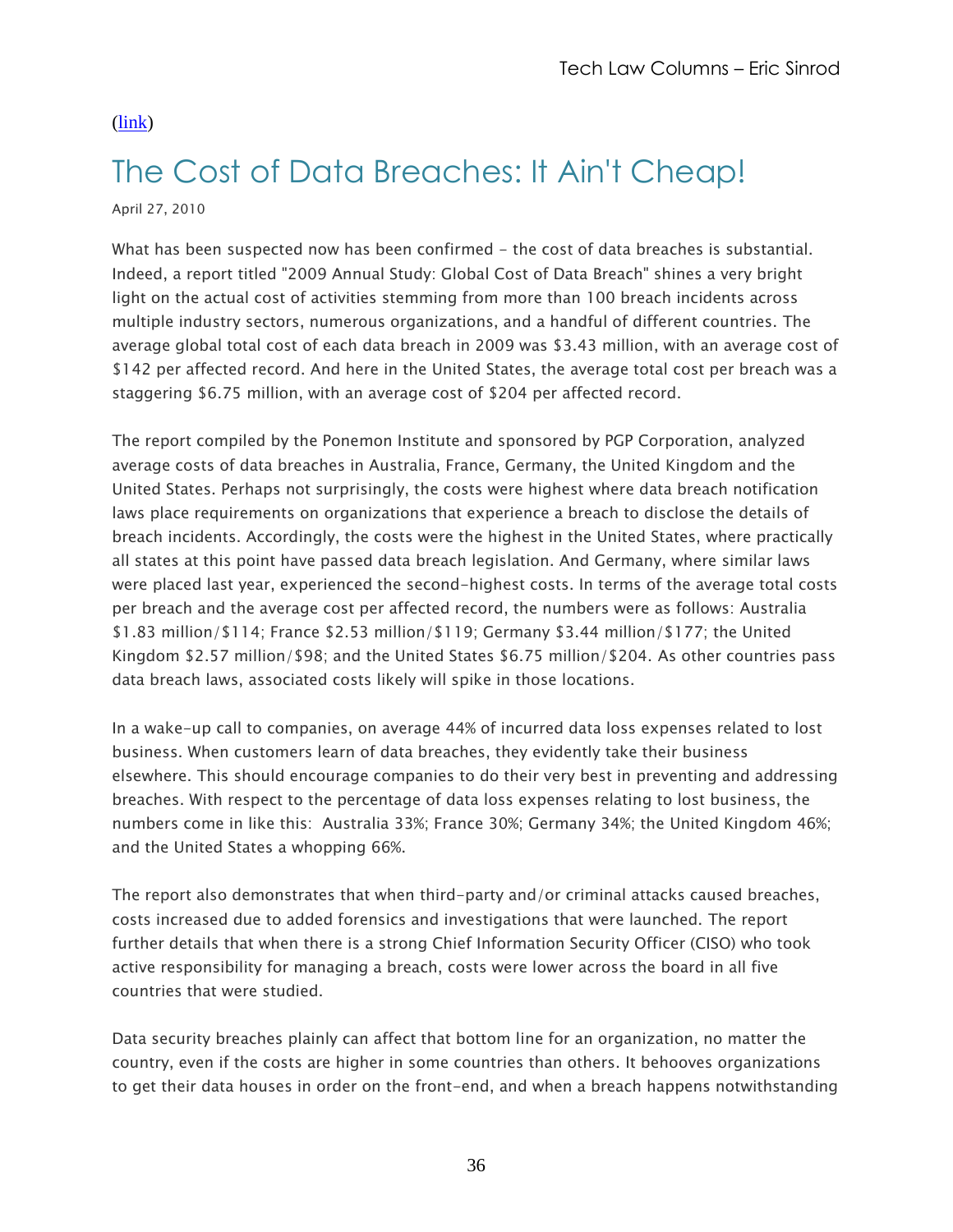best preventative efforts, the breach should be managed swiftly and effectively by a strong CISO with the assistance of legal counsel skilled in this area.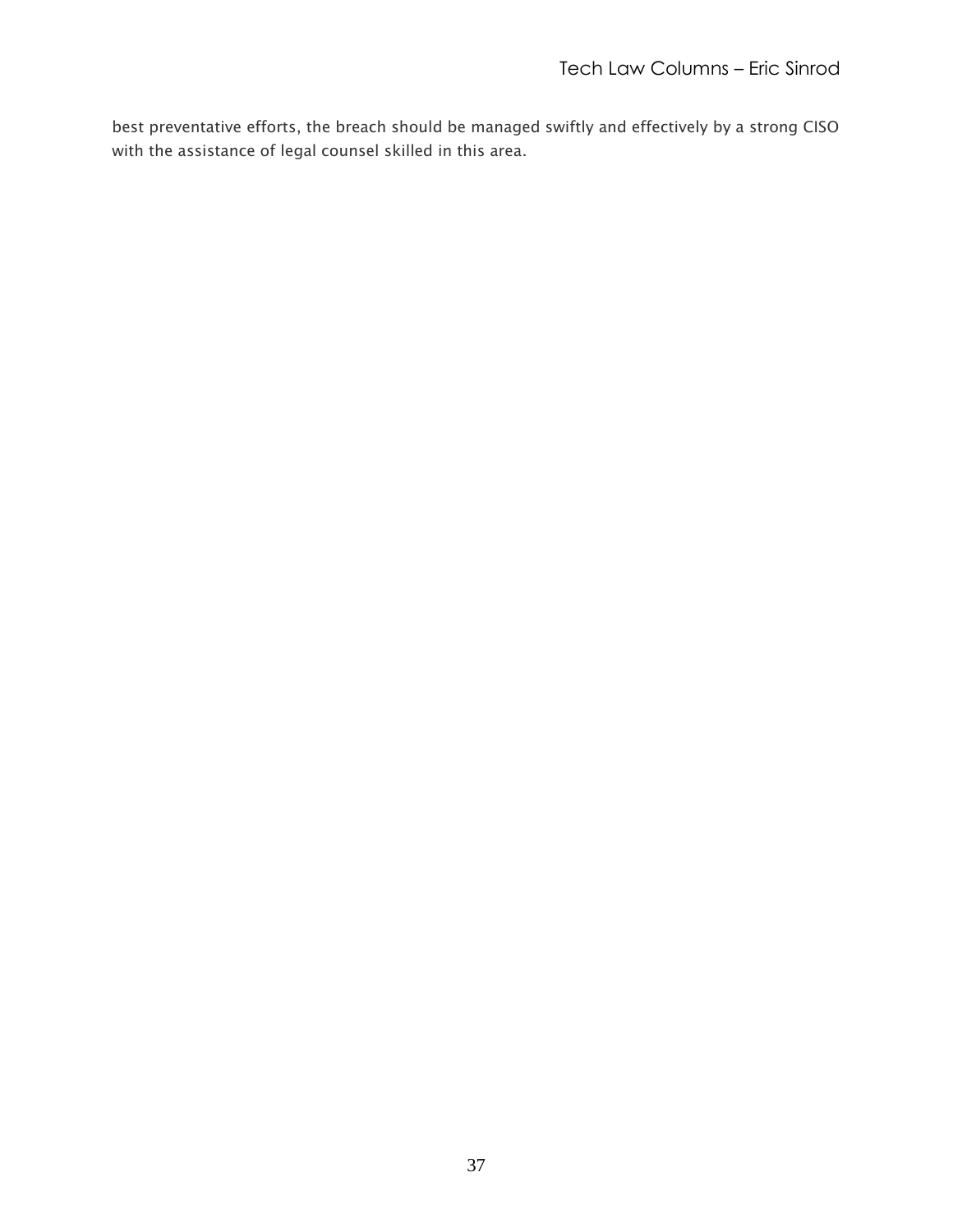# <span id="page-37-0"></span>Supreme Court To Rule on Privacy of Text **Messages**

April 20, 2010

The United States Supreme Court currently is considering a case involving the potential privacy of text messages sent and received on employer-provided equipment by employees. While the context is that of a governmental employee, it is possible the Court's ultimate ruling could have implications for employees and employers in the private sector as well.

In City of Ontario v. Quon, the issue presented is whether a police SWAT team member had a reasonable expectation of privacy under the Fourth Amendment with respect to text messages sent and received on his work-issued pager.

The City of Ontario had a written policy that had been signed by the SWAT team member, which provided that employees should not expect privacy in their communications using equipment provided by the City. While the policy did afford limited personal use, the City stated that it could monitor all network activity.

The SWAT team member, along with others, was provided with a pager by the City. They were informed by supervisors that the text messages on the pagers were tantamount to emails and were thus governed by the City's written policy. In essence, there was no privacy of text messages. Or so the City thought.

When the SWAT team member repeatedly exceeded the character limit on his pager, he was told by a supervisor to pay for the overages but that he would not be audited to determine if the text messages were work-related.

As it turns out, the SWAT team member had used the pager to send and receive many personal messages, some of which apparently were sexual in nature.

After the character limit continued to be exceeded, the police chief commanded a review of the messages to determine if the operative character limit was sufficient. This review led to the conclusion that the vast majority of the SWAT team member's messages were personal. He, therefore, was written up for not complying with the City's written policy.

The SWAT team member filed a federal lawsuit, claiming that his Fourth Amendment privacy rights were violated by the review of the text messages.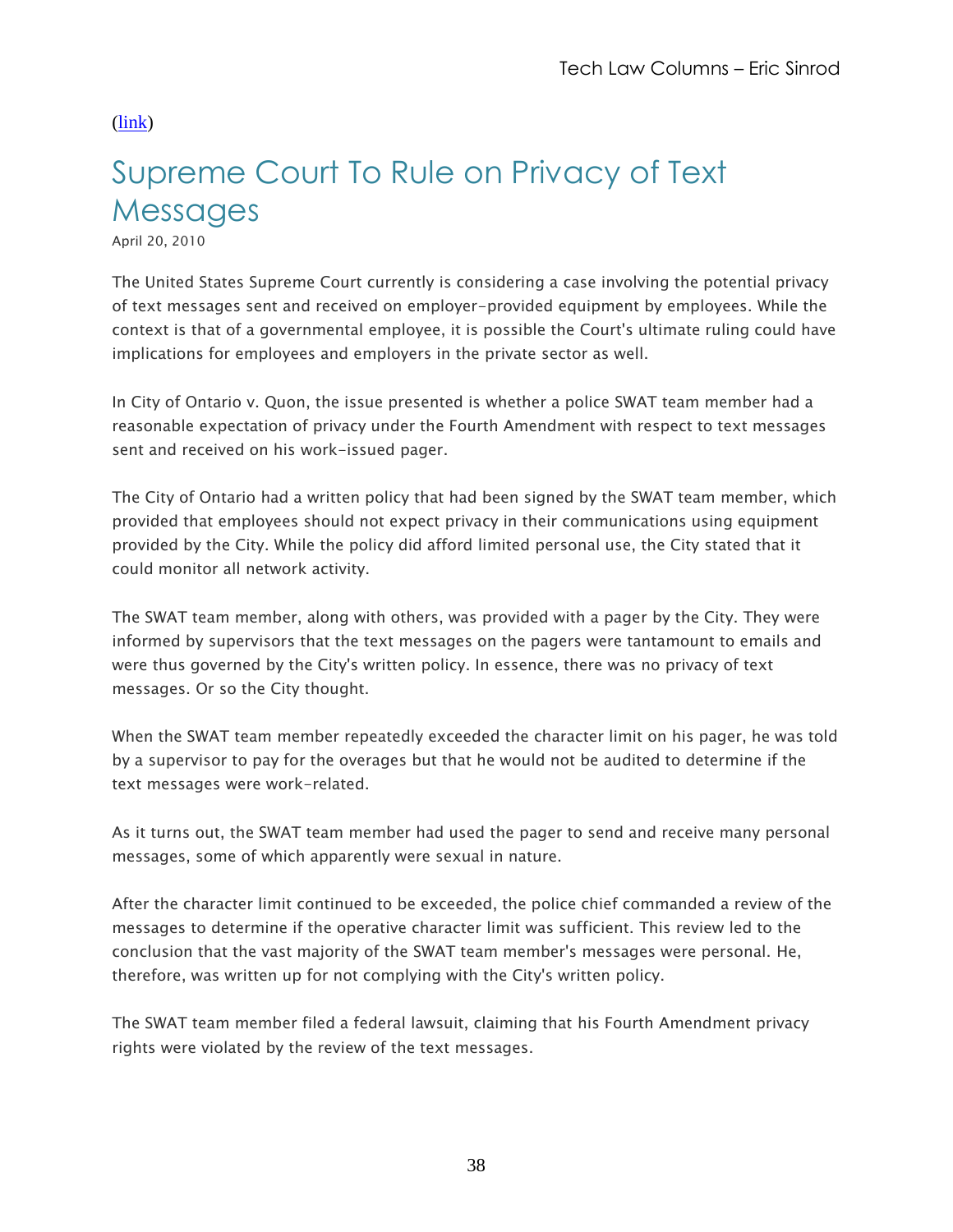The trial court concluded that the SWAT team member had a reasonable expectation of privacy in the messages and tasked the jury with the question of whether the City's conduct in reviewing the messages in turn could be considered reasonable on the facts of the case. The jury sided with the City, finding that there was a proper purpose in ascertaining the sufficiency of the character limit.

The SWAT team member filed an appeal. The federal appellate court reversed on the ground that the search in this context was unreasonable as excessively intrusive.

The United States Supreme Court has competing arguments to consider. On the one side, the argument is made that the City's written policy is clear in warning of no expectations of privacy with respect to communications on employer-provided equipment and that that policy cannot be abrogated by the informal statements of a particular supervisor.

On the other side, there is the argument that the written policy was never formally updated to include text messages from pagers within its ambit, and that the SWAT team member had a reasonable expectation of privacy; especially given what he was told by the supervisor.

It will be interesting to see how the Supreme Court rules in this case. The Supreme Court could paint with a broad brush beyond the facts of this case to provide guidance not only in the government employee setting, but also as relates to private employer-employee arrangements.

However, this could be difficult, as what constitutes a reasonable expectation of privacy in one factual context, whether in the governmental or private sector, can vary under myriad other factual circumstances.

Indeed, while there has been recognition that employers in the private sector have wide latitude in monitoring electronic communications of employees when advance notice has been provided, over time, courts have been finding exceptions to that general rule.

Stay tuned.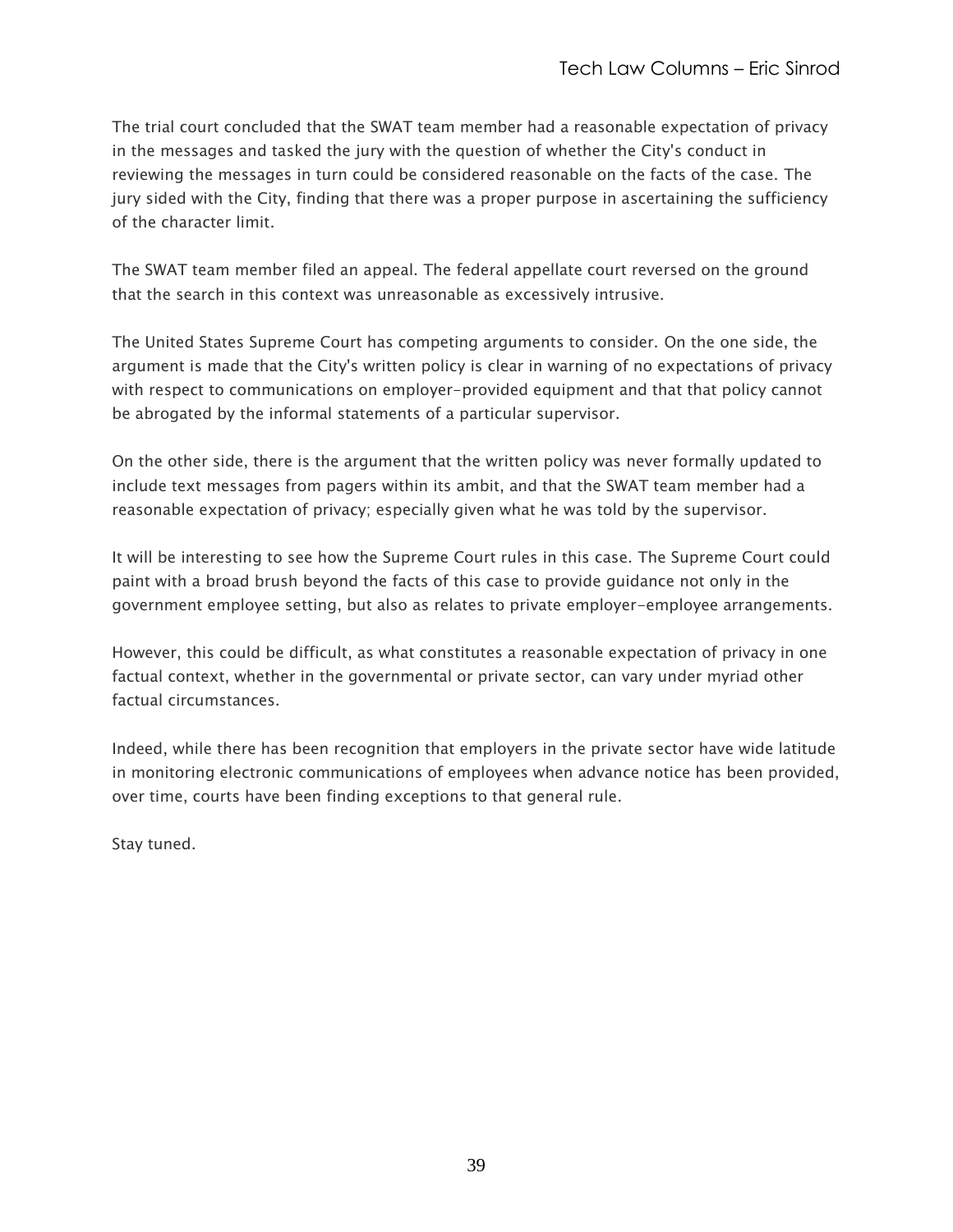# <span id="page-39-0"></span>How Private Are Personal Emails Sent Via Employer Computers?

April 6, 2010

In this day and age, practically everyone communicates electronically often and for a multitude of reasons. This of course, is true in the workplace. While employees communicate by email for work-related reasons, it is not uncommon for them also to send emails relating to personal matters.

Employers frequently put in place and have employees execute employee email privacy policies. These policies provide that emails sent and received by employees on computer equipment provided by employers are not private and are subject to proper employer review.

But does that always hold true? Not necessarily, at least according to the New Jersey Supreme Court based upon the facts of one particular recent case.

In the case of Stengart v. Loving Care Agency, Inc., the New Jersey Supreme Court was called upon to answer the unique question as to whether an employee could expect privacy and confidentiality in emails between herself and her attorney that were sent and received through her personal, password-protected, email account while using a laptop computer provided by her employer for company business. From the laptop, the employee could send emails from her company email account. She also could access the Internet from the employer's server. The employee was not aware that the browser software automatically saved a copy of each Web page she viewed on the laptop's hard drive in a cache folder of temporary Internet files.

The employee ultimately used the laptop to access a personal, password-protected email account on the Yahoo Web site. Through that account, she communicated with her attorney about issues she was having related to her employment. She did not save her Yahoo identification or password on the laptop. When she ceased her employment, she returned the laptop to the employer. She then filed an employment discrimination complaint against the employer based on the issues she felt that she had encountered at work.

As part of the litigation and in anticipation of discovery, the employer hired experts to create a forensic image of the laptop's hard drive; including the temporary Internet files. Those files contained the contents of certain emails that the employee had exchanged with her attorney using her Yahoo account. At the tail-end of the emails sent by the lawyer, there was language that stated that the information in the emails "is intended only for the personal and confidential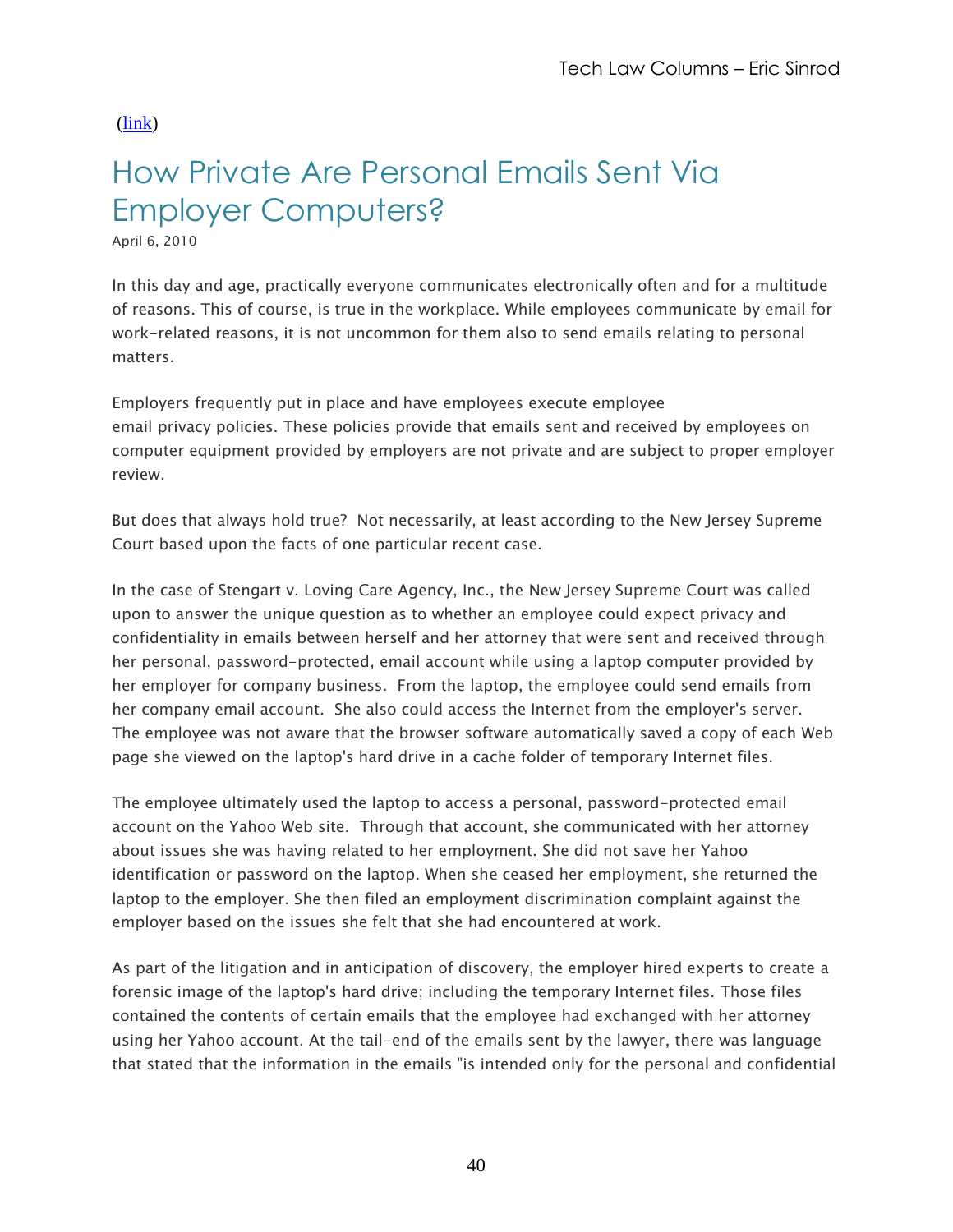use of the designated recipient" and that the emails may constitute "privileged and confidential" attorney-client communications.

The employer took the position in the litigation that the emails were fair game because the former employee had no reasonable expectation of privacy in files on a company-owned computer, especially based on the employer's electronics communications policy. That policy stated that the employer could review, access and disclose "all matters on the company's media systems and services at any time." The policy also provided that emails, Internet communications and computer files are deemed company business records and "are not to be considered private or personal" to employees. However, the policy also stated that "occasional personal use is permitted."

At the end of the day and based on the facts of this specific case, the New Jersey Supreme Court held that the employee could reasonably expect that her emails with her attorney through her personal, password-protected Yahoo account should remain private; and that just because she used a company laptop did not undermine that privacy expectation and the attorney-client privilege.

The Court reached this conclusion for various reasons, including the following: 1) the employer's policy did not specifically state that emails exchanged on personal, passwordprotected email accounts would be subject to monitoring if employer equipment were used; 2) the reference to review of matters on the employer's "media systems and services" was too vague; 3) the policy did not provide notice that the contents of personal emails stored on hard drives might be forensically retrieved and read; 4) while stating that emails "are not to be considered private or personal," the policy at the same time allowed "occasional personal use of email"; and 5) the lawyer's emails contained language stating that they were personal, confidential and possibly attorney-client communications.

The Court was clear in stating that "whether an employee has a reasonable expectation of privacy in a particular work setting must be addressed on a case-by-case basis." Here, the Court did not believe that a reasonable person in the employee's position would expect that her employer "would be watching over her shoulder as she opened emails from her lawyer on her personal, password-protected Yahoo account." The Court went on to note that while employers can enforce computer use polices "to protect the assets and productivity of a business, . . . they have no basis to read the contents of personal, privileged, attorney-client communications."

Indeed according to the New Jersey Supreme Court, even "a policy that provided unambiguous notice that an employer could retrieve and read an employee's attorney-client communications, if accessed on a personal password-protected email account using the company's computer system, would not be enforceable."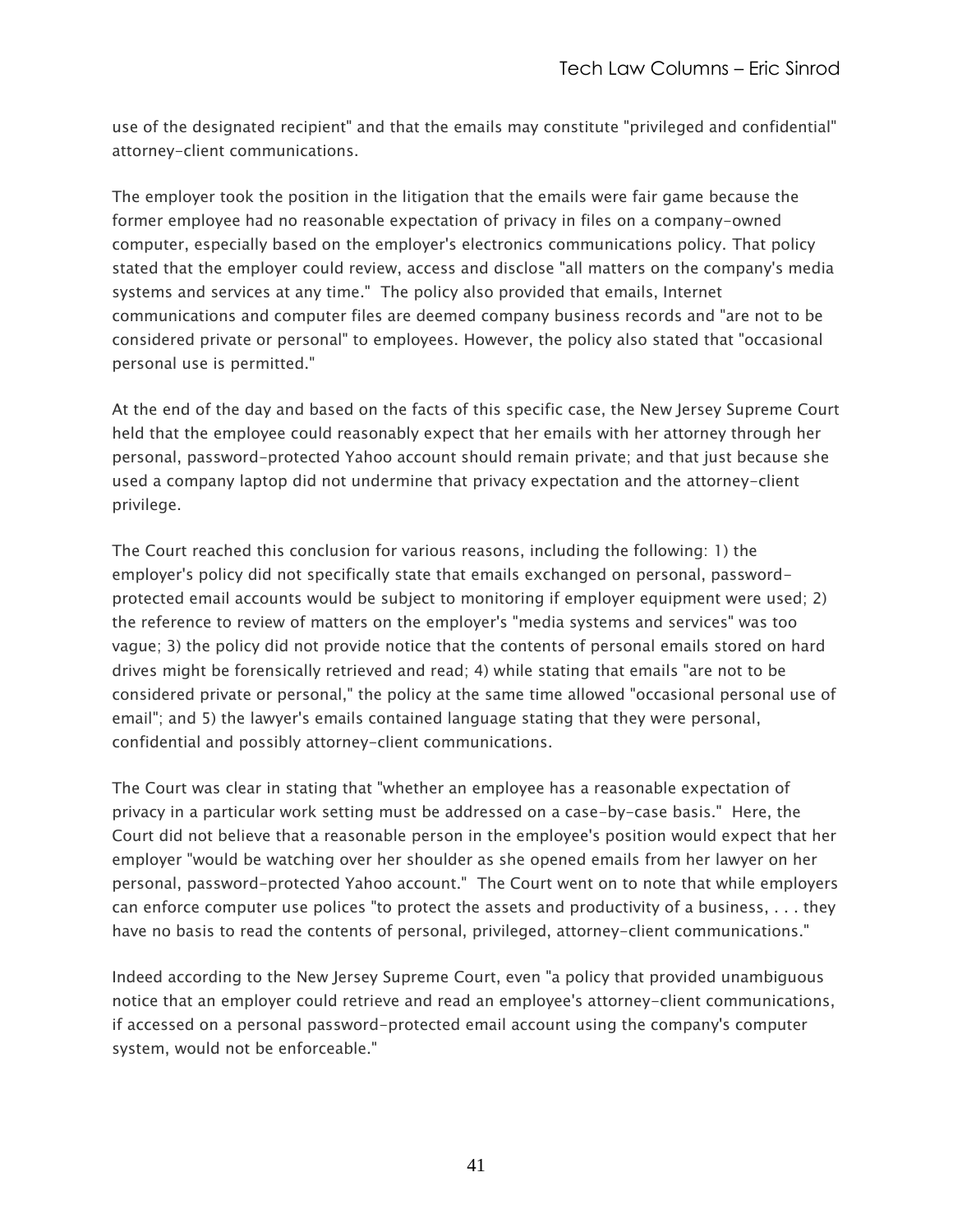So what are the take home messages from this case? For employers, they must be as explicit and specific as possible in terms of providing notice in their policies to employees as to how they may monitor the employee's electronic communications and the level of privacy. Hardly any employees can expect full privacy in their communications. However according to the New Jersey Supreme Court, notwithstanding all of the clear notice in the world, some monitoring still may not be permissible.

As far as employees, they should read and understand their employers' computer use policies. They should recognize that they indeed may have very little privacy in their electronic communications sent and received using employer computer equipment. When in doubt, they should send personal communications from their own personal equipment using their own private accounts. Of course, that is easier said than done. Employees spend long hours at work and on portable work equipment, and they may not always remember to separate their work and private lives - and some courts may, and some courts may not, find that to be reasonable on the facts of given cases.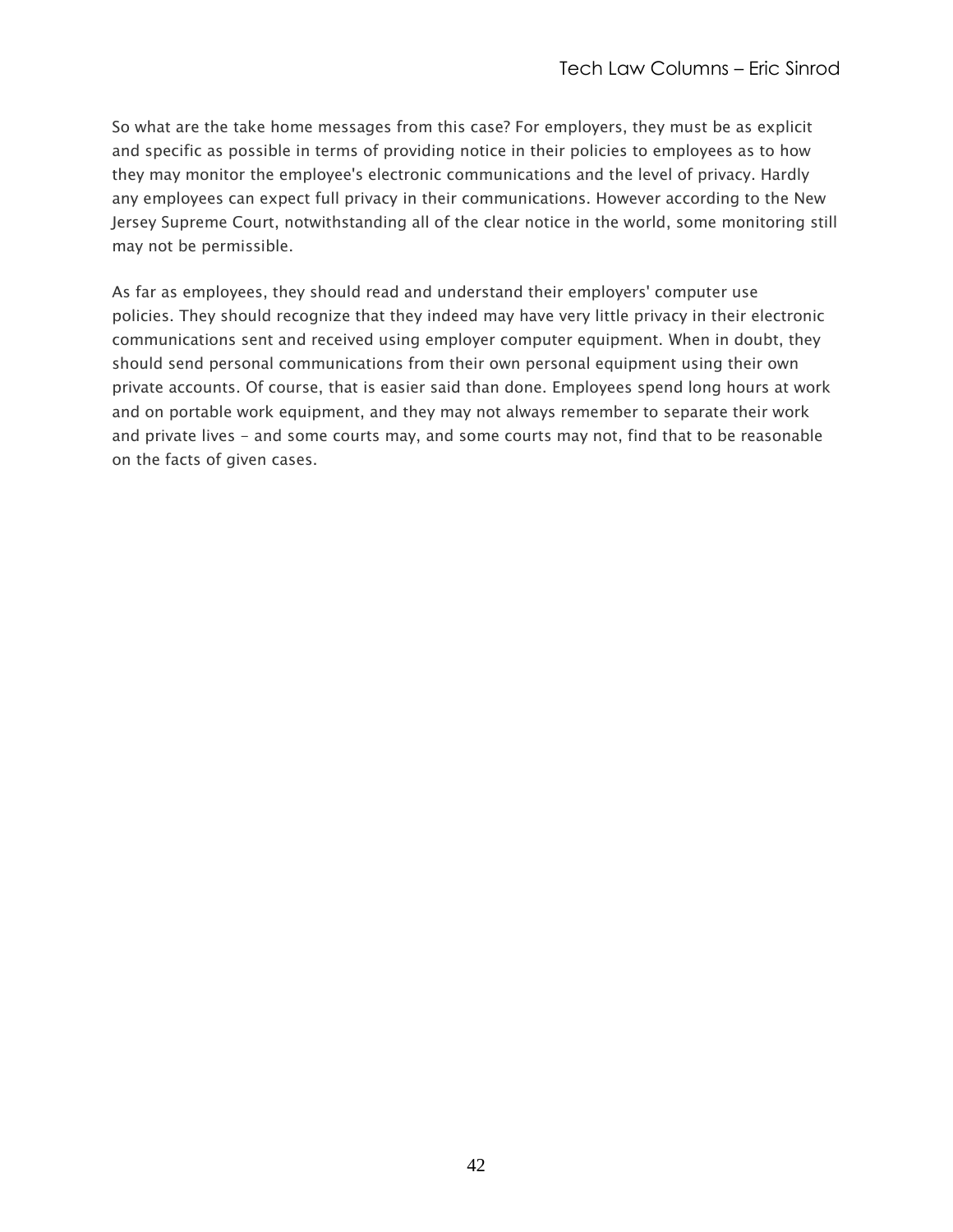# <span id="page-42-0"></span>It is Time To Address Data Breaches In Colleges And Universities

March 30, 2010

If you feel like you have been hearing quite a bit about data breaches in colleges and universities, there is a reason. Institutions from the educational sector reported more breaches than any other sector for the recent period of September 2008 to March 2009, according to the Privacy Rights Clearinghouse. Indeed, colleges and universities reported four times the number of breaches than the institutions within the health care sector; the sector that reported the second most data security breaches.

It certainly is laudable that educational institutions seem to take their data security breach notification responsibilities seriously, but it is imperative that they learn to avoid so many breaches in the first place. This is especially true given that colleges and universities collect personal and highly sensitive data not only from students, but also from faculty, personnel, applicants, alumni, business partners and others. This information often includes private financial, health, academic, demographic and other details.

Many of the data security incidents of educational institutions result from the loss or theft of equipment and errors leading to unauthorized access. Steps can and should be taken to safeguard equipment and access.

For those colleges that have not done so already, they really ought to have a Chief Privacy/Security Officer in place who provides overall guidance and direction. An analysis of how and where an educational institution collects, maintains, and distributes private information should be conducted. A privacy and security policy should be developed and followed by the institution.

In going about this process, colleges and universities should consult with legal counsel who are knowledgeable and skilled in this area. This is true for many reasons including the fact that many federal and state laws come into play in terms data requirements. These laws include state breach notice laws, the Gramm-Leach-Bliley Act, the Health Insurance Portability and Accountability Act, data security laws requiring encryption under certain circumstances, and other laws.

Hopefully as time goes on and as educational institutions get it right, we will hear less and less about data security breaches in this important sector.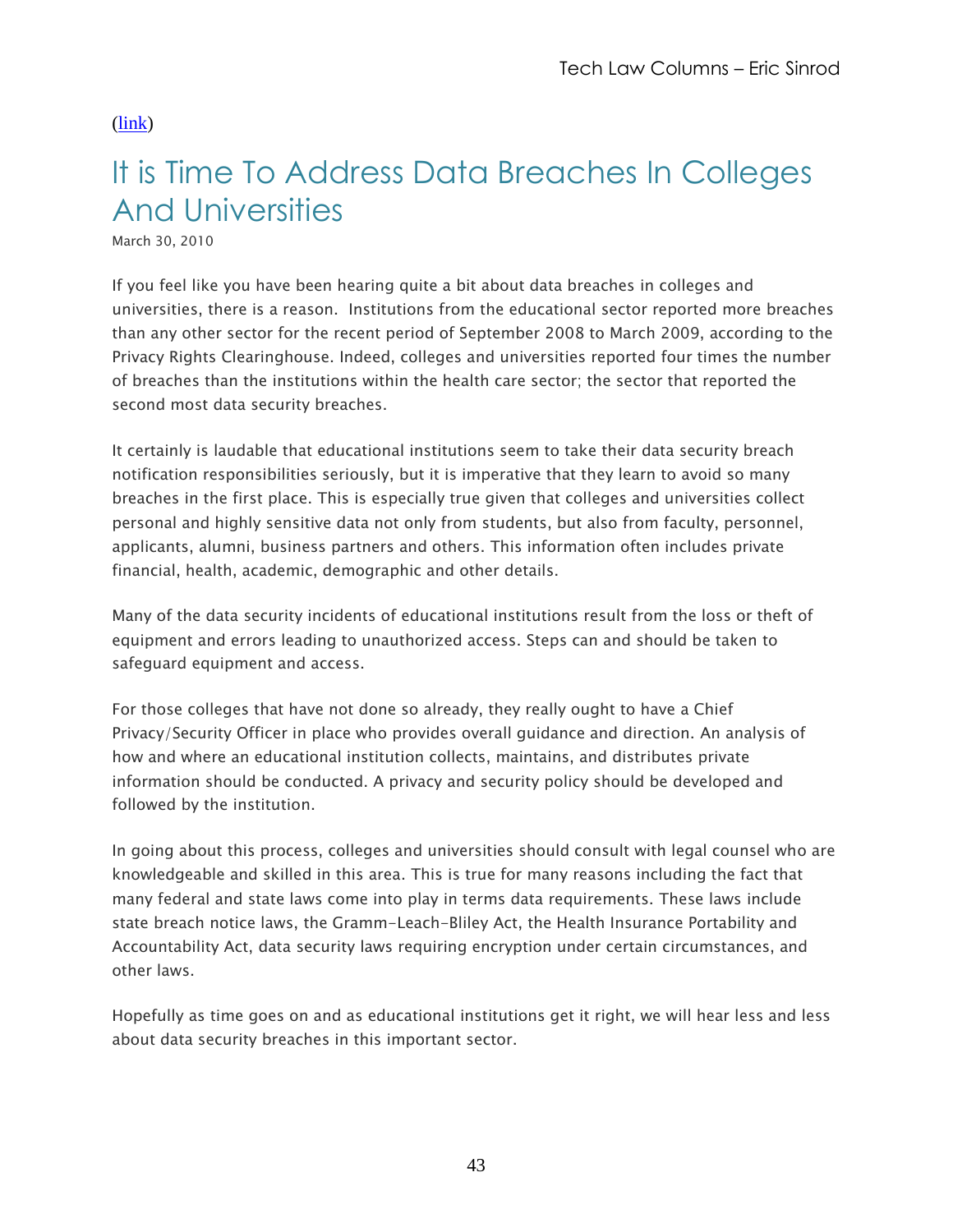### <span id="page-43-0"></span>Safety In the Cloud

February 9, 2010

The cloud computing technology currently available is carrying us into the future in terms of the remote off-site handling and storage of our data. But are we safe in the cloud? Is our private data secure? Good questions

According to a recent survey commissioned by Microsoft, while 58% of the general population and 86% of senior business leaders are excited with respect to the prospect of the cloud computing technology now available, more than 90% of them are worried about the security, privacy and access of their cloud data. The survey also revealed that the majority of respondents would like the federal government to create laws, rules and policies specifically governing cloud computing.

Following up on these results, Brad Smith, Vice President and General Counsel for Microsoft, has called for a "national conversation" designed to create confidence in cloud computing and he has proposed a Cloud Computing Advancement Act to address cloud privacy and security.

Features of the proposed legislation would include:

- Enhanced privacy protection and data access rules to protect privacy, while specifically strengthening the Electronic Communications Privacy Act;
- Updating the Computer Fraud and Abuse Act to give law enforcement officials the tools they need to pursue hackers and to deter Internet crimes;
- The adoption of truth-in-cloud-computing principles to allow consumers and businesses to understand how information will be accessed, used and protected by service providers; and
- Efforts to create a grapple with cloud computing data protection issues on a global basis.

Frankly, some of the laws on the books, like the flexible Computer Fraud and Abuse Act, already can be triggered to provide legal protection and recourse in the relatively new cloud computing era. And while Microsoft may be trying to get out front of the issue to generate favorable PR for its own business practices, that is not a bad thing.

There certainly is no harm in generating a "national conversation" about cloud computing and the protection of data in the cloud. Whether any of the proposals by Mr. Smith of Microsoft actually gain traction remains to be seen. But the conversation could lead to some goods ideas that ultimately are worthy of implementation.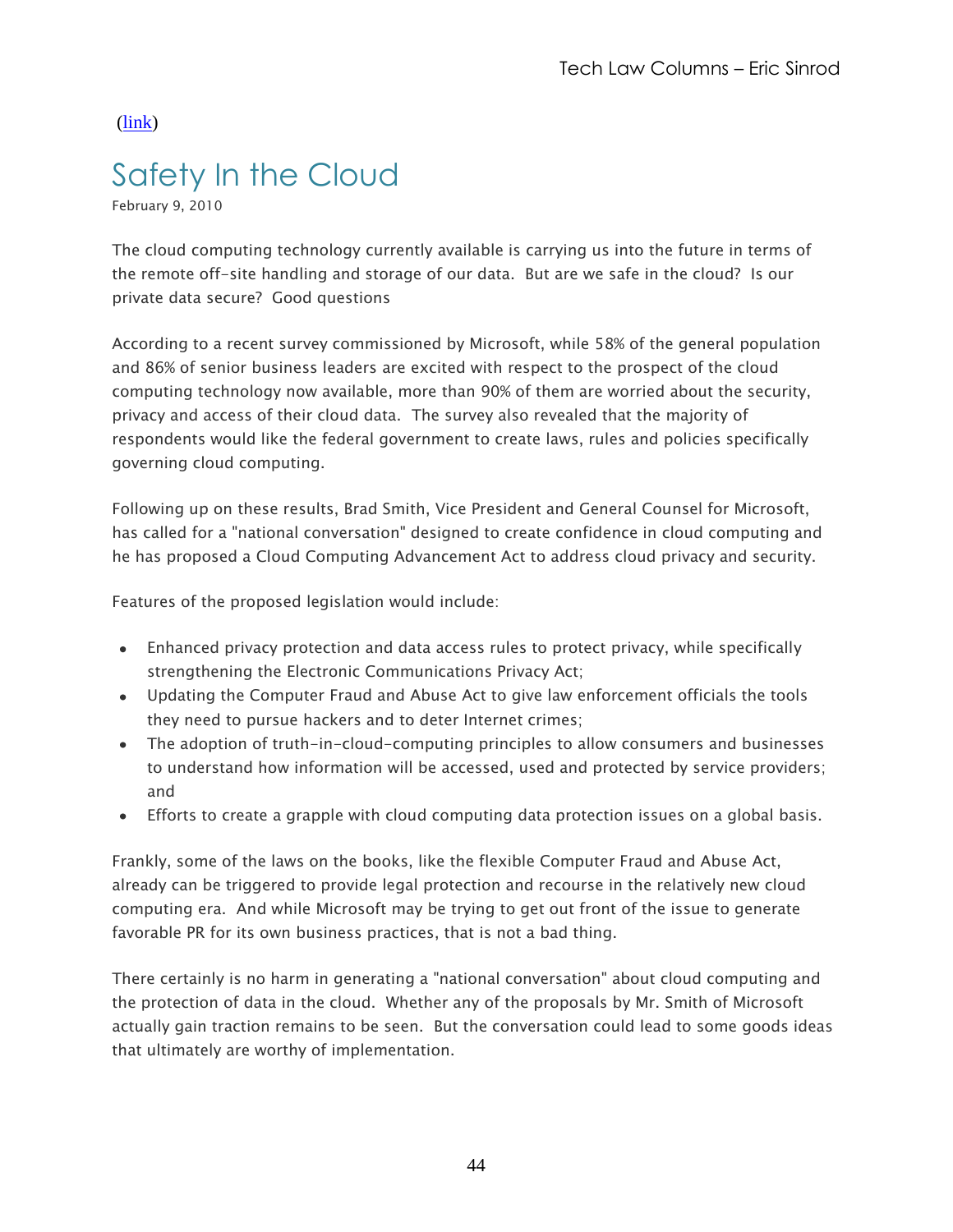# <span id="page-44-0"></span>Will Getting Rid of Free Online Content Save The Newspaper Industry?

January 20, 2010

The days of reading a daily newspaper appear to be part of the past, and newspapers are trying to come up with solutions to remain viable. With online content available on the internet, less people are reading printed newspapers. Free online content is available, but will charging readers for online content save the newspaper industry? The answer, unfortunately for now, appears to be "no," according to a recent poll.

An Adwork Media/Harris Poll of last month indicates that while 64% of Americans aged 55 and above still read a daily newspaper practically every day, the percentages of readership go down with age. Indeed, 44% of Americans aged 45-54, 36% aged 35-44, and only 23% aged 18-34 read a daily newspaper most days. And 17% of Americans aged 18-34 never read a daily newspaper.

These readership percentages obviously are not good news for the newspaper industry. So, what is to be done to solve the problem and to try to increase revenue? One option would be for newspapers to charge a monthly fee for readers to gain access to online content. But here again, there is bad news, as revealed by the poll.

In fact, 77% of online adults report that they would not be interested in paying anything to gain newspaper content over the Internet. And even though some may be willing to pay, 19% of online adults only would be willing to pay between \$1 and \$10 per month, with only 5% saying that they might pay more than \$10 per month.

Perhaps because online readers are used to free online content; they have come to expect that, especially while it is currently available. Back in the Napster days, there was a prevailing view among some that online music should be free for download. Now of course, Apple is making a fortune as people purchase songs from iTunes.

So, it is possible that the game later could change in terms of pay-for-play with online newspaper content. But, at least for now, newspapers cannot count on that future revenue stream, and they need to come up with other ways to survive.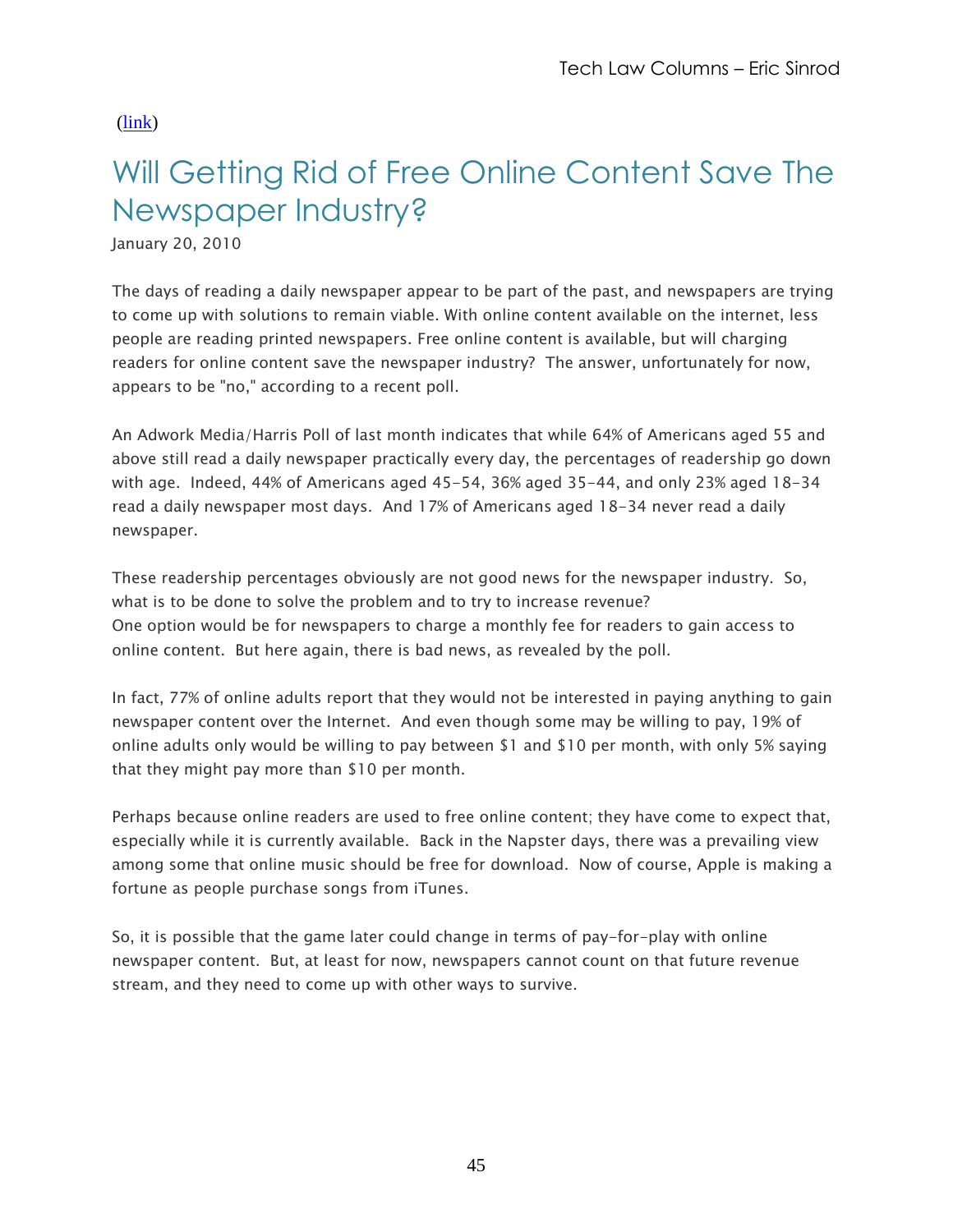# <span id="page-45-0"></span>Social Networking While At Work: Networking Comes of Age

January 12, 2010

Once upon a time, and actually not that long ago, online social networking truly was the province of high school and college students. Those days are over, and whether the youth likes it or not, older generations now are rampant on Facebook, Twitter, MySpace and other social networking sites like LinkedIn; who manage online social networking while they carry on other daily tasks.

The demand for online social networking has become so ubiquitous that a recent reported outage of severe Internet controls in China was greeted with enthusiasm as usually blocked socially networking platforms briefly opened up. While social networking does present a number of potential benefits, care must be taken that proper practices are followed, especially in the workplace.

Companies initially were reluctant to allow employees to engage in online social networking while at work. The concern was that they would not pay attention to their work functions, and as a consequence, their productivity would suffer. However, more recently, companies are "getting it"; understanding that social networking can be a valuable business tool.

Business owners and managers now recognize that social networking sites can provide an excellent launching pad to expand potential business contacts. Even a small business can focus on an audience of thousands of people with little investment or burden. Ultimately, major but inexpensive marketing campaigns can be initiated and promoted via social networking while companies can save on money.

Furthermore, targeted groups and individuals can be "touched" a bit more personally through socially networking. Indeed, businesses can foster connections between their customers, essentially creating their own fan base. You can see this when you search major companies on Facebook; many of them have their own fan page.

In addition, companies can position themselves as "ahead of the curve" with new ideas by way of social networking, thus enhancing their reputations. Social networking is a very effective way to disseminate information about new products and programs.

Even with all of these potential benefits coming into the consciousness of business leaders, valid concerns remain in terms of how social networking practices are integrated into the business world.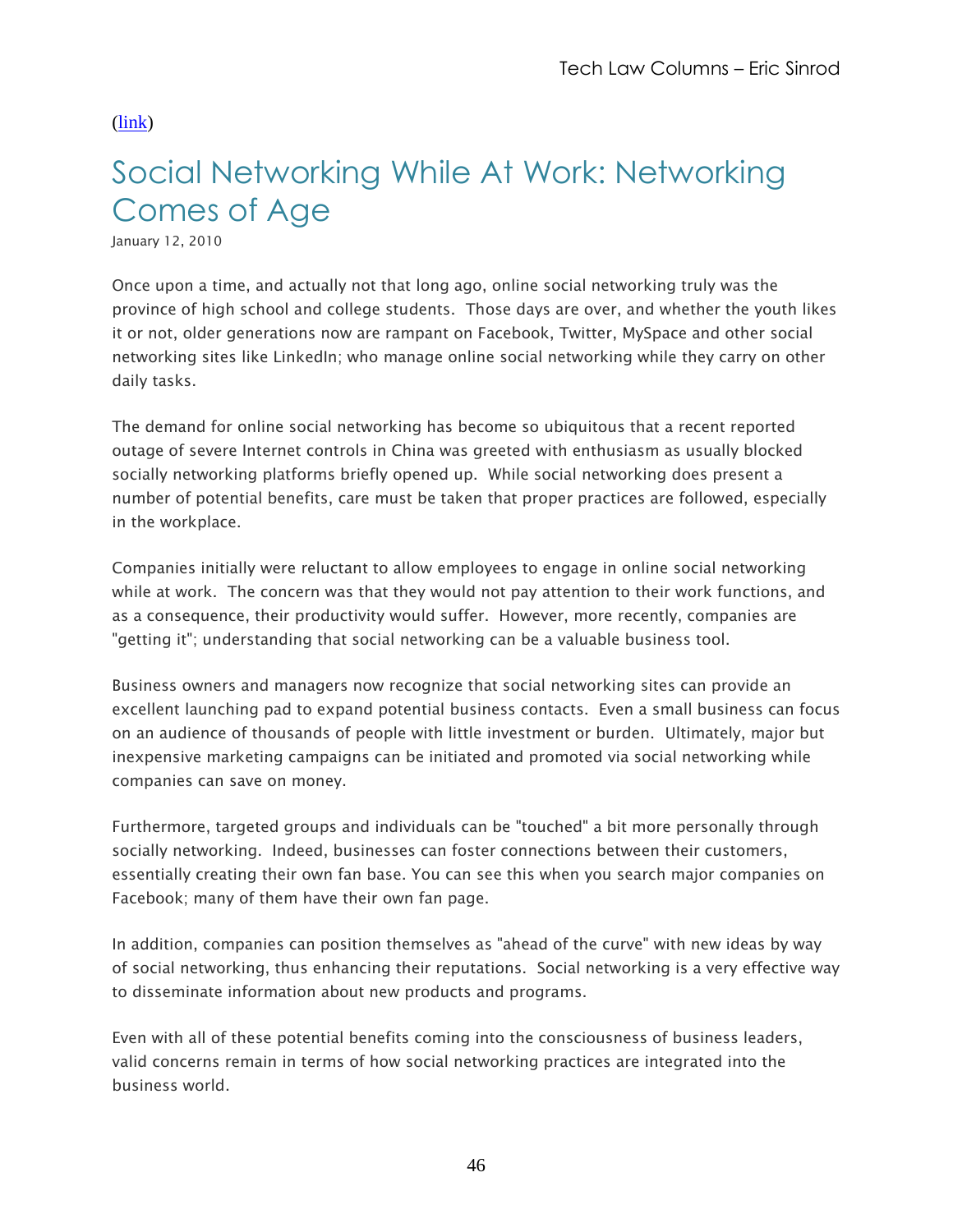Employers still are concerned that if their employees spend time on social networking sites during the work day, they will do so at least in large part for purely personal purposes, and not while advancing business objectives. Perhaps to a lesser extent, companies may encounter bandwidth issues, as videos and other large files are posted and retrieved on social networking sites by employees.

Business owners also must be vigilant to make sure that employees do not inappropriately disparage or defame others (or the company, for that matter), and that they do not inadvertently or purposely disclose company intellectual property or trade secrets. Companies need to take care that employees do not fall victim to scams or cybercrime perpetrated through social networking sites.

For some companies, the solution still might be to ban social networking by employees. But as time goes on, the movement probably will be even further in the other direction. Thus, it is imperative that companies educate their employees as to the policies and practices that must be followed.

Not only should employers take technological steps such as updating anti-virus software on a regular basis and putting appropriate firewalls in place, they need to tell their employees specifically the types of social networking communications that are permissible and those that are not. Employees should be told which social networking sites can be used, the parameters in terms of content of communications, the allowed intended audience(s), and other related details. Employees also need to be informed that their work-related social networking will be monitored by the employer.

Companies should work with IT and legal professionals to come up with specific social networking policies for employees. Employees, in turn, should be given a written copy of the policies, and they should provide their written agreement to follow the policies.

Plainly, as social networking evolves, and as the nature of a given business changes over time, social networking policies will need to be revised and updated.

Fasten your seatbelts; welcome to the social networking future; full speed ahead.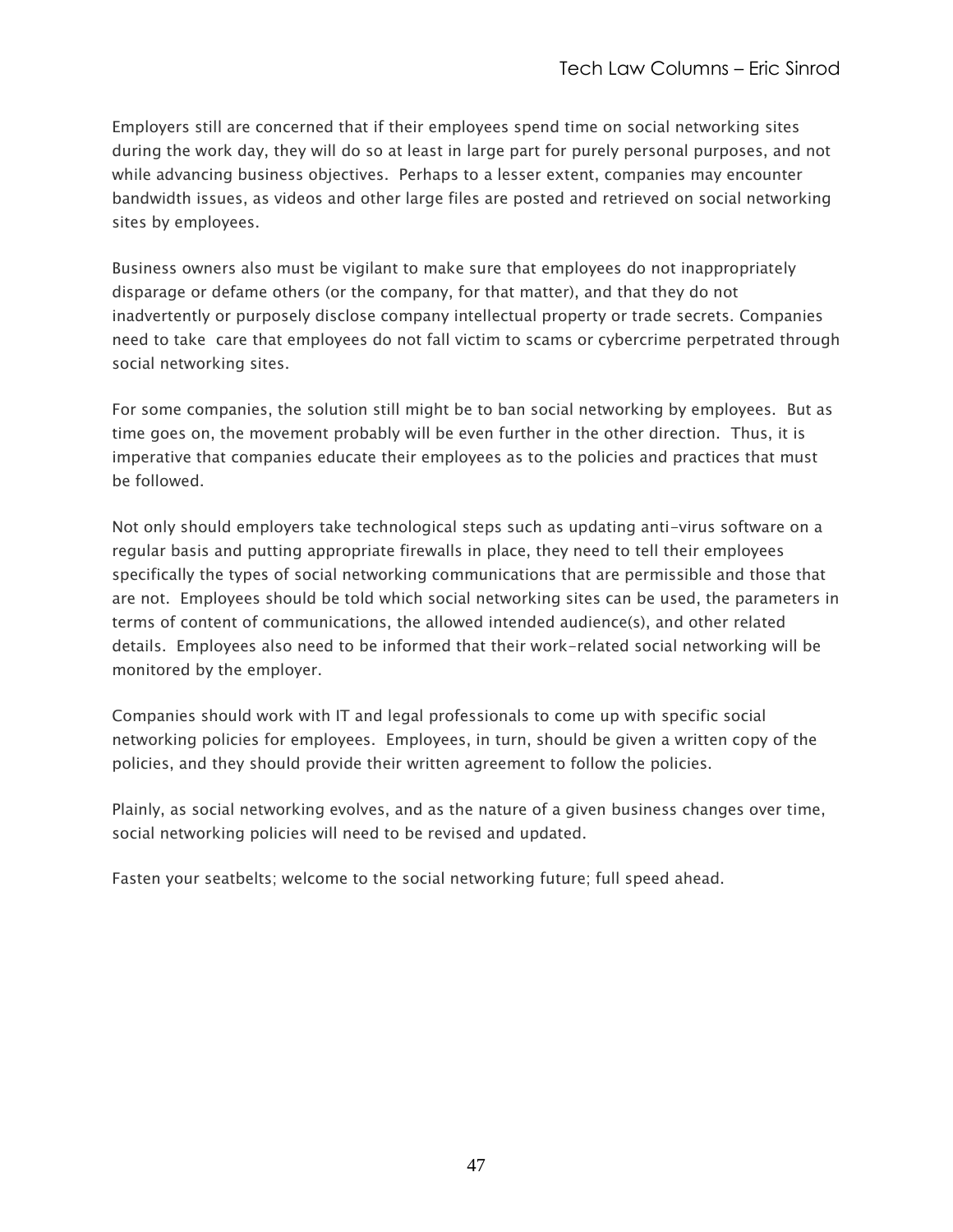#### <span id="page-47-0"></span>The Decade of Technology Convergence January 5, 2010

I have been writing weekly on technology issues the entirety of the past decade - and what a decade it has been! Technology convergence has been fantastic, with more to come, but we need to make sure that our gadgets do not extract too much of a social cost.

Sure, when the decade began, there was the initial Internet novelty fascination and the Wild, Wild West free-wheeling mentality associated with all things Internet-related. VC's were throwing money hand over fist for practically anything tied to a new online idea. Valuations and share prices of start-up companies went through the roof, even if the supporting economic fundamentals were not in place.

Along came the dot-bomb period, and the bottom seemed to drop out of the tech sector. But while prior gains were lost, and even though many new tech companies fell by the wayside, the strong remained and ultimately became stronger. Companies like Google, Amazon, eBay and Apple now are mainstays of current American life. If we want to find something out, we "Google" it; if we want to buy something, we probably can find it on Amazon; if we want to participate in the world's largest online marketplace, we go to eBay; and if we want the latest cutting-edge computer or media device, and online music, we likely will get what we want from Apple.

Tech stocks did crater along with other stocks during the 2008 meltdown. But the NASDAQ has been leading the stock rebound of this past year. Why? Perhaps because tech is here to stay. Even with the ups and downs of the stock market and certain tech companies, the Internet no longer is subject to slow dial-up connections or is the plaything of "geeks" only. Tech and portable wireless access have become ubiquitous.

When I first started writing on tech issues, in the late-1990s, I was much like "Inspector Gadget" - I had a different device for every conceivable function, because I wanted it all. On my belt back then, I would clip on my PDA that simply coordinated my calendar and tasks, as it was an island with no outside access. I also would attach my MP3 player for stored music. When I wanted to take pictures, I would clip on my camera, and at times I would strap on my video camera. I dreamed of the day when all of this technology would come together, and it has beyond expectation.

Now, our PDAs do it all. In a device the size of a deck of cards, we can make phone calls, we can send and receive email, we have full Internet access, we can listen to stored music, we can access music wirelessly, we can take and view photos and video, and we can send media files. This technology is widely available and is not the province of the few. The younger generation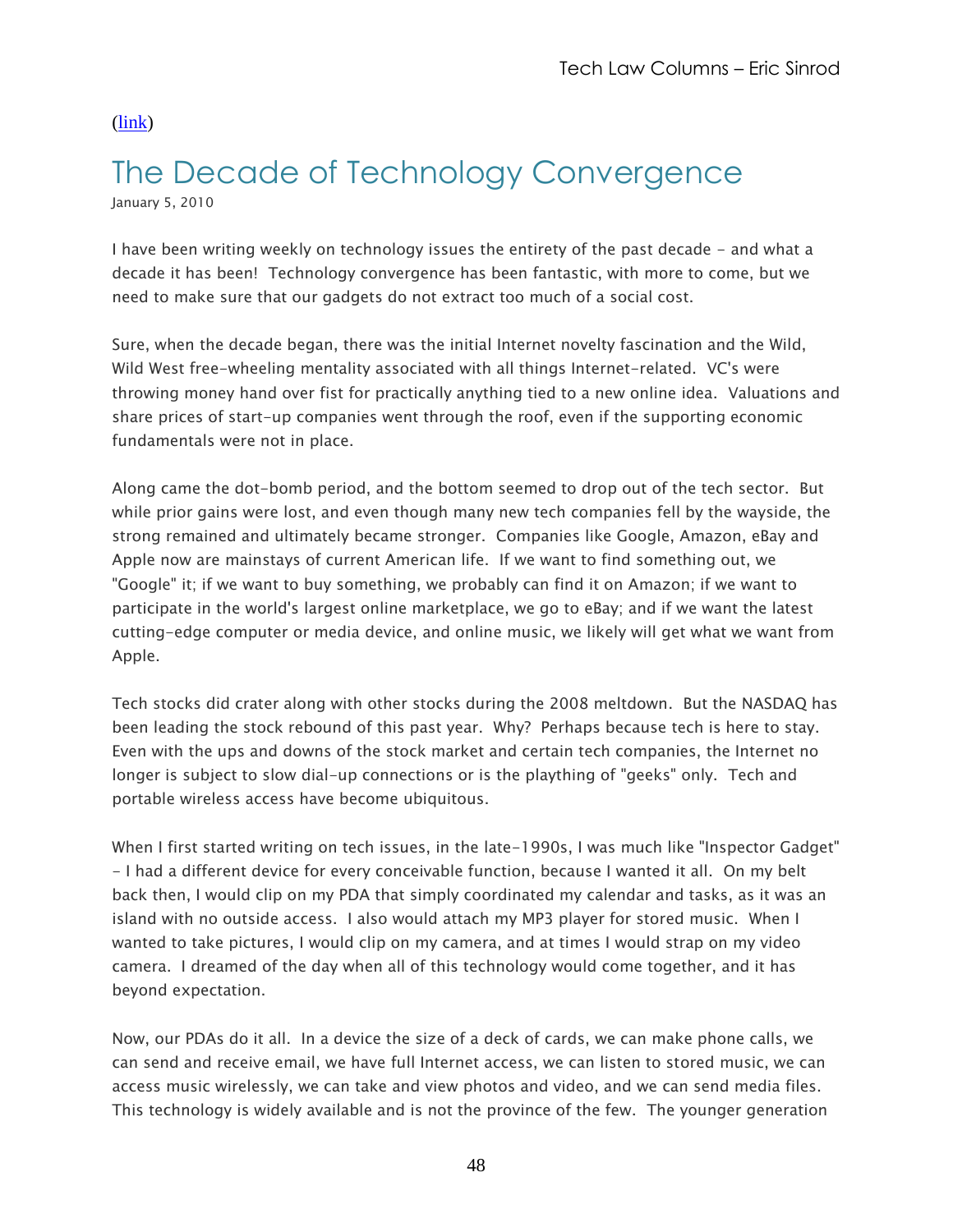has been growing up with this convergence of technology during this decade and has come to expect many functions, speed and convenience, driving the technology push further forward.

Where there is wireless access, we now can perform so many of life's functions right out of our hand. This was not at all true a decade ago. Back then, long ago and far away, we were afraid that Y2K might grind all computers to a halt. Of course, that did not happen and we have moved forward at warp speed.

But with advances in technology comes social challenge. It is not uncommon to be in a public place where the annoying chatter of others' cell phone calls can be disturbing. Or, whether in public or private locations, rather than interact with one and other, people often are glued to their hand-helds and removed from the world right in front of them. Some people have retreated so much into technology that they are "Internet addicts," and others spend more time in "virtual worlds" than in real life. And there are safety issues as well, when people are distracted so much by their devices that they do not pay sufficient attention when they are driving or performing other tasks that require full attention.

Technology when used properly, can increase productivity, convenience and speed. But our hand-held devices cannot give us a hug - at least not yet! So while further technological advances in the next decade likely will be exciting, let's not also forget the old adage that "simple things are the best."